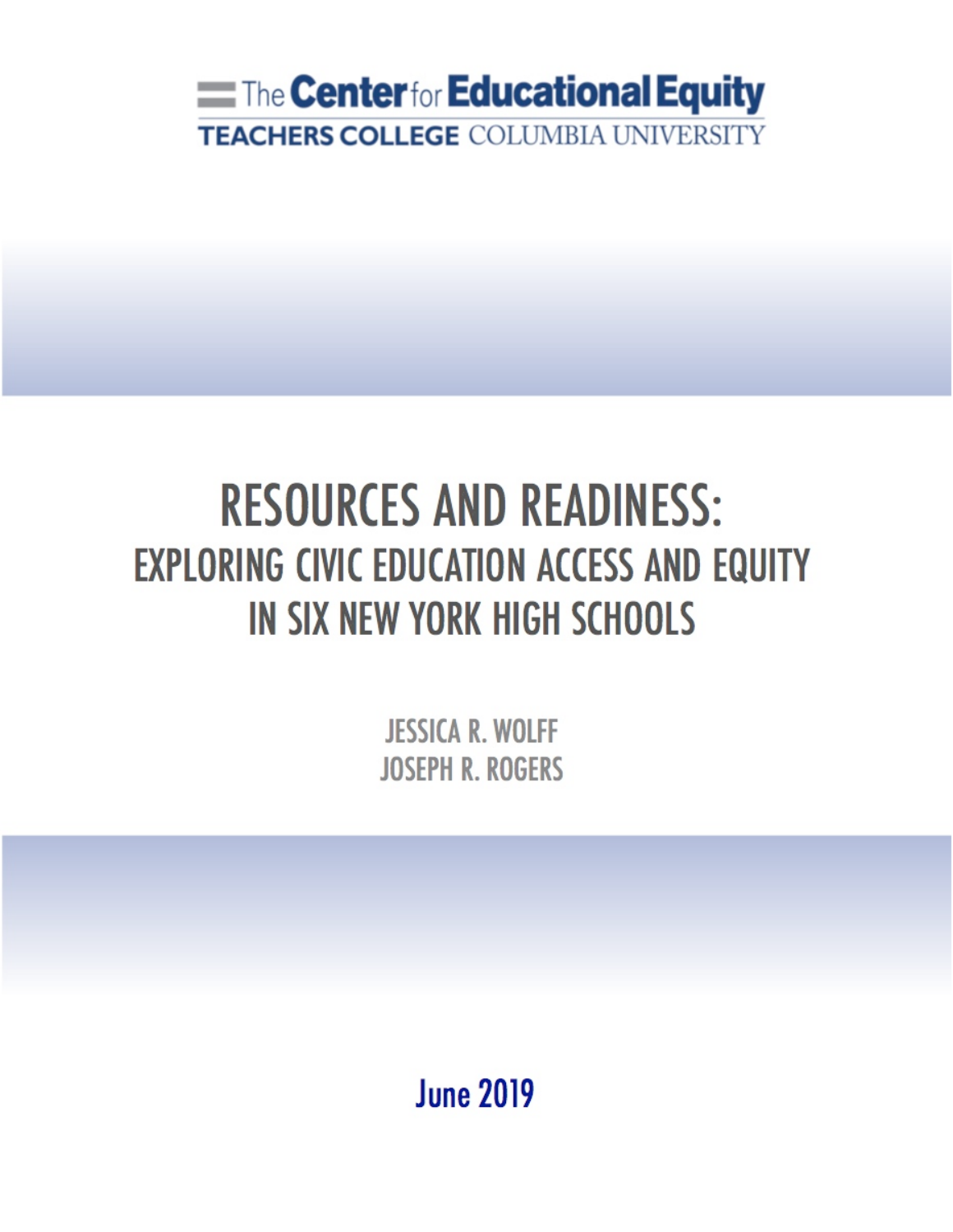# **TABLE OF CONTENTS**

| Research on Necessary Civic Competencies and School-Based Learning Opportunities  8<br>Research on Students' Access to School-Based Civic Learning Opportunities11 |  |
|--------------------------------------------------------------------------------------------------------------------------------------------------------------------|--|
|                                                                                                                                                                    |  |
|                                                                                                                                                                    |  |
|                                                                                                                                                                    |  |
|                                                                                                                                                                    |  |
| What Learning Opportunities Are Necessary to Prepare All Students for Civic Participation? 18                                                                      |  |
|                                                                                                                                                                    |  |
|                                                                                                                                                                    |  |
|                                                                                                                                                                    |  |
|                                                                                                                                                                    |  |
|                                                                                                                                                                    |  |
|                                                                                                                                                                    |  |
| How Well Are Public High Schools Equipped to Provide Civic Learning Opportunities? 22                                                                              |  |
| Students' Access to Sufficient Up-to-Date Courses in History, Civics, and Government22                                                                             |  |
|                                                                                                                                                                    |  |
|                                                                                                                                                                    |  |
|                                                                                                                                                                    |  |
|                                                                                                                                                                    |  |
|                                                                                                                                                                    |  |
| Students' Access to Open and Active Discussion of Current Events and Controversial Topics29                                                                        |  |
| Students' Access to Experiential Learning Opportunities In and Out of School31                                                                                     |  |
|                                                                                                                                                                    |  |
|                                                                                                                                                                    |  |
|                                                                                                                                                                    |  |
|                                                                                                                                                                    |  |
|                                                                                                                                                                    |  |
|                                                                                                                                                                    |  |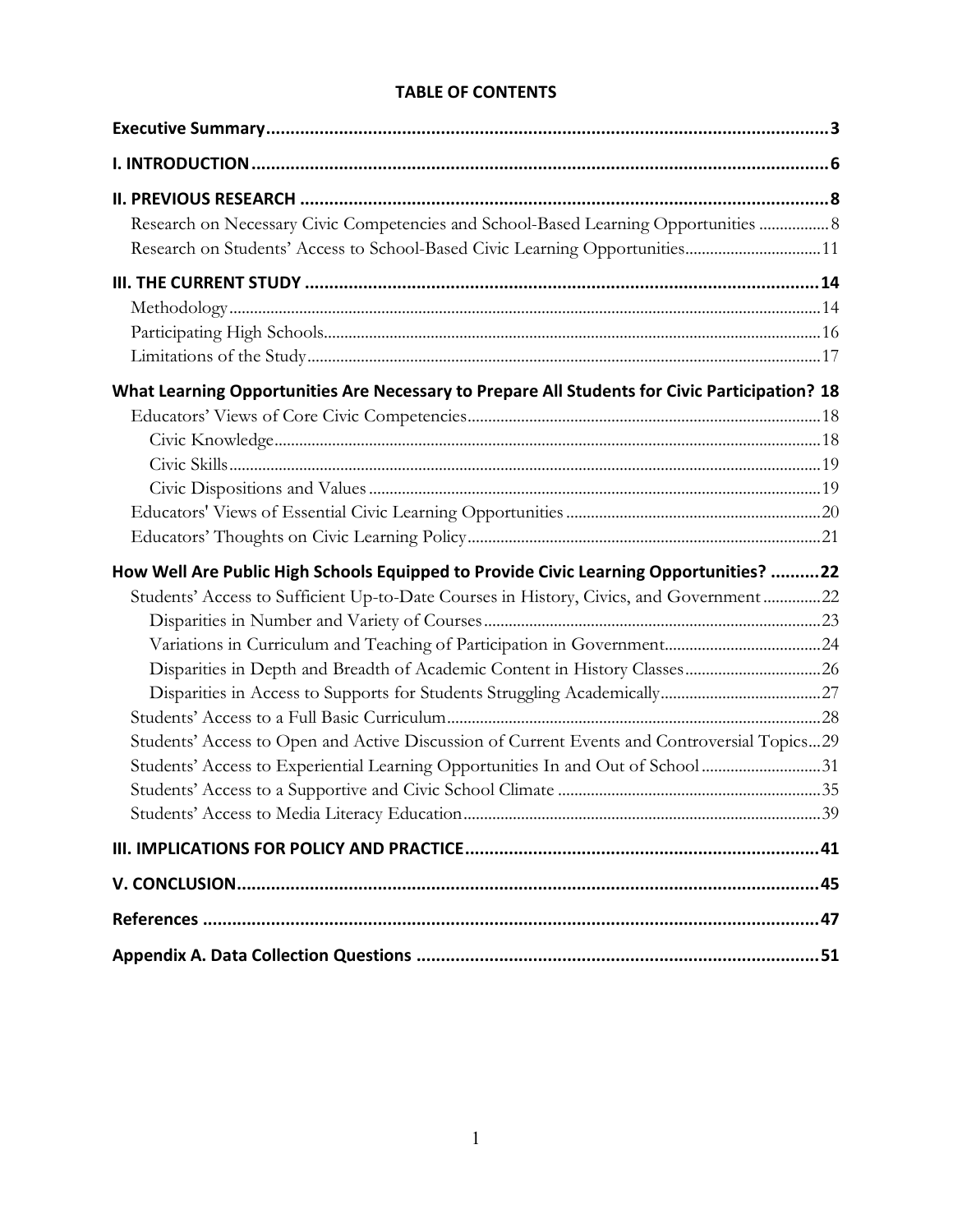# **Acknowledgments**

The authors are grateful to the many New York teachers and principals who participated in this study, as well as to the parents and students who shared their experiences. We thank the Smart Family Foundation for its support of this research. We also thank Center for Educational Equity executive director Michael Rebell for his guidance, support, and input into each phase of this project.

# **About the Center for Educational Equity**

The Center for Educational Equity (CEE) is a nonprofit policy and research center at Teachers College, Columbia University. CEE champions children's right to a meaningful opportunity to graduate from high school prepared for college, careers, and civic participation. We work to define and secure the full range of resources, supports, and services necessary to guarantee this right to all children, particularly children in poverty and children of color.

Founded in 2005 by educational law scholar Michael A. Rebell, who successfully litigated the landmark school-funding lawsuit, *Campaign for Fiscal Equity (CFE) v. State of New York*, CEE pursues systems change through an interrelated program of research, legal analysis, policy development, public engagement, coalition building, and advocacy to advance this agenda at the federal, state, and local levels.

# **Center for Educational Equity**

Teachers College, Columbia University 525 West 120<sup>th</sup> Street, Box 219 New York, NY 10027 www.CenterforEducationalEquity.org Email: equity@tc.columbia.edu Phone: 646-745-8282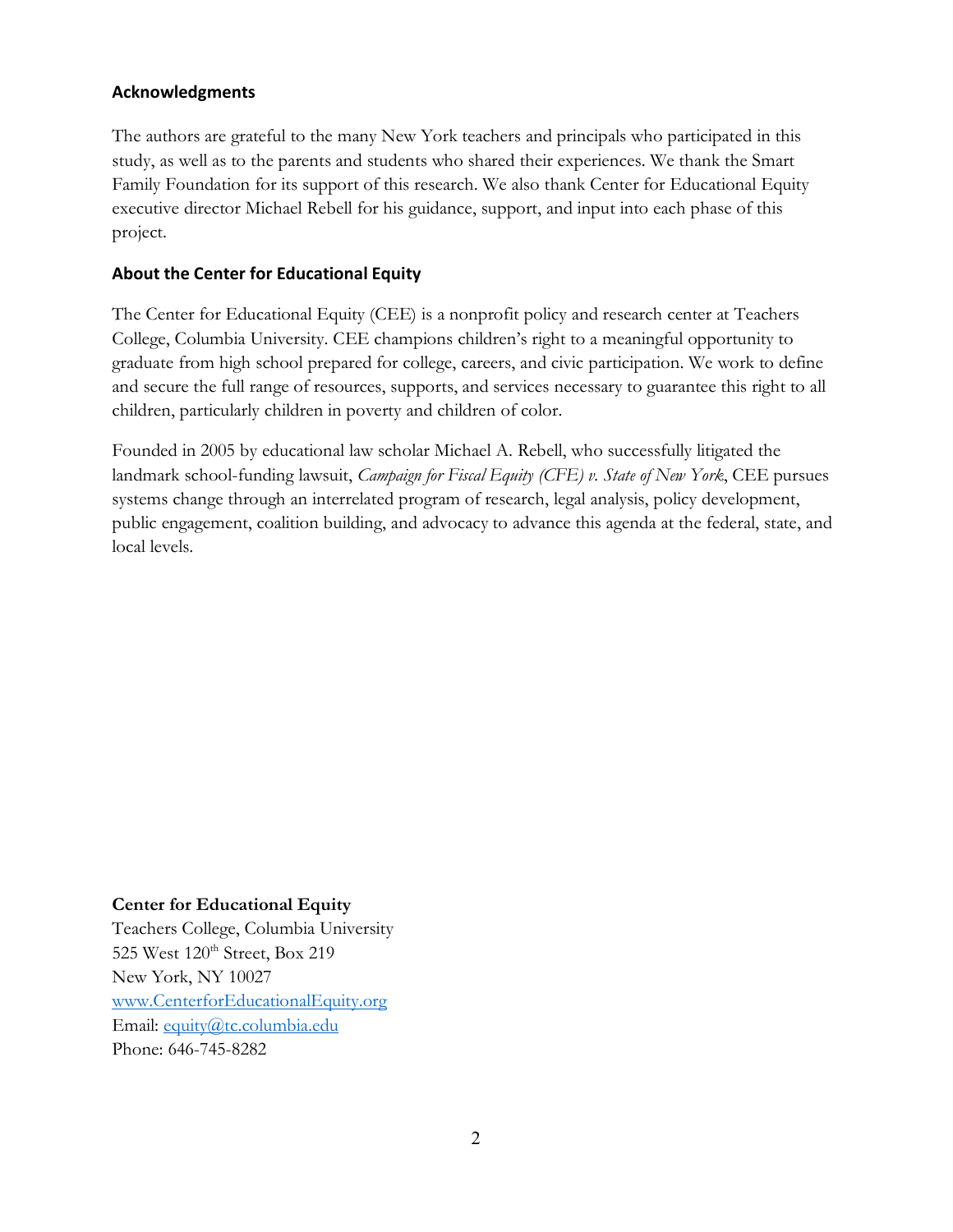# **Executive Summary**

Preparing future generations for their civic roles in a democracy has historically been an essential purpose of schooling in the United States. In most states, including New York, preparation for civic participation is also central to the right to education, afforded to all students by the state constitution (Center for Educational Equity, 2018). New York's highest court, the Court of Appeals, ruled in the *Campaign for Fiscal Equity* (*CFE*) case that the state government has a constitutional obligation to provide all students "the opportunity for a sound basic education" that prepares them to "function productively as civic participants." It further held that adequate resources for that purpose must be available in *every school* (CFE, 2003).

There is significant consensus about the knowledge, skills, and democratic values students need to develop to be prepared for civic participation. There is also considerable agreement about the school-based resources and practices that help students to progress in their development of these civic competencies. Disparities in access to some of those programs and practices among subgroups of students have been documented, as have differences in civic learning outcomes.

However, efforts to understand and promote civic readiness have not explored the school-level specifics—that is, the extent to which individual schools are or are not equipped to provide the learning opportunities needed for civic preparation and how access to necessary resources and practices varies across schools. These details establish realistic reference points for families, educators, school officials, and policymakers who want to understand the relationship of civic learning opportunities to outcomes and to develop and advocate for more effective and equitable civic learning practices.

We compared three typical New York City high schools (schools serving large numbers of students in poverty and Black and Brown students) and three suburban high schools in the New York City metro area, one from a low-need-to-resource capacity school district, one from an average-need-toresource capacity district, and one from a school district serving mostly students living in poverty. Our research focused on high schools because that's the level of schooling where civic education is currently concentrated in most school districts. Through examination of publicly available documents, online data, and in-depth interviews with educators in six high schools in New York City and nearby suburbs, we obtained insights into the resources and practices necessary to prepare students for civic participation, and explored the extent to which these and other learning opportunities were actually available in each school. We compared the data for the various schools and then compiled them to scan for themes.

We found disparities among our schools in many of the civic learning areas we examined. These differences were widest between the four schools that served mostly students in poverty and Black and Brown students and the two schools that served most students from White and more affluent families. Specifically, we found:

- *Disparities in access to quality, up-to-date history, civics, and government courses.*
	- o All six schools provided at least the state-required minimum social studies courses; however, there were significant differences among schools in the
		- number and variety of social studies courses offered;
		- curriculum and teaching of Participation in Government;
		- depth and breadth of content covered in the required classes; and
		- availability of required academic supports for students who are struggling to master the necessary material.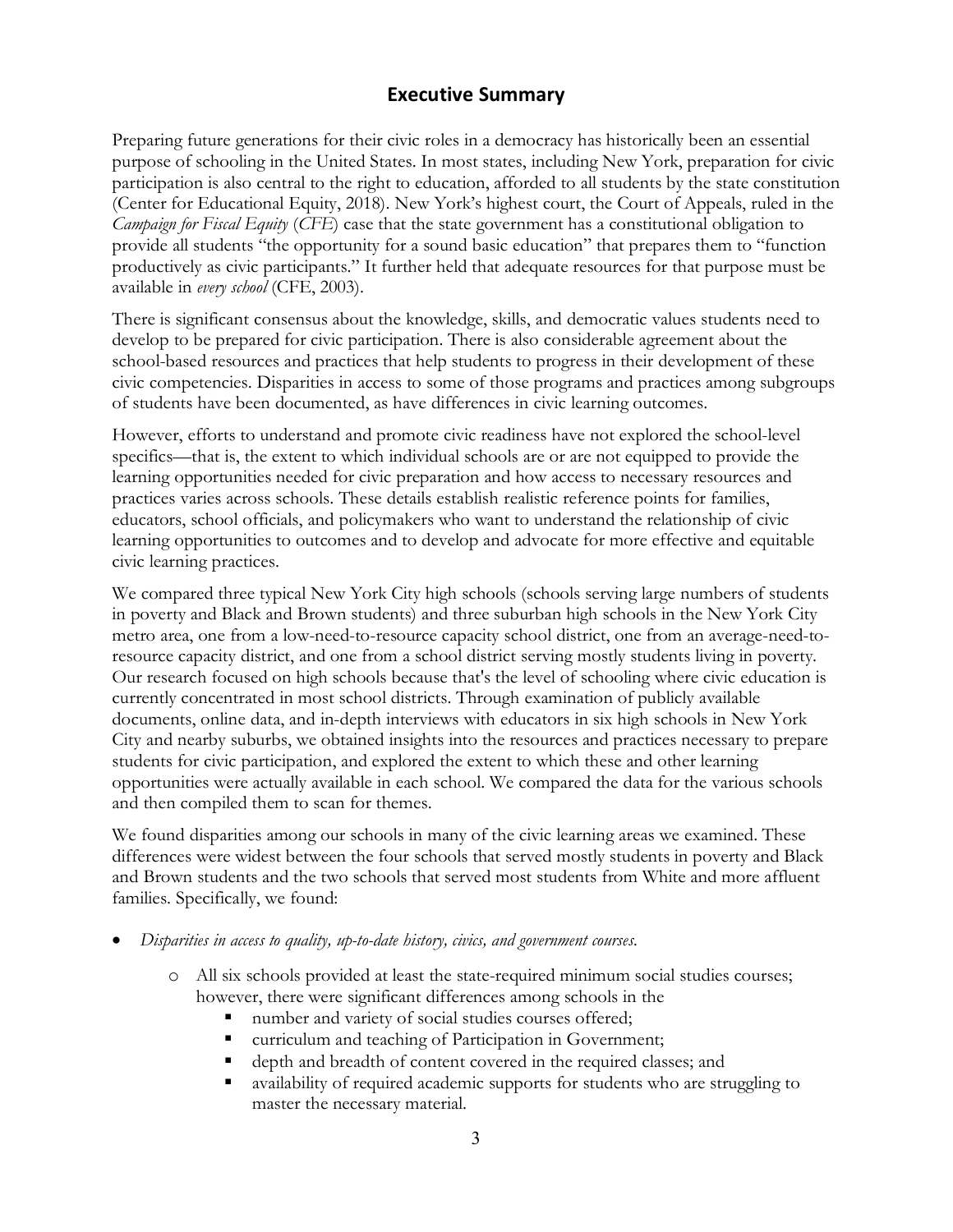- *Disparities in access to a full basic curriculum*.
	- o The high-wealth and average-wealth high schools provided numerous course offerings across a broad curriculum. In ELA, social studies, the arts, and other content areas, they offered both required courses and electives that helped build civic knowledge, skills, and mindsets.
	- o Many students in the suburban district serving mostly students living in poverty, and nearly all students in the three New York City high schools, had access only to the minimum number of courses and the minimum rigor the state permits, and few other options across the curriculum.
- *Disparities in access to experiential learning opportunities in and outside of the classroom*.
	- o The affluent and average-wealth high schools provided numerous hands-on learning opportunities, both in and outside of the classroom, that help build students' civic knowledge, skills, and mindsets.
	- o The four schools serving large numbers of students in poverty offered many fewer experiential civic learning opportunities (particularly in our New York City schools). In most of the schools, many students from families living in poverty did not participate in extracurricular activities after school because of competing responsibilities.
	- o None of the schools could offer sufficient opportunities for students to intern in the public and nonprofit sectors, particularly paid internships, though educators recognized that such internships could provide students opportunities to develop a number of civic competencies. The wealthier schools that had staff members devoted to student internships were considerably more successful in securing them.
- *Most of the schools had room for improvement in facilitating controversial discussions and disagreements.*  Principals tended to be less confident than teachers themselves in teachers' abilities to help students with diverse opinions and cultural backgrounds deliberate civilly and democratically.
- *None of our schools provided comprehensive, coherent media literacy education*. Some schools lacked basic *required* resources to provide it, such as library media specialists (school librarians).
- *All the schools worked to provide a supportive and civic school climate*. The three NYC high schools, in particular, invested time and resources into providing a supportive and civic school climate, focusing on centering issues relevant to students, attending to the social-emotional wellness of students, and providing constructive opportunities for discussion.
- *The abundance of civic learning opportunities in our average-wealth and high-wealth schools surprised us almost as much as the scarcity in our schools with high concentrations of students living in poverty and/or struggling academically*.
	- o Whether by design or by tradition, both the high- and average-wealth schools seemed to assure multiple opportunities for students to develop necessary civic competencies. Students had access to a wide range of classes across the curriculum, including in social studies; a large proportion of experienced teachers; many classroom practices centered on hands-on problem solving; civic-action and service-learning opportunities; and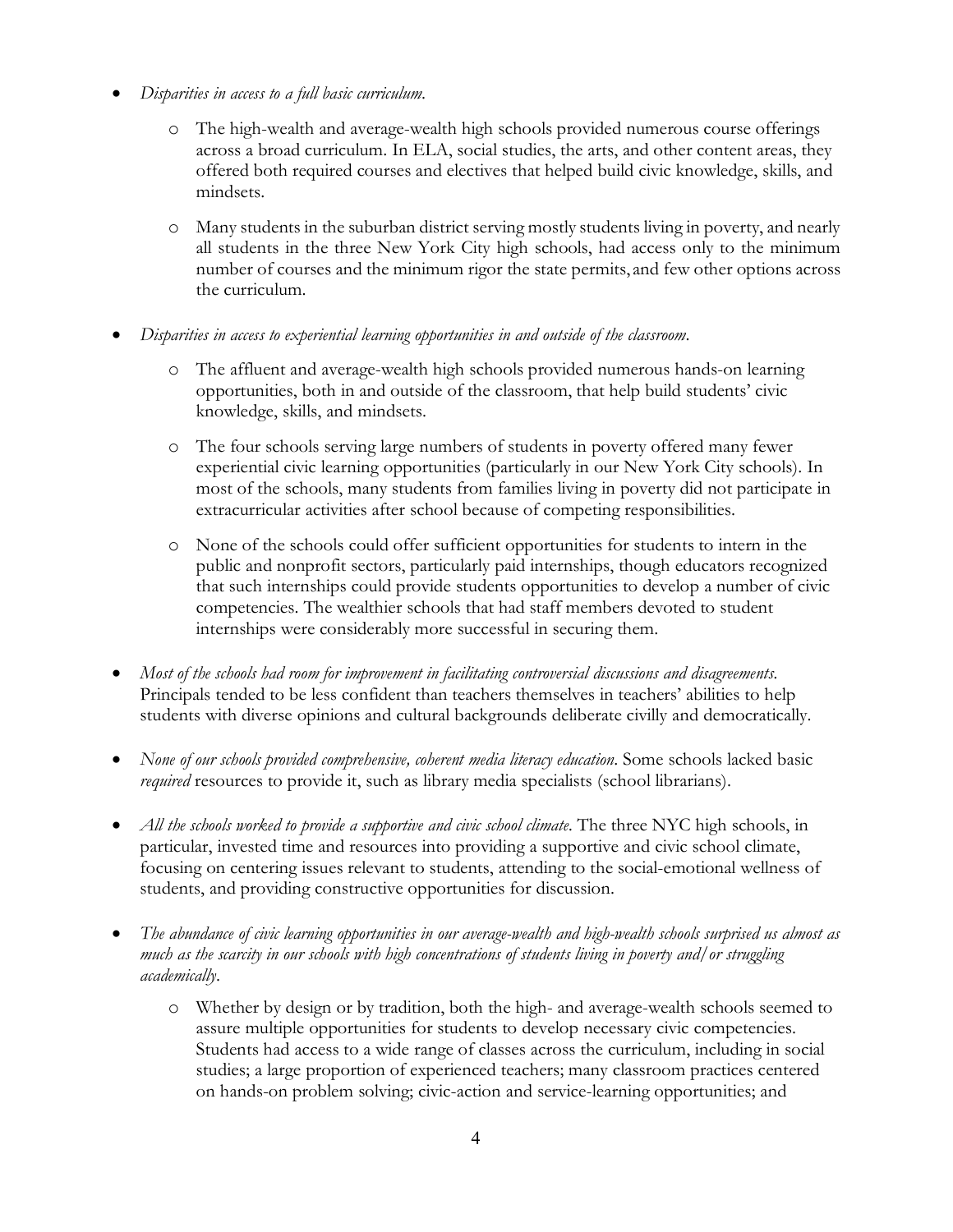extracurricular opportunities associated with the development of civic skills and knowledge.

- o Redundancy in key supports for civic learning and development would also, of course, benefit students in schools that are less economically advantaged. However, the New York City high schools and the suburban high school enrolling mostly students living in poverty could provide many fewer of these opportunities and seemed to give students, at most, one bite at any given civic-learning apple.
- *The extent of the deficiencies suggested that the four schools serving predominantly students in poverty and Black and Brown students lacked adequate resources to meet their students' civic learning needs and fulfill their constitutional obligation to prepare all of their students for civic preparation.* 
	- o The schools with high concentrations of students struggling academically, students in poverty, and students learning English as a new language, provided scant resources in most categories. In a few resource areas, such as access to library media specialists and academic intervention services, some of these schools were out of compliance with state requirements.
- *Important civic learning opportunities that research shows to be essential for civic readiness—and, we argue, are constitutionally mandated—are not required under current New York State education law.*
	- o Providing social studies electives, field trips, civic action projects, and civic-skill-building extracurricular activities, for example, was optional, but the well-resourced schools invested extensively in them. The schools in districts with high concentrations of students living in poverty schools were unable to provide or sustain them—though educators recognized the value and importance of these civic learning resources.

Analysis of these cases supported our hypothesis that schools' capacity, or lack of capacity, to prepare all of their students for civic participation would correlate with levels of school-district resources. Our findings further illuminate the effects of school-funding levels and student need on civic learning opportunities in individual schools. Civic learning opportunities, like other learning opportunities, appeared to be negatively affected by, for example, shortages of qualified teachers and other personnel, such as school library media specialists; narrowing of the breadth and depth of curricula and course offerings; lack of access to learning technologies; lack of sufficient experiential learning opportunities; and shortages of student support staff, such as school counselors.

This small pilot study examined only six schools, and they are not necessarily representative of other public high schools. Nonetheless, our cases suggest trends and issues that should be tested and explored through further research with a larger, fully representative sample of public schools. The broad disparities in civic learning opportunities also suggest the need for statewide public dialogue to develop a shared understanding of the civic competencies that students must develop and the civic learning opportunities that students must be provided.

New York State is poised to be a leader in this area. The Board of Regents and the State Education Department have taken important steps to elevate New York schools' civic mission. They included "civic readiness" among the measures of student performance to be used for school accountability and support in the federal Every Student Succeeds Act (ESSA) plan approved in January 2018. In September 2018, they established a statewide Civic Readiness Task Force. We hope this study contributes to that effort by advancing an understanding of how to ensure that all schools can prepare students to be civic ready.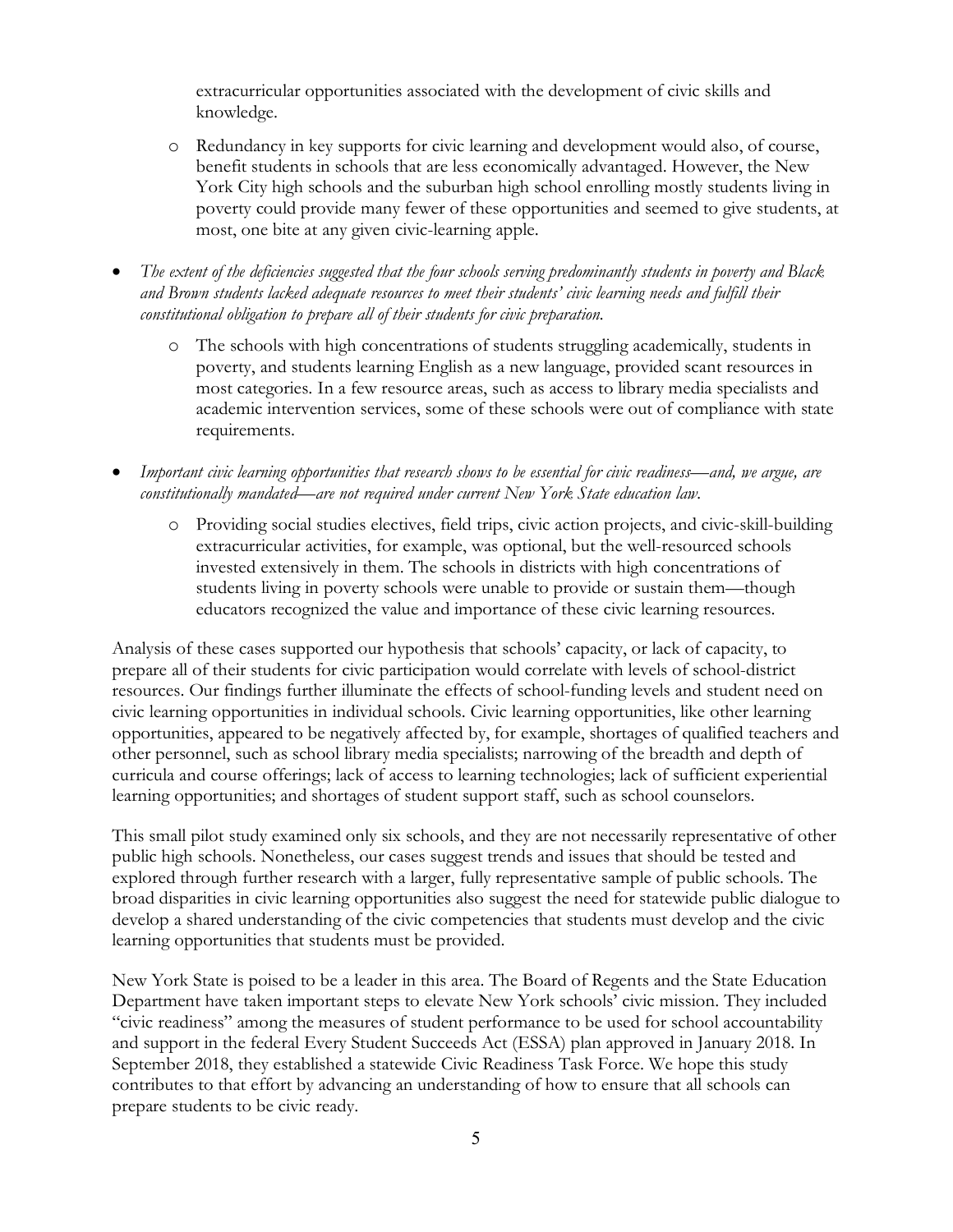# **I. INTRODUCTION**

*It is well past time to place civic readiness on an equal footing with college and career readiness.*

--Betty Rosa, Chancellor, New York State Board of Regents

The current state of United States civic life and its democratic institutions has generated renewed interest in how well our nation's schools are fulfilling their historical mission to prepare all young people to be engaged civic participants—and whether and how our schools can do better. In recent years, observers have underscored troubling trends in the state of our democracy: the extreme polarization of the electorate, the growing tendency to dismiss opposing political viewpoints, and the widespread circulation and acceptance of one-sided and factually erroneous information.

Other disturbing patterns have been present for decades. The proportion of eligible U.S. voters who actually vote is substantially lower than in most other developed countries. Fewer residents actively participate in local community and civic activities and civic responsibilities such as jury service. Major segments of the population continue to be disenfranchised and marginalized in decision-making processes that affect their lives and the direction of the nation as a whole. And the widespread and longstanding denial of basic educational opportunities persists, particularly in schools that serve mostly children living in poverty and/or Black and Brown children.

New opportunities to address these trends may be emerging. Until fairly recently, relatively little public attention has been focused on these issues, and little political will has been devoted to prioritizing the schools' traditional civic mission. Now, national, state, and local advocacy for improving schools' capacity to build civic readiness appears growing, as evidenced, for example, by the New York State Board of Regents decision in its recent federal ESSA plan to expand the outcome goals of education in New York State from making all students "college and career ready" to making them "college, career and civic ready." The Regents have also established a Civic Readiness Task Force to advise them on how to advance the civic-readiness goal. State education officials, district leaders, and school personnel in other states have also begun reconsidering policies and practices and seeking more effective approaches for preparing all students for civic life.

Preparing future generations for their civic responsibilities as members of a democratic society has historically been an essential purpose of schooling in the United States. In most states, including New York, preparation for civic participation is also central to the right to education afforded to all students by the state constitution (Center for Educational Equity, 2018). New York's highest court ruled in the *Campaign for Fiscal Equity* (*CFE*) case that the state government has a constitutional obligation to provide all students "the opportunity for a sound basic education" that prepares them to "function productively as civic participants." It further held that adequate resources for that purpose must be available in *every school* (*CFE*, 2003).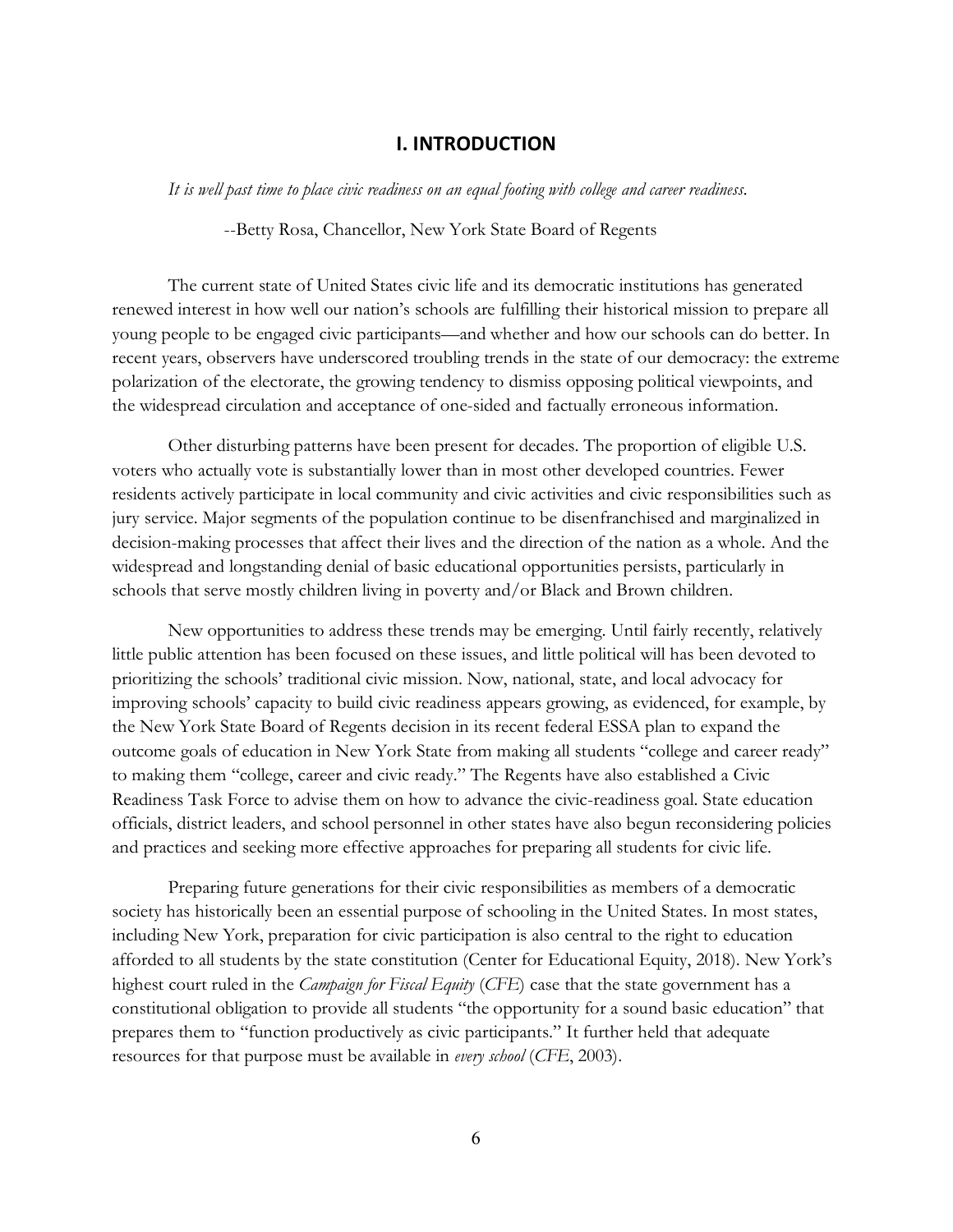The research literature reveals significant consensus about the knowledge, skills, and democratic values students need to acquire or develop to be prepared for civic participation. There is also considerable agreement about the school-based resources and practices that help students to progress in their development of these civic competencies. Researchers have also documented the gaps in access to some of those programs and practices among students of different backgrounds, as well as the resultant civic-learning disparities.

However, efforts to understand and promote civic education have not explored the schoollevel specifics—that is, how individual schools are or are not equipped to provide the learning opportunities needed for civic preparation, and how access to necessary resources and practices varies across schools. We think these details are important to establish realistic reference points for educators, school officials, and policymakers seeking to understand the relationship between civic learning opportunities and outcomes and to develop more effective civic learning practices.

The present study delves explicitly into the availability of civic learning opportunities through a close examination of a diverse set of New York high schools. It is an initial foray into providing information to help guide New York policymakers and school officials in their efforts to improve students' civic readiness. It also aims to provide public education stakeholders, including students and parents, with information and tools with which to monitor their own schools and school systems and help hold them accountable for implementing students' right to preparation for civic participation.

Though students' constitutional right to civic preparation applies to all grade levels, K-12, the present research focuses on high schools because that is the level of schooling where civic education is currently concentrated in most school districts. Through examination of publicly available documents, online data, and in-depth interviews with educators in six high schools in New York City and nearby suburbs, we obtained insights into the resources and practices necessary to prepare students for civic participation, and explored the extent to which these and other learning opportunities were actually available in each school. We compared the data for the various schools and then compiled it to scan for themes.

Our study undertakes a rights-based resource-adequacy analysis (described more fully below). It examines the availability of civic learning opportunities in light of the state's obligation under the state constitution to meet the needs of the students in individual schools. This method provides a framework for analyzing the distribution of civic learning resources and opportunities among different types of school districts. It helps illuminate patterns and trends for further investigation and provides evidence to guide the development of appropriate policy and practice.

To provide some context for our study, the first section of this paper briefly reviews the relevant research on equality of access to school-based civic learning opportunities necessary for preparation for civic participation. The second section describes the methodology of our study. The third section summarizes our findings. The final section proposes some implications of what we have found and what they might suggest to students and parents, educators, school officials, and policymakers about how to equip all schools to prepare every student for civic participation.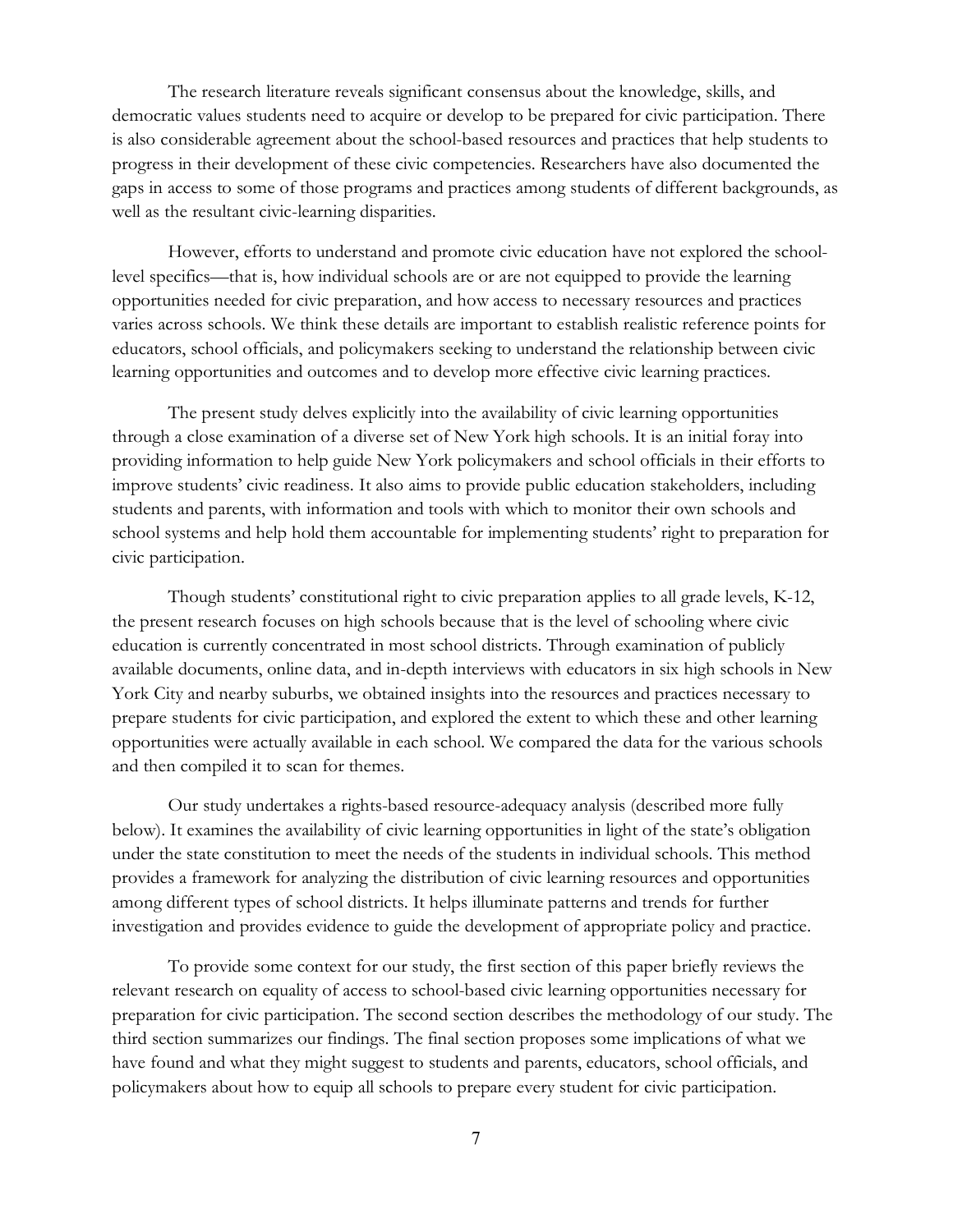# **II. PREVIOUS RESEARCH**

# **Research on Necessary Civic Competencies and School-Based Learning Opportunities**

Educators and researchers widely agree on the capabilities that students need to develop to be prepared for effective civic participation. These competencies are often categorized in terms of civic knowledge, civic skills, and civic dispositions or mindsets (see, e.g., Gould, Jamieson, Levine, McConnell, & Smith, 2011).

The civic knowledge that students need to be capable participants in civic and political life starts with a broad base of general knowledge—a solid grounding in the humanities, history, economics, world languages, science, and the arts (Allen, 2016b; Nussbaum, 2010; Rebell, 2018). It includes specific knowledge of U.S. government and political systems, U.S. history and geography, and the roles and responsibilities of participation in American democracy; knowledge of the histories and cultures of the various ethnic, national, religious and other subgroups that make up one's own and other nations; and knowledge of global history and current events (Gould et al., 2011; Nussbaum, 2010).

Essential civic skills include verbal and written communication, critical thinking, and democratic decision-making, information gathering, self-expression, listening, argumentation, cooperation, conflict management, and civil agreement (Gould et al., 2011). In recent years, researchers and educators alike have emphasized media-literacy skills, such as recognizing stereotyping, bias, and inaccurate factual reporting in online sources (Hobbs, 2010; Kiesa & Vito, 2018; Mihailidis, 2018); and participatory skills, such as petitioning or protesting (Center for an Engaged Democracy, 2012).

Necessary civic dispositions include caring, personal responsibility, self-efficacy, honesty, self-discipline, open-mindedness, fairness, and empathy; and "democratic" values such as civic and political tolerance, and equality, respect for democratic institutions and the rule of law, and a commitment to justice (e.g., Allen, 2016b; Gould et al., 2011; Macedo, 2000; Torney-Purta & Lopez, 2006). A number of school-based resources and practices have been shown to positively affect the development of civic competencies. Among the most important for students' civic readiness are access to a full basic curriculum; access to instruction in civics, U.S. history, and government; discussion of current events and controversial topics in the classroom; access to media-literacy education; access to experiential learning activities; and school-climate factors (for an overview, see Rebell, 2018).

• **Access to quality instruction, appropriate course offerings, and sufficient instructional time in social studies and other civic-related subjects.** Both quality and quantity of instruction affect civic learning outcomes (Campbell, 2006; Niemi & Junn, 2005). Yet, according to a 2006 study, shortly after enactment of the No Child Left Behind Act, over 70% of school districts reported cutting back instructional time on other subjects to add reading and math instruction. Social studies was the content area most frequently cited as having been cut back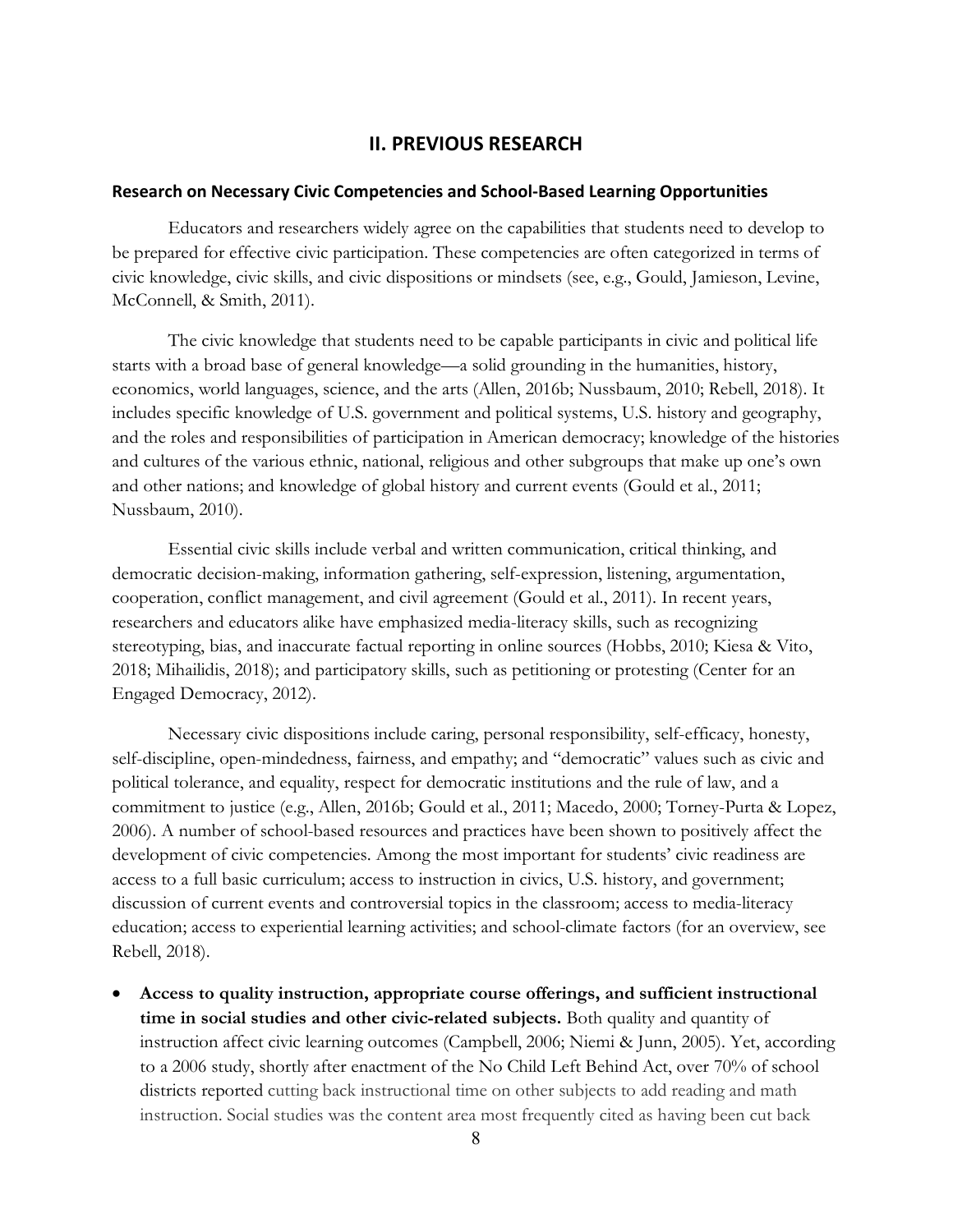(Center for Education Policy, 2006). In high school, students were once required to take three civic-education courses: a traditional civics course that stressed the rights and responsibilities of citizens and the ways that they could work together and relate to government; a "problems of democracy" course on public-policy issues; and a "government" class that describes the structures and workings of the U.S. government (Rebell, 2018). Today, most states with any mandate, including New York, require only a one-semester course in civics or government, and some require no courses in civics at all (Shapiro & Brown, 2018). All states have standards for social studies, a broad discipline that includes civics and government along with other subjects such as history, economics, and geography. Some states (including New York) have adopted the College, Career and Civic Life (C3) Framework for Social Studies State Standards, a more probing, critical, analytic approach to civics and government themes (National Council for Social Studies, 2013).

- **Access to a full basic curriculum** provides an essential foundation for preparation for civic participation and educational equity in our complex contemporary world (Allen, 2016b; Levine & Kawashima-Ginsberg, 2015). When students reach high school, this entails reasonable access to courses in biology, chemistry, and physics, advanced mathematics, world languages, and, as well as to English language arts, history and social studies, art, music, health, and physical education (Levine & Kawashima-Ginsberg, 2015; Rebell, 2018).
- **Classroom practices that foster open inquiry and debate, simulate and model democratic decision-making, and engage with controversial topics and current events that matter to students** help develop students' sense of agency and other civic skills and dispositions (Campbell, 2008; Sherrod, Torney-Purta, & Flanagan, 2010). Good facilitation for classroom discussion requires thorough preparation, understanding the subject matter, cultural responsiveness/sensitivity, tolerance for conflict, and various other teaching skills and attitudes (Barr et al., 2015; Gould et al., 2011; Torney-Purta, Richardson, & Barber, 2005; Rebell, 2018). Discussion of controversial current issues may be particularly important in racially diverse schools. Some research indicates that students in these schools can develop a reduced likelihood of future electoral and civic engagement; however, effective discussion practices offset this negative association (Kahne & Sporte, 2008; Kawashima-Ginsberg & Levine*,* 2014).
- **Access to curricular and extracurricular experiential learning activities,** such as student elections and student government, school-wide forums, school newspaper, internships, field trips, speech and debate, and the arts have been shown to be effective in building civic competencies (Duke, Skay, Pettigell, & Borowsky, 2009; Finlay, Wray-Lake, & Flanagan, 2010; Hart, Donnelly, Youniss, & Atkins, 2007; Jennings & Stoker, 2004; McFarland & Thomas, 2006; Oesterle, Johnson, & Mortimer, 2004; Snellman, Silva, Frederick, & Putnam, 2015; Metz & Youniss, 2005). Civic competencies are also fostered by well-designed, classroom-based civicaction projects, exposure to civic role models, and other real or simulated experiences of how government works and how civic participation can influence social and political outcomes (Epstein, 2014). These activities and experiences promote the formation of civic mindsets, such as interest in political participation, a sense of agency, and the ability to affect one's environment, as well as the noncognitive skills directly linked with increased civic participation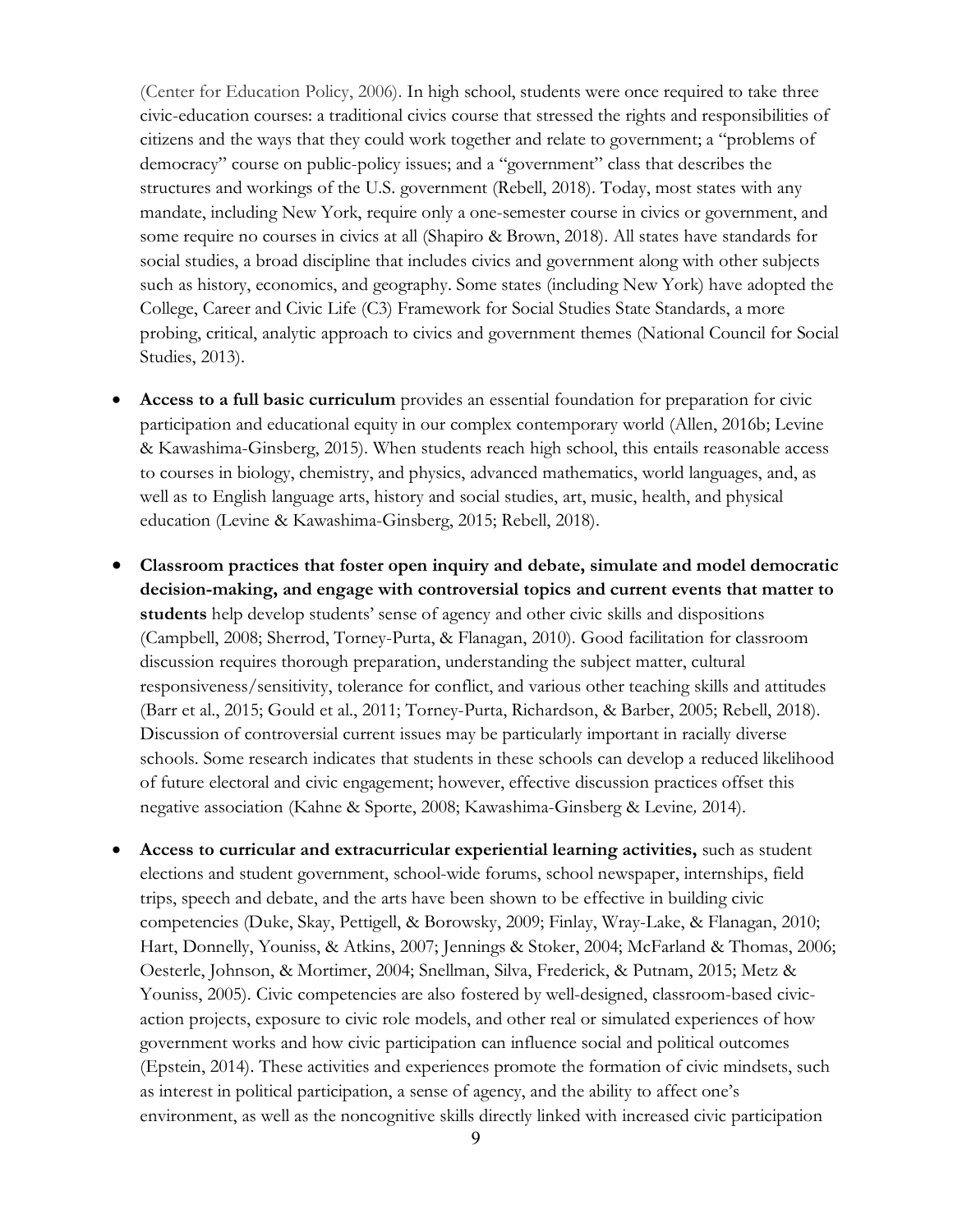in later life (Gardner, Roth, & Brooks-Gunn, 2008; Thomas & McFarland, 2010; Verba, Schlozman, & Brady, 1995; Zaff, Moore, Papillo, & Williams, 2003).

- **Community-based service learning** and participation in school-based or out-of-school community-improvement activities also contribute to civic preparation. Both voluntary and school-required community-service activities are strong predictors of adult voting and volunteering (Hart et al., 2007; Youniss, Su, & Yates, 1999). Quality service-learning opportunities, which combine community service with classroom-based learning, have been found to build civic competencies and have a large effect on later civic participation, even when controlling for a range of neighborhood, school, and family characteristics (Anderson, 1998; Billig, Root & Jesse, 2014; Kahne & Sporte, 2008; Levine, 2007).
- **A supportive and civic school climate** can affect civic skill development and the formation of students' civic identities. This includes the quality of relationships within the school community, governance of the school community, its civic character and norms, and disciplinary practices what some call the "informal curriculum" (see, e.g., Branson, 1998). School-climate factors influence civic preparation by building students' sense of community and belonging, engagement and connectedness with school, feelings of trust, and development of self-respect, self-efficacy, and self-expression (Campbell, 2012; Kawashima-Ginsburg & Levine, 2014; Levinson, 2012). Students who participate in the governance of their classrooms and schools, and have a voice in school rules and disciplinary procedures throughout the span of their schooling, learn to interact more effectively with other students and adults, as well as learn how to monitor and influence school and public policies (see, e.g., Dewey, 1916; Branson, 1998). Fair, equitably applied disciplinary practices can also help advance a sense of community and a school climate that contributes to civic preparation by fostering a system of shared values and a pattern of caring relationships among students and staff. Restorative-justice programs, for example, use mediation and conferencing among all those who have been affected by an offense to find a mutually acceptable way forward (Hopkin, 2002; Kupchik, 2010; Morrison, 2011).
- **Access to media-literacy education** across the curriculum helps all students apply critical, analytic, and self-expressive skills in the use of new media (Kahne, Lee, & Feezell, 2012). Recent research has documented differences in the use of digital media among young people from various socioeconomic backgrounds. Youth from wealthier families are "more likely to use the Internet for jobs, education, political and social engagement, health and news gathering and less for entertainment or recreation" when compared with youth from families with lower incomes (Putnam, 2015, p. 212). A factor that may contribute to these differences is a lack of access to skilled library media specialists in many of the schools attended by Black and Brown students living in poverty. In New York State, all middle and high schools are required to provide students with access to certified school library media specialists.<sup>1</sup> Nevertheless, a 2012 study of

 $\overline{a}$ 

<sup>1</sup> Schools with fewer than 700 students must have at least a part-time certified school library media specialist. Schools with 700-1000 students must have at least one full-time certified school library media specialist. For each additional 1000 students, schools must employ an additional full time librarian (8 NYCRR § 91.2).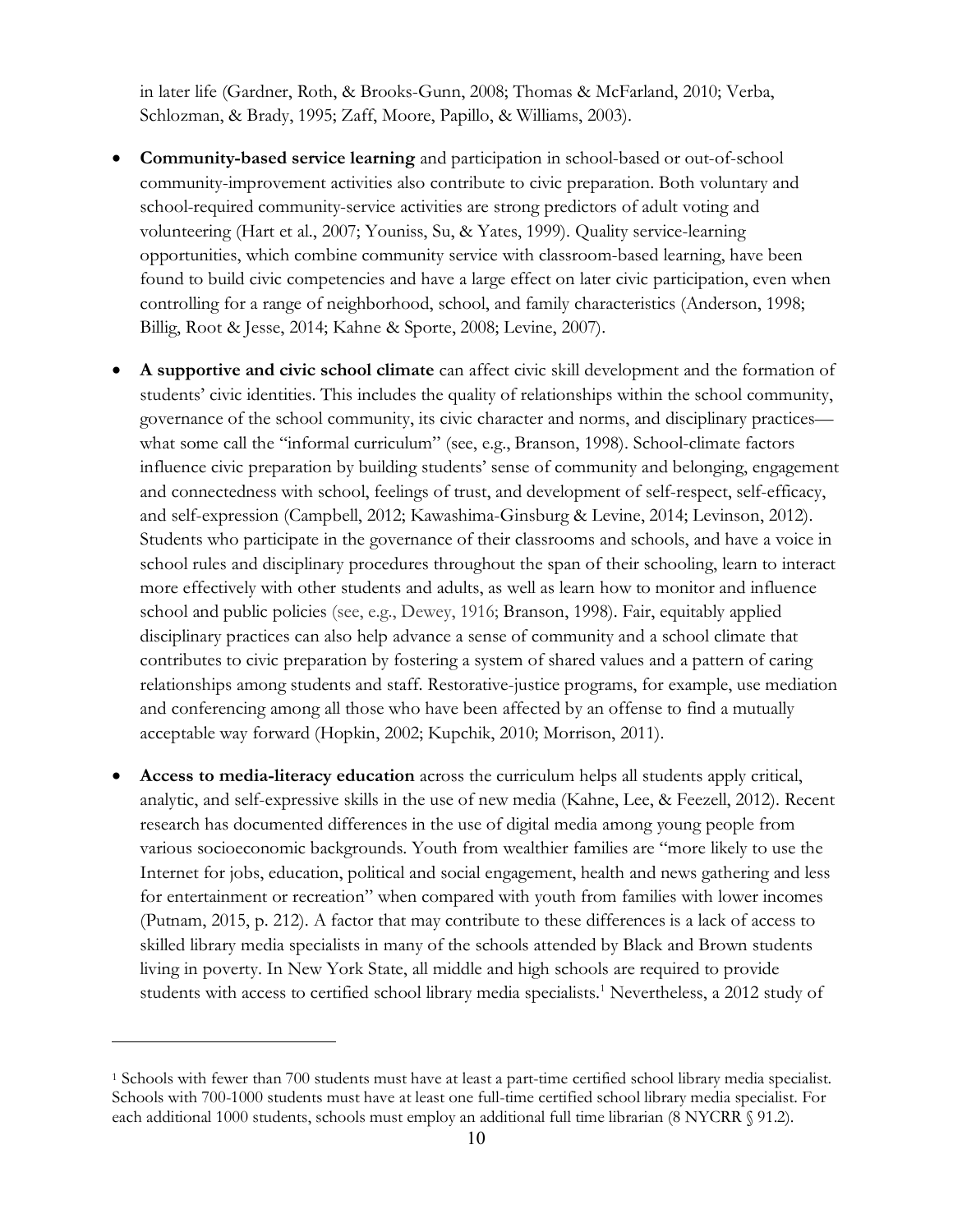schools in New York State—all serving high percentages of students living in poverty and/or struggling academically—the present authors undertook revealed that more than half of the middle and high schools (13 of 23) did not meet the minimum library staffing requirements, and two schools had no library at all (Rebell, Wolff, & Rogers, 2012).

#### **Research on Students' Access to School-Based Civic Learning Opportunities**

Although civic preparation is an obligation under many state constitutions and state statutes and regulations, knowledge of whether and how schools and school districts actually fulfill their civic mission and responsibilities is limited. Moreover, in spite of ample evidence of wide disparities in traditional measures of civic participation based on race and class (Jacobsen & Wilder, 2012), there have been few explorations of equity in civic education. Only a few studies have addressed the extent to which students from different backgrounds have access to the set of civic learning opportunities that are widely accepted to foster the knowledge, skills, and mindsets of civic readiness. And none has explored how access to such opportunities may vary across schools.

The study most often cited on disparities in civic learning opportunities is Joseph Kahne and Ellen Middaugh's *Democracy for Some*: *The Civic Opportunity Gap in High School.* This 2008 report analyzes access to a set of research-supported school-based civic learning opportunities using survey data from the IEA (International Association for the Evaluation of Educational Achievement) Civic Education Study—a nationally representative sample consisting of nearly 3,000 ninth graders at 124 schools throughout the country—and a sample of over  $2000$  California  $12<sup>th</sup>$  grade students (Kahne & Middaugh, 2008). The authors show patterns of disparities in access to most of the accepted civic practices we mentioned above. Students in poverty and students of color were less likely to have had access to discussions about current events; study of government, history, and related social sciences; discussion of social and political topics in an "open classroom" climate; interaction with civic role models; study of issues that students themselves care about; participation in after-school activities; learning about community problems and ways to respond; working on service-learning projects; and engaging in simulations of civic processes.

Kahne and Middaugh conclude that "[a] student's race and academic track, and a school's average socioeconomic status (SES)"<sup>2</sup> correlates with "the availability of the school-based civic learning opportunities that promote voting and broader forms of civic engagement. High school students attending higher-SES schools, those who are college-bound, and white students get more of these opportunities than low-income students, those not heading to college, and students of color" (p. 3). "Schools, rather than helping to equalize the capacity and commitments needed for democratic participation, appear to be exacerbating this inequality by providing more preparation for those who are already likely to attain a disproportionate amount of civic and political voice" (p. 18).

Using NAEP civics exam scores and other NAEP data, Kawashima-Ginsberg (2013) analyzed students' access to three civic learning opportunities: discussion of current events, debates

 $\overline{a}$ 

<sup>2</sup> "Socioeconomic status" reflects a combination of an individual's (or a family's) income, level of formal education, and how respected one's job or occupation is within a society.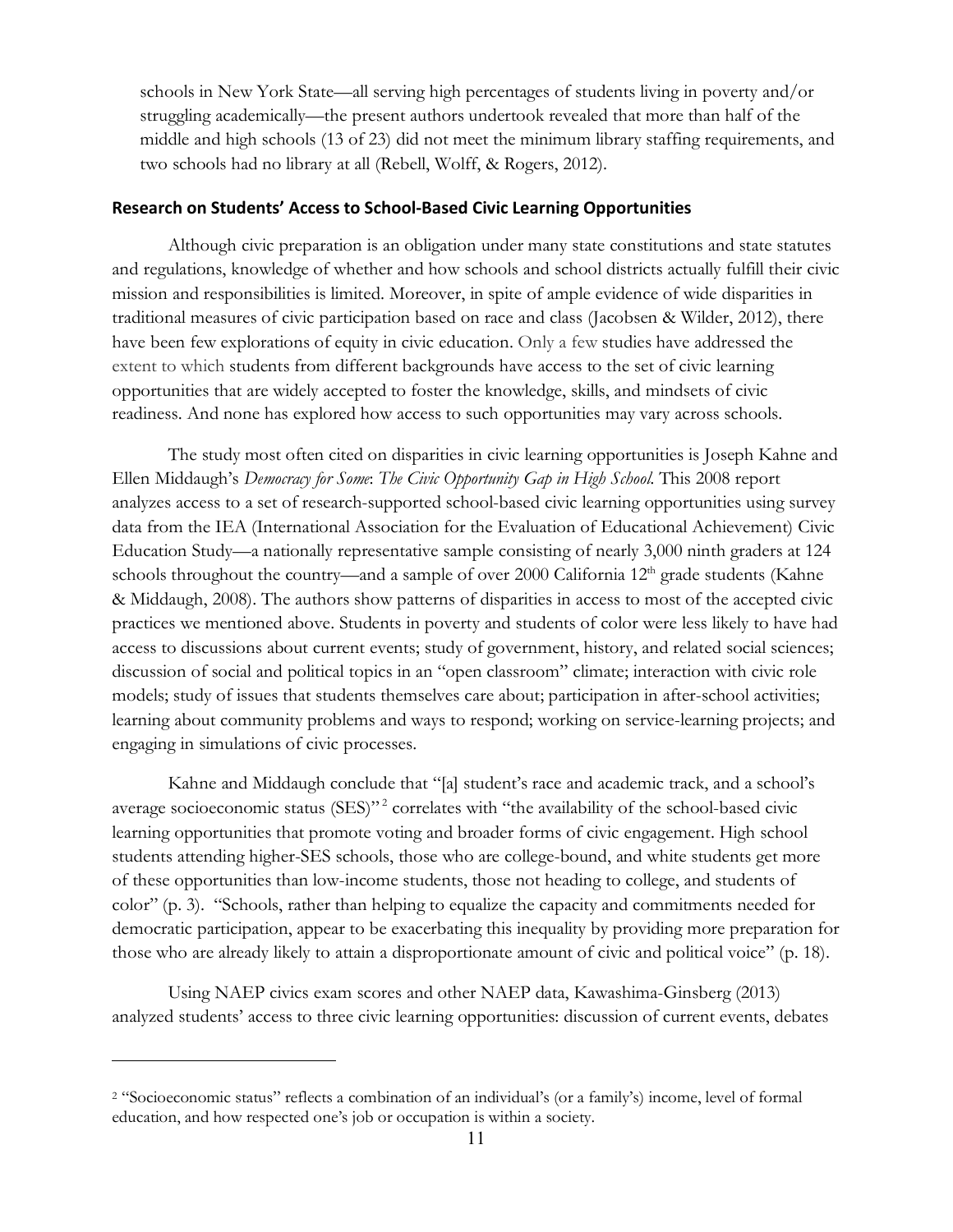on current issues (including controversies), and participation in simulations of democratic processes and procedures (such as mock trial). At the  $8<sup>th</sup>$ -grade and  $12<sup>th</sup>$ -grade levels, she found that white students and wealthier students received more of these practices. In addition, wealthier and white students got more benefit from the same level of exposure to these pedagogies, suggesting that "[n]ot only are white and wealthy students more likely to receive recommended civic education experiences in school, but the content and topics they discuss and the way these are presented are often tailored to white and middle-class students rather than students of color and poor students" (CIRCLE, 2013, p. 16).

Other studies have examined students' access to specific civic learning opportunities. Putnam (2015) documented widening disparities in participation in both school-based and community-based extracurricular activities between students living in poverty and wealthier students.

Poor kids are three times as likely as their nonpoor classmates to participate in *neither* sports *nor* clubs (30 percent to 10 percent) and half as likely to participate in *both* sports *and* clubs (22 percent to 44 percent)….

From 1997 to 2012, the "extracurricular gap" between poor kids and nonpoor kids aged 6- 11 nearly doubled, from 15 to 27 percentage points, while the comparable gap among kids aged 12-17 rose from 19 to 29 points.(p. 177)

A 2010 study of all North Carolina high schools found that school size and poverty levels were closely associated with the number and types of extracurricular activities available, with larger and more affluent schools offering more of such activities (Stearns & Glennie, 2010). The same study also found that, when schools offer a range of extracurricular activities, students in poverty and Black and Brown students tend to be substantially underrepresented in these activities. Spring, Grimm, and Dietz (2008) found that students in schools with high concentrations of poverty were less likely than students in schools serving wealthier families to have access to service-learning opportunities or other civic activities.

Kahne, Lee, and Feezell (2012) looked at the "frequency and distribution of school-based media literacy activities." Unlike their study of other school-based civic learning opportunities, their diverse sample of California high school and college students did not show demographic differences in the distribution of opportunities for digital-media-literacy activities." One explanation for this may be the relative scarcity of formal learning experiences in this area across all schools.

Research also reveals disparities related to civic learning based on differences in students' trust in political processes and institutions (Rubin, 2007; Middaugh & Kahne, 2008; Kahne & Middaugh, 2008). Kahne and Middaugh (2008) caution that, while there is a "widely accepted set of desired civic learning opportunities, … research also indicates that there may be important variation within the United States related to the ways students from differing economic, racial and ethnic backgrounds experience civic education and discussions of democratic institutions" (p. 11). In a study of New Jersey middle and high school students, Rubin (2007) found that students from homogeneous, well-resourced/high-wealth school districts were more likely than urban Black and Brown students to have lived experiences that reflected the civic ideals they read about in class. Similarly, Middaugh and Kahne's (2008) study of high school students in California suggests that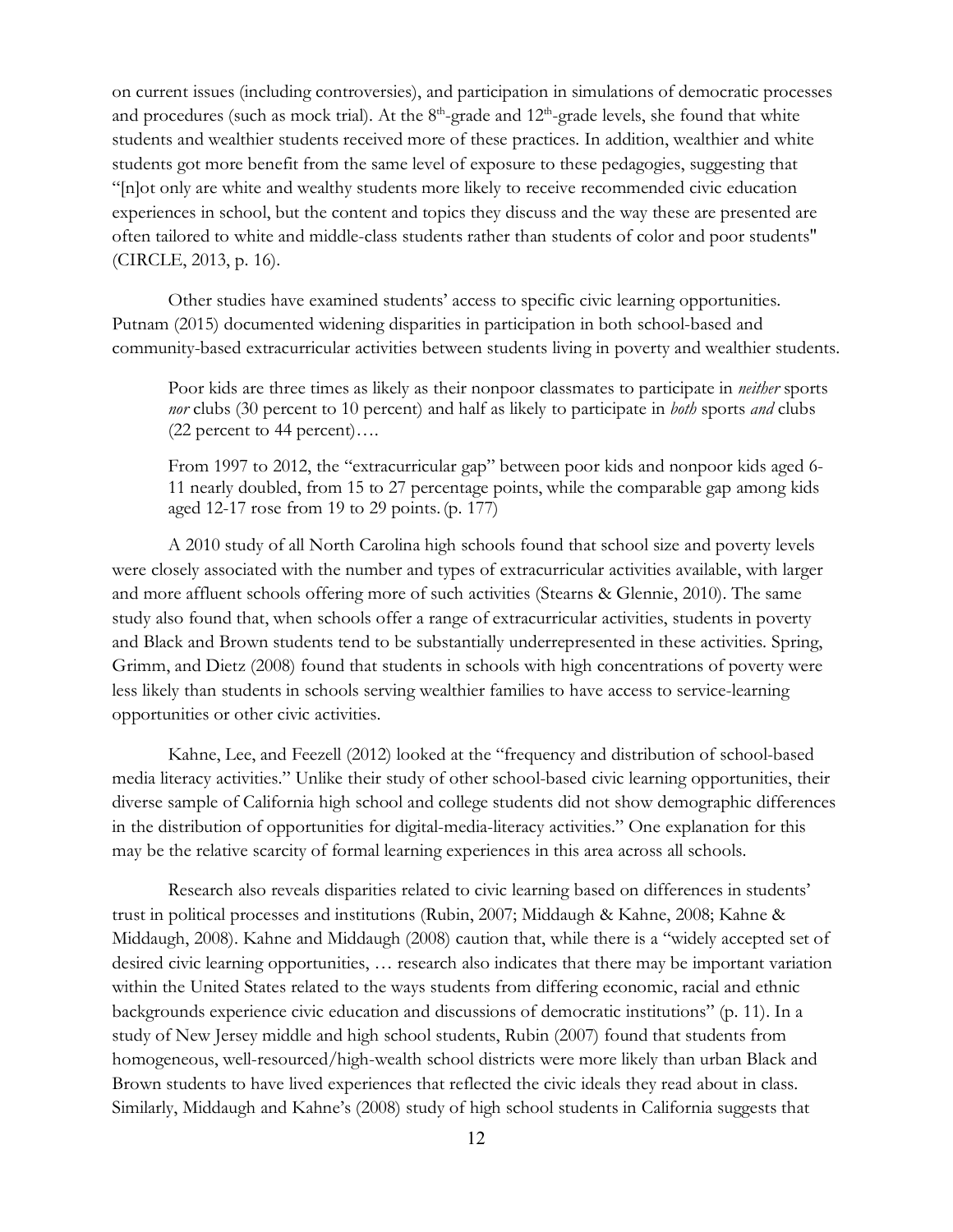students from wealthy, White communities were "more likely to view political engagement as effective but less likely to view these activities as necessary or important compared to their counterparts from a primarily working-class, Latino community" (Kahne & Middaugh, 2008, p. 11).

In 2012, the Center for Educational Equity published the findings of a study of the availability of basic educational resources necessary to meet fully the requirements of New York State law, the regulations of the state education commissioner, and the state constitution in 33 elementary, middle, and high schools—all with high concentrations of students living in poverty—in eight New York State school districts (Rebell, Wolff, & Rogers, 2012). We mined resource requirements from court decisions, state statutes, and the commissioner's regulations, as well as from the research literature, and we designed interview protocols to collect detailed information. The interview protocols were organized around the seven categories of resources listed as essential by the trial court in the *CFE* decision: (1) sufficient qualified personnel; (2) suitable, up-to-date curricula, including an expanded platform of services for students struggling academically; (3) sufficient, up-to-date instrumentalities of learning<sup>1</sup>; (4) appropriate class sizes; (5) adequate resources for English language learners and students with disabilities; (6) a safe, orderly environment; and (7) adequate and accessible facilities. We created a resource inventory in each of the seven categories.

The study revealed that these schools were not equipped to meet students' learning needs or state instructional requirements in many constitutionally required resource categories. We saw then that many of the 33 schools could provide only limited civic learning opportunities: At most of the schools, students had no opportunity to participate in student government or work on a school newspaper. In many schools, students had limited instructional time in social studies, few field trips outside of the school, limited or no library-media services, and little access to the arts or extracurricular activities.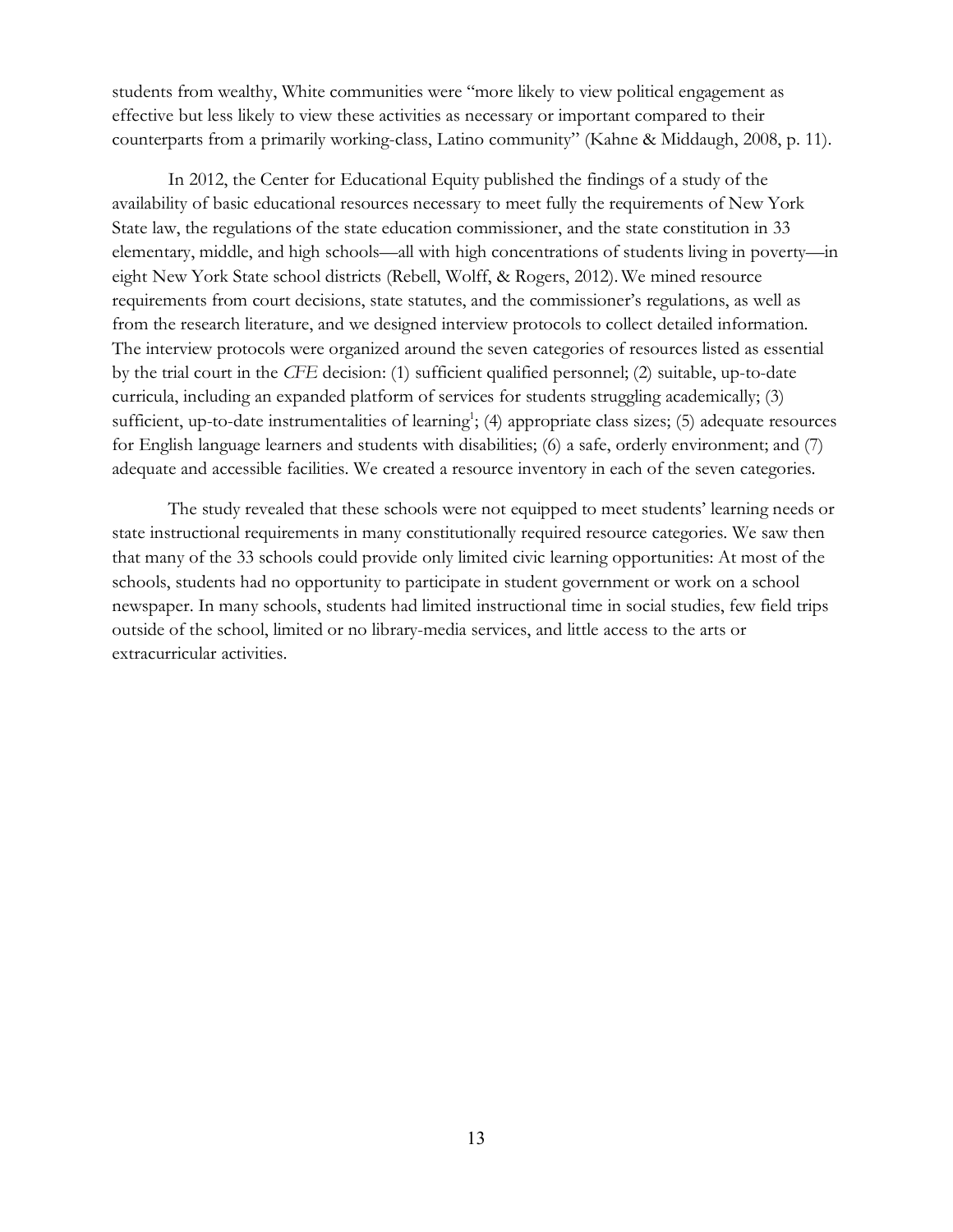# **III. THE CURRENT STUDY**

*Few among us pay adequate attention to the fact that almost all of our state constitutions guarantee a right to education. We pay even less attention to the fact that we have a right to civic education. Our state constitutions, in other words, are directed at the pursuit of equality.*

--Danielle Allen, *What Is Education For?*

In the present study, we investigated, among other things, civic learning opportunities in a diverse set of public high schools in New York City and nearby New York suburbs. Informed by the state constitutional right of all New York students to a sound basic education that prepares them for civic participation (*CFE v. State of New York, 2003*), we asked the following questions:

- What civic learning opportunities should be available in schools to ensure all students acquire the civic competencies (knowledge, skills, experiences, and mindsets or values) that support civic participation?
- What resources, services, and supports are needed to ensure that the instructional needs of all students—including students in poverty, Black and Brown students, students with disabilities, students learning English as a new language, and students who are struggling academically—provide the opportunity to acquire the necessary civic competencies?
- Are these civic learning opportunities and supports currently available in all schools in accordance with students' needs?

Based on our own prior research and others' work, we hypothesized that we would find a relationship between school-district wealth and the availability of the basic civic learning opportunities necessary to fulfill New York students' right to an education that prepares them for civic participation.

Our review of the research literature shows that questions about equality of access to civic learning opportunities have not been widely investigated. One important study (Kahne & Middaugh, 2008) looked at data from broad-based student-experience surveys and concluded that a "student's race and academic track, and a school's average socioeconomic status (SES), determines the availability of the school-based civic learning opportunities that promote voting and broader forms of civic engagement" (p. 3). We were interested in whether we would see similar disparities from school to school, and what more we could learn by looking at access to specific resources at the school level. We specifically investigated the availability of these civic learning opportunities in a diverse set of public high schools to shed some light on the specifics of these disparities, albeit in a small number of schools.

# **Methodology**

The present study focused on a more granular level on the extent to which the specific resources students need in order to have a meaningful opportunity for civic preparation were actually available in specific schools. Building on the methodology we developed for our prior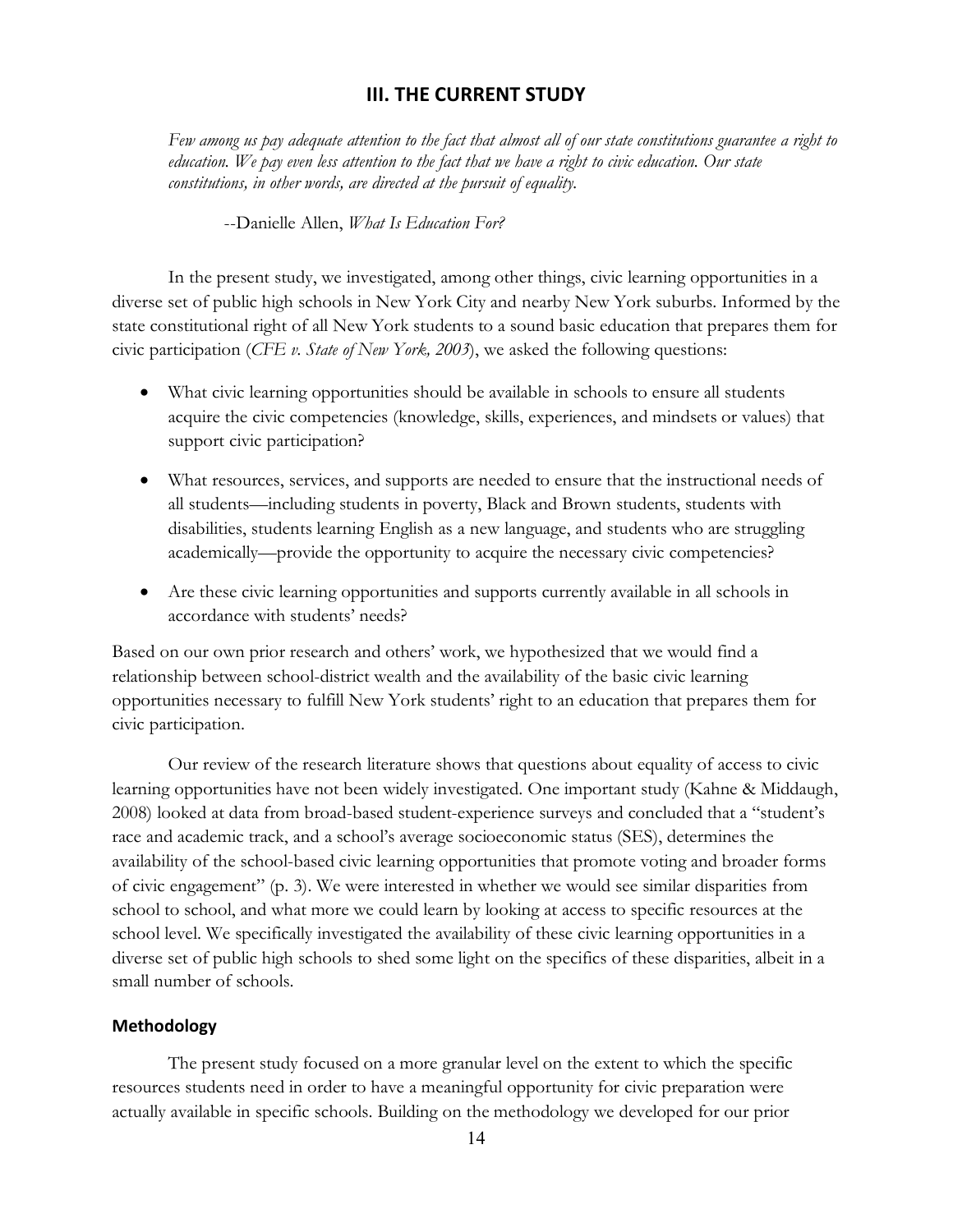research, we created interview protocols to elicit the availability of civic learning opportunities. These covered several resource categories and were developed drawing on state court decisions, state law, and the civic-learning research literature. We zeroed in on a set of civic learning opportunities deemed essential by the research and by the local educators interviewed for this study:

- up-to-date quality history, civics, and government courses, including an expanded platform of supports for students who are struggling academically;
- a full basic curriculum;
- discussion of current events and contemporary issues;
- experiential-learning activities in and outside of the classroom;
- a supportive and civic school climate; and
- media literacy education.

 $\overline{a}$ 

In addition, some of the interview questions elicited educators' views on the core civic competencies and the role of schools in developing them. We conducted the in-depth interviews with school personnel in a small, diverse sample of public high schools in the New York metropolitan area. We then compared civic learning opportunities available in the different schools.

Our six cases consist of three high schools that serve large numbers of students in poverty within the New York City Public Schools system, which is classified by the New York State Education Department (NYSED) as a high-need-to-resource-capacity district; and three high schools from districts outside of New York City: one from a low-need-to-resource-capacity (highwealth) district; one from an average-need-to-resource-capacity (average-wealth) district; and one from a high-need-to-resource-capacity district serving a high concentration of students in poverty.<sup>3</sup> To assure confidentiality to all participants, we refer to the schools generically by district-need level and have disguised certain identifying details.

In each of our case-study schools, we sought local educators' views both about the core competencies that students need in order to become capable civic participants and about the specific civic learning opportunities that schools must provide to offer them meaningful opportunities to achieve this goal. School-based educators are well positioned to identify students' civic learning needs as well as the learning opportunities required to address these needs. Yet the literature on civic learning and civic readiness seldom incorporates the views of these key education stakeholders.

The research team recruited suburban, New York metropolitan-area high schools for the study from a low-need district, an average-need district, and a district serving mostly students living in poverty. We recruited New York City high schools from Brooklyn, Manhattan, and Bronx high schools in which 60-90% of the students receive free or reduced-priced lunch and in which 50% or more of incoming ninth graders during the 2014-2015 school year performed below proficiency in English or mathematics on state assessments.

<sup>3</sup> See Data Categories, http://www.p12.nysed.gov/irs/DataCollectedandReported\_000.html.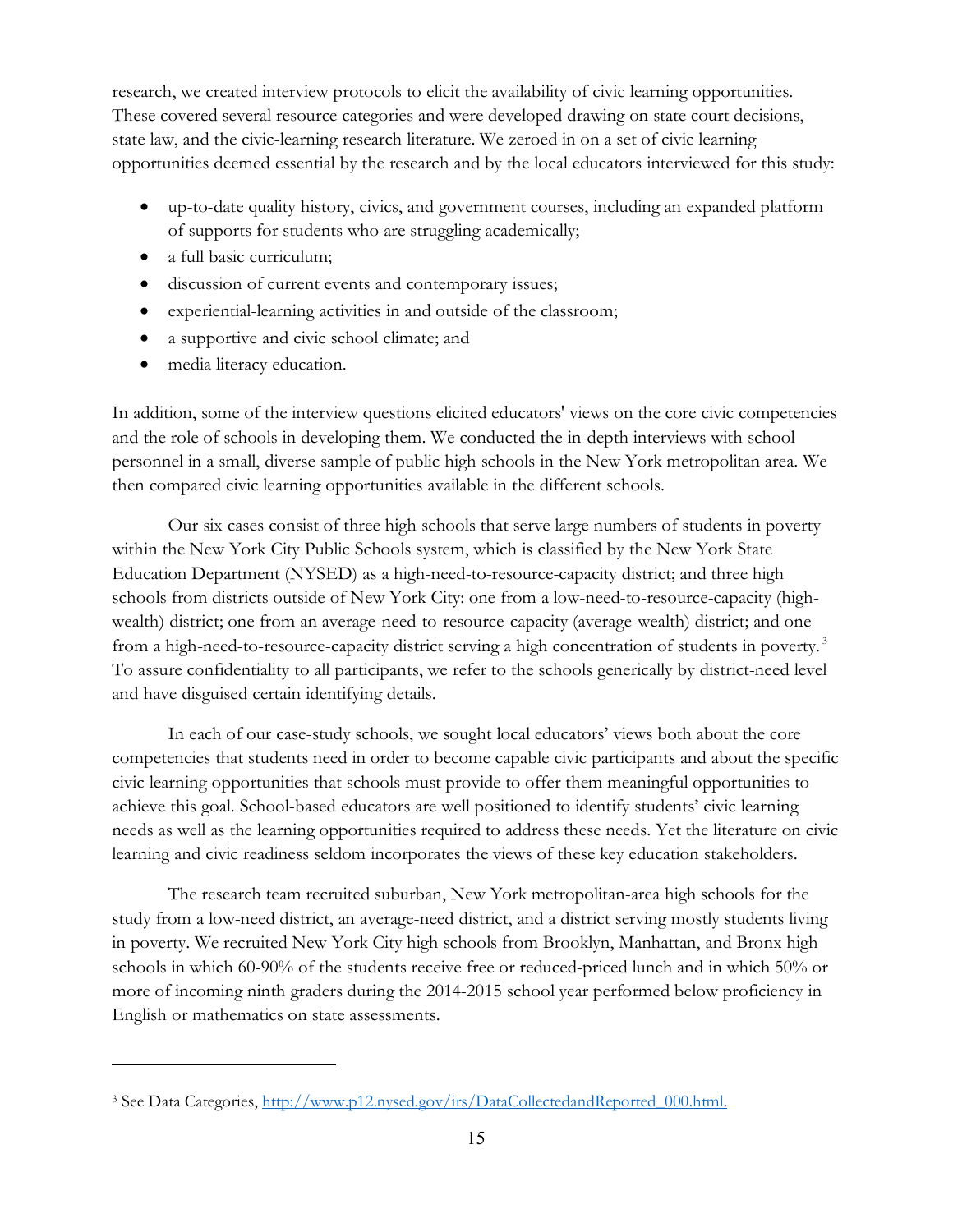We sent recruitment emails and letters to the principals of all schools that satisfied the study criteria. The initial recruitment correspondence included a description of the study, a request for a 30-minute informational interview, and an informed-consent form for that interview. By telephone and in person, we conducted informational interviews with 12 public high school principals to gather preliminary information and to assess their willingness to participate in the full study. All of the principals who participated in the informational interviews were asked to join the full study, and six volunteered to do so.

# **Participating High Schools**

 $\overline{a}$ 

We chose high schools as our focus because that is the level of schooling where civic education is currently concentrated in most school districts. We briefly describe the demographics of each of our six high schools here. To help disguise the schools, we report their percentages of English language learners in relation to the statewide average (about 9%) and/or the New York City average (13%). We report their percentages of students with disabilities in relation to statewide average (17%) and/or citywide average (22%).<sup>4</sup>

*New York City East* is a small high school in a predominantly working-class but rapidly gentrifying neighborhood. The school has no academic requirements for admission. It serves a mostly Black and Latinx student population, the vast majority of whom qualify for free or reducedprice lunch. Many of its students come from immigrant families; its percentage of students who are learning English as a new language is about twice the citywide average and more than three times the statewide average. The percentage of students with disabilities is close to the citywide average and well above the statewide average. Many students enter the school at academic proficiency levels far below their grade level.

*New York City South* is a small high school located in a neighborhood that is home to a mix of immigrant families. It is a screened school to which all students in the city can apply, but students who live in its local community school district are given admissions priority. Many of its students do come from the surrounding neighborhoods, some of which have high concentrations of families living in poverty. The school has a largely Black and Latinx student population. Approximately 90% of the student population lives at or near the federal poverty level. The school's percentage of English language learners is near the citywide average and well above the statewide average. The percentage of students with disabilities is near the citywide average. A number of homeless shelters are located nearby, and several dozen students lived in temporary housing.

*New York City North* is a small high school sharing a building with a larger high school; it serves a student population that is approximately 75% Latinx and 25% Black. Over 95% of its students are eligible for free or reduced-price lunch. There are no academic requirements for admission. Students throughout the city can apply, but preference is given to residents of the city borough in which the school is located. Nearly 30% of the students are students with disabilities

<sup>4</sup> Based on New York State Data from 2016-17; see https://data.nysed.gov/.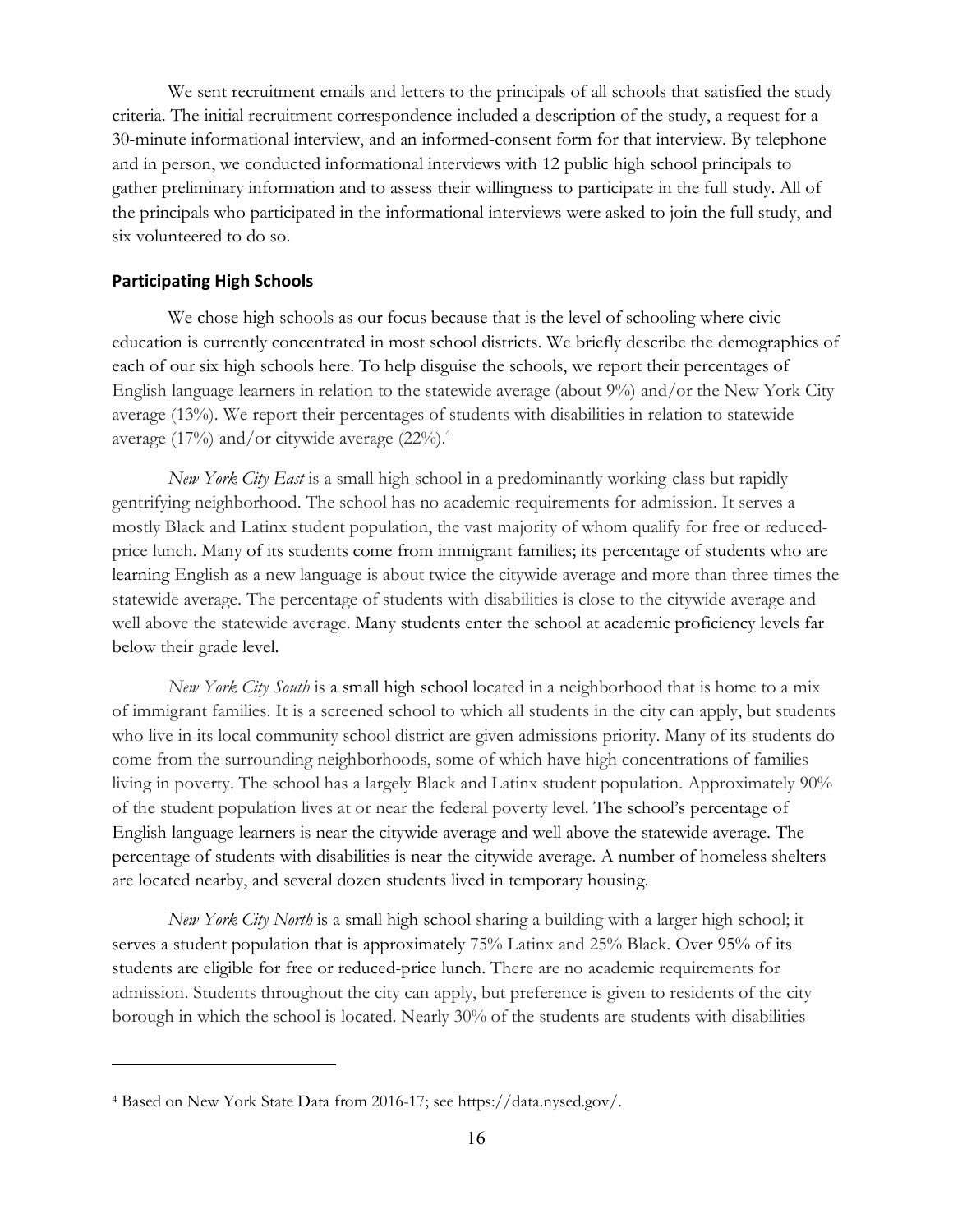who receive special-education services. Nearly all students enter ninth grade below or far below proficiency in both English language arts and math. Nearly 15% are English language learners, but many more still struggle with English. Some students arrive not only with very low English literacy but also with low literacy in their home language. Many students still have low literacy skills when they leave the school.

Our *high-wealth suburban high school* is a moderately large school in the New York City metropolitan area. The school is known for a strong emphasis on preparing students for admission to the nation's top colleges and universities. It has no admissions requirements; any student who lives in the district may attend. The vast majority of students in the community attend the local public schools. Nearly 75% of the student body is White. The remaining students are Asian, Latinx, or identify as mixed race. There is some socioeconomic diversity within the school, but virtually no students in poverty. About 10% are students with disabilities. The school enrolls fewer than a dozen students who are learning English as a new language.

Our *average-wealth suburban high school is* a moderately sized school in a district outside of New York City. It has no admission requirements; all students who live in the school district may matriculate. The school serves a community that is economically diverse. More than 50% of the students are Latinx, about 25% are White, and about 15% are Black. Student of other races and ethnicities make up less than 10%. About 50% of the students are classified by the state as economically disadvantaged. The percentage of English language learners is near the statewide average, as is percentage of students with disabilities.

Our *suburban high school with high concentrations of students living in poverty* is a medium-sized school in a district serving similarly large numbers of students living in poverty. It has no admission requirements; any student who lives in the school district may enroll. Roughly 60% of the school's student population is Latinx, 30% is Black, and 10% is White. The percentage of students who are English language learners is above the statewide average and its percentage of students with disabilities is well above the statewide average. Nearly 80% of students are classified by the state as economically disadvantaged. A substantial number of students live in shelters or other temporary housing.

#### **Limitations of the Study**

The high schools we studied do not constitute a representative sample of schools in New York State or of schools in the New York City metropolitan area, and they are not necessarily representative of other public high schools. Schools were invited to participate based on their geographic location and district's level of need; we accepted for participation the first schools that responded. We are aware, however, that some of the school leaders agreed to participate because of a special interest in civic education. Moreover, much of the data in this study is based on selfreporting.

When possible, we verified information through public documents, but most of the data are based on the observations, professional judgment, and experiences of the educators we interviewed. Nonetheless, we believe these case studies are instructive. They provide detail and insights into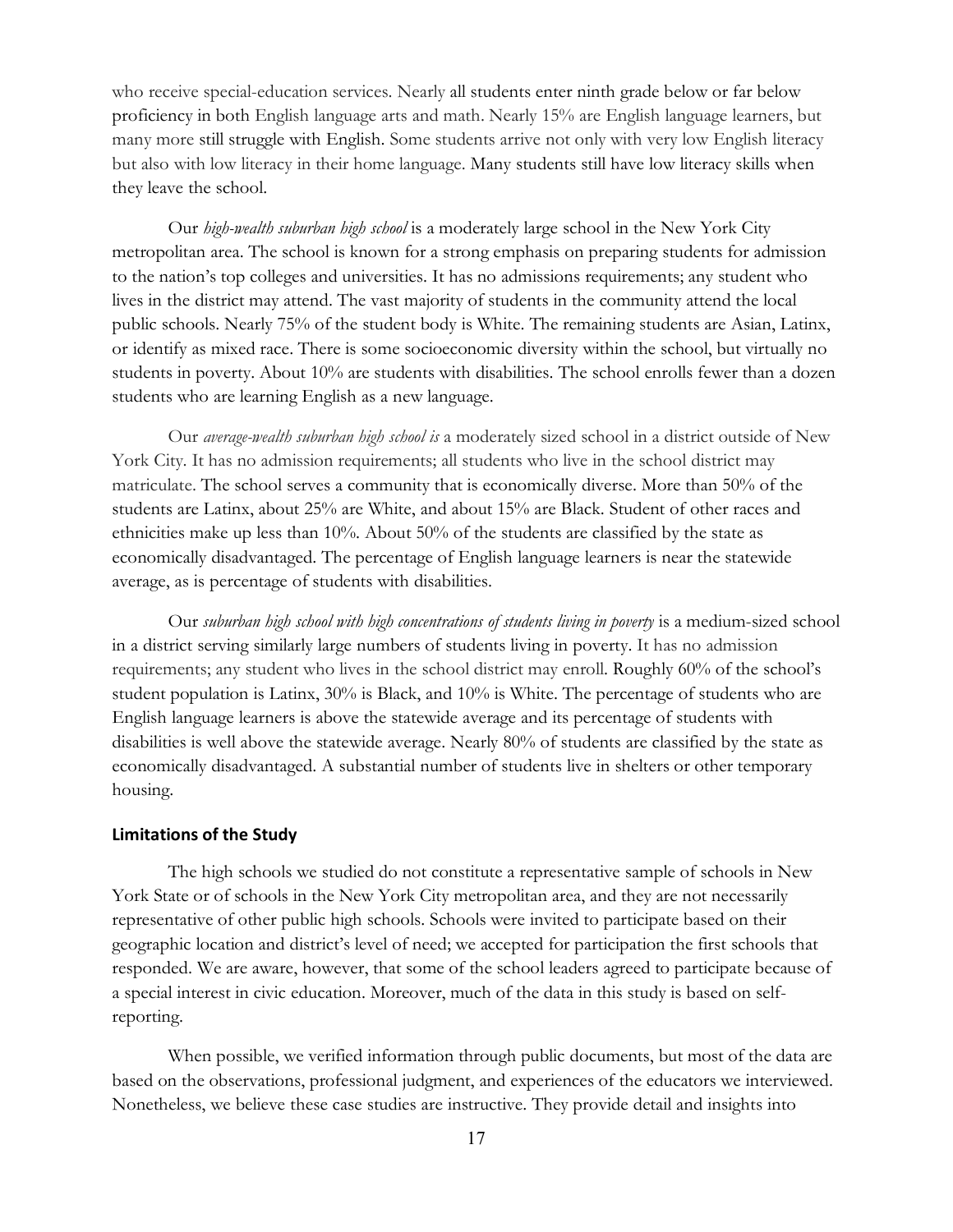school-level resource availability not obtainable through publicly available data. Our cases suggest trends and issues that could be tested and explored through further research with a larger, fully representative sample of public schools.

# **What Learning Opportunities Are Necessary to Prepare All Students for Civic Participation?**

# **Educators' Views of Core Civic Competencies**

We asked educators at all six high schools what core civic competencies—that is, what knowledge, skills, and mindsets or values—students should develop to be prepared for civic participation, and we compared responses across schools. These local educators' views of these core competencies, although aligned generally with the research literature and with one another, reflected significant variations in context, detail and emphasis, as we discuss in the following subsections.

#### **Civic Knowledge**

With respect to the knowledge of the history of the United States and of its political systems, law, and government processes, we heard slightly different emphases from school to school. In the four schools serving large numbers of students in poverty and Black and Brown students (the three New York City high schools and the suburban high school with high concentrations of students living in poverty), educators were more likely to stress the need for basic knowledge of U.S. government structures and for practical political information, such as the names of one's elected representatives). In the average-wealth and high-wealth schools, educators tended to cite the need for students to understand the day-to-day work of elected officials, government staff, and lobbyists in making or changing policy). Across the schools, educators noted that students' civic knowledge needed to include sociological knowledge, including the diverse histories and cultures of different communities. Understanding contemporary social structures was also stressed at all the schools, including the importance of students learning how racism, sexism, classism, and so on, affect their own identity and status. The value of this type of civic knowledge tended to be explained in terms of democratic values or social justice. To give two examples, at a school that served primarily students in poverty and Black and Brown students, one educator said, students need to "understand what is just or unjust, ... why that is so and what they can do about it"; in the affluent school, we heard, "More privileged students, such as those at this school, need to understand their privilege and that the level of access to opportunities they enjoy isn't universal."

Particularly in the schools that served large numbers of students in poverty and Black and Brown students, educators cited the importance of self-knowledge related to civic identity and empowerment—that is, students' knowledge of their own abilities and potential. For example, educators emphasized knowledge of culturally relevant and culturally diverse histories and literatures to contextualize students' own lives and experiences, as well as to understand and appreciate the talents and abilities of people from similar backgrounds and circumstances as the students themselves.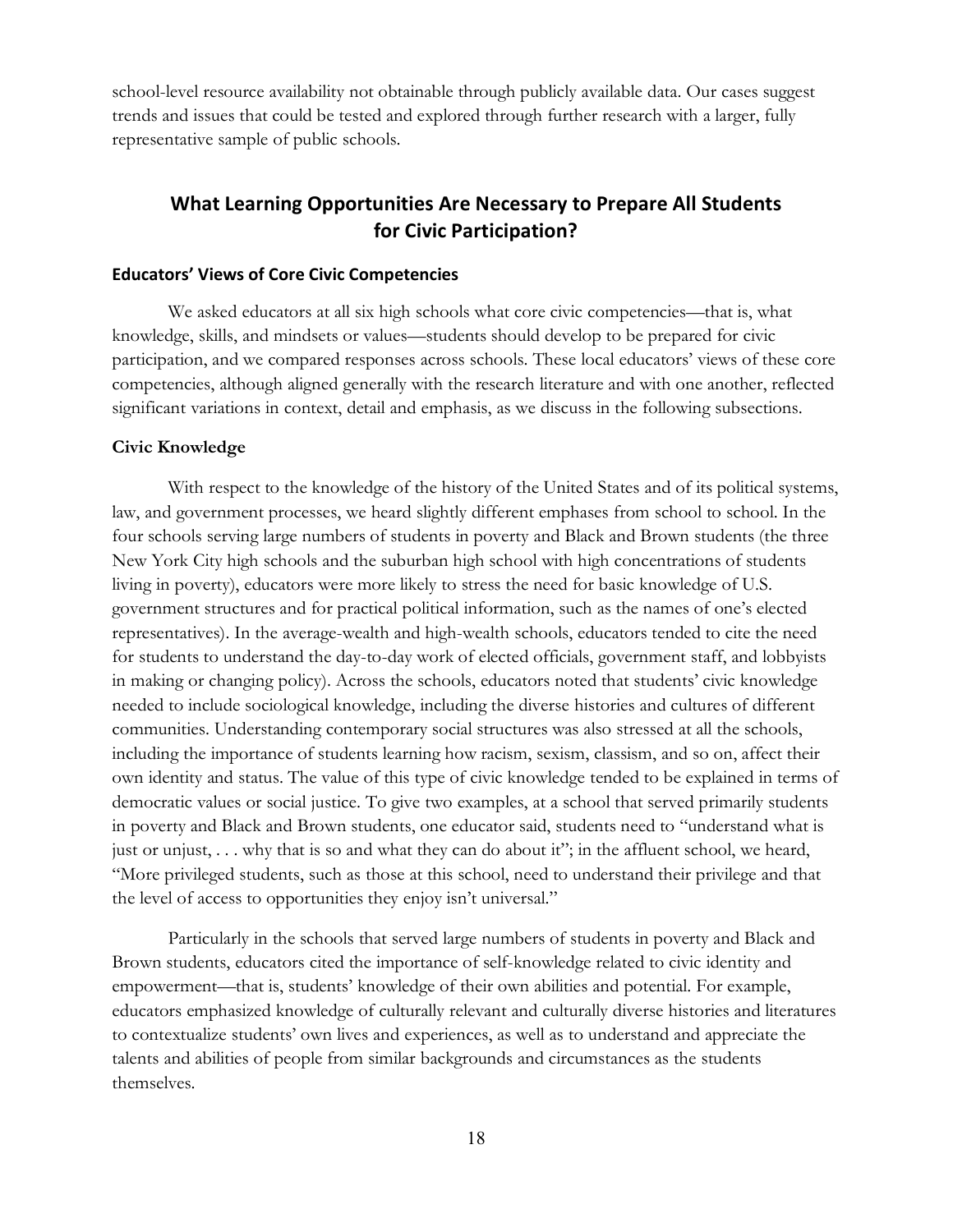In all of the schools, educators said students needed sufficient knowledge of contemporary political and social issues to provide a context for understanding local, state, and national news. At several schools, respondents also specifically emphasized the importance of the development of a global, rather than solely national, perspective on history and current events.

#### **Civic Skills**

Educators in all schools consistently cited certain specific skills that they considered vital for civic readiness. Verbal and nonverbal communication, critical thinking, and oral and written argumentation were considered vital civic skills at all schools. Educators from all of the schools also cited the importance of information skills and media literacy, including the ability to express oneself in multiple media. Deliberation and discussion skills—for example, the ability to look at issues from multiple perspectives, to identify one's own and others' beliefs and biases, to have open and nonjudgmental discussion with people holding different beliefs, and to manage civil disagreement were also cited at all of the schools. Finally, collaboration, teamwork, and practical civic participation skills that come from experience, such as the ability to work with people with diverse ideas or from diverse backgrounds, came up in each school.

Educators at the four schools with a high concentration of students living in poverty explicitly cited basic literacy skills and reading habits. Educators in these schools were also much more likely to include social-emotional skills, including self-expression and self-advocacy skills—and skills for coping with racial trauma and stress—as vital to preparation for civic participation.

#### **Civic Dispositions and Values**

We found less agreement among educators in our schools about which civic dispositions and values are fundamental for civic preparation. Empathy and compassion were dispositions that educators in all schools cited as important for civic readiness. Educators in all schools also said students need to become accustomed to, and feel comfortable, engaging actively with civic and political issues. Interestingly, only one educator mentioned patriotism as a civic value that students should learn; this educator made a distinction between patriotism and nationalism, and defined patriotism as having sense of family, and concern, for everyone who lives in the United States.

In the average-wealth and affluent districts, schools with large numbers of White students and students from wealthier families, educators also cited the need for open-mindedness, tolerance, and respect for differences and diversity. Dispositions and values stressed as vital by local educators in the four schools with higher levels of concentrated poverty (but not in the other two schools) included having a sense of community membership and interdependence, a sense of personal responsibility, a collaborative mindset (separate from collaboration skills), self-respect and selfconfidence, persistence, the commitment to keep up with current events, and social justice.

Educators across schools agreed about many, but not all, of the civic competencies students needed. It was not clear what explained variations in educators' views. Possible explanations include differences in educators' experience or estimation of students' prior civic learning and civic competencies; differences in educators' expectations for students' civic futures (for example,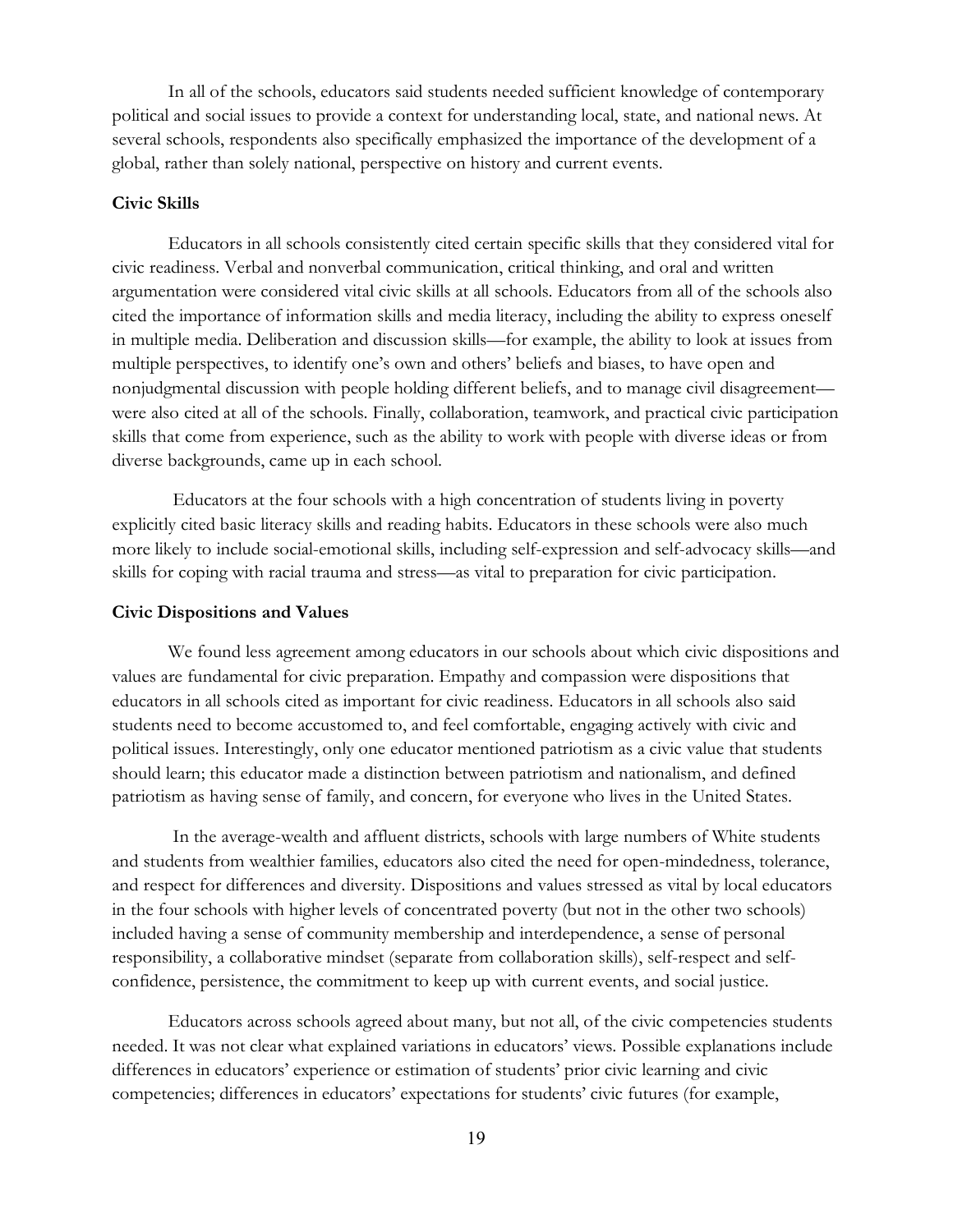envisioning some students as playing a bigger role in civic life and other students as playing a smaller civic role); and/or differences in educators' own civic and civic learning experiences. Future civicequity research could explore which, if any, of these interpretations are valid.

# **Educators' Views of Essential Civic Learning Opportunities**

We also asked local educators what school-level policies and practices were most important to develop civic competencies and promote civic readiness in their students. Educators in all six schools cited several research-based policies and practices that elevated and improved civic learning. In all of our schools, educators emphasized:

- School officials and administrators need to prioritize preparation for civic participation both as part of the mission of schooling generally and within the social studies curriculum in particular, including monitoring civic-readiness outcomes;
- Educators should model democratic processes and civic behaviors, particularly by providing students with a role in school decision-making; and
- State and district school officials must work actively to build the capacity of adults to support civic learning—for example, training teachers to lead discussions about uncomfortable or controversial subjects, and partnering with parents to make civic learning and civic engagement opportunities at school complement those provided at home and in the community.

In addition, educators in the four schools serving high concentrations of students living in poverty articulated a longer list of fundamental policies and practices. At these four schools, educators also emphasized that civic preparation depended on a solid, well-rounded education delivered in a supportive and civic school climate.

- Schools must provide students a full basic curriculum, including sufficient, engaging core instruction, enrichment opportunities, and the additional supports they need when they are struggling academically. In all core academic subjects, schools must provide the resources, services, supports, and extra time for learning for students who are struggling with civic competencies.
- Teaching and learning should be culturally relevant and sustaining, and should develop in students an appreciation of, and respect for, one's own and others' differences. School personnel require sufficient and appropriate preparation and professional development to ensure that teaching aligns with the academic, social-emotional and civic learning needs of the students.
- Students must have access to experiential, hands-on, and applied civic learning experiences. Educators frequently emphasized that these activities should be student-centered, prioritizing issues that authentically engage students and make connections between the classroom material and the "outside world."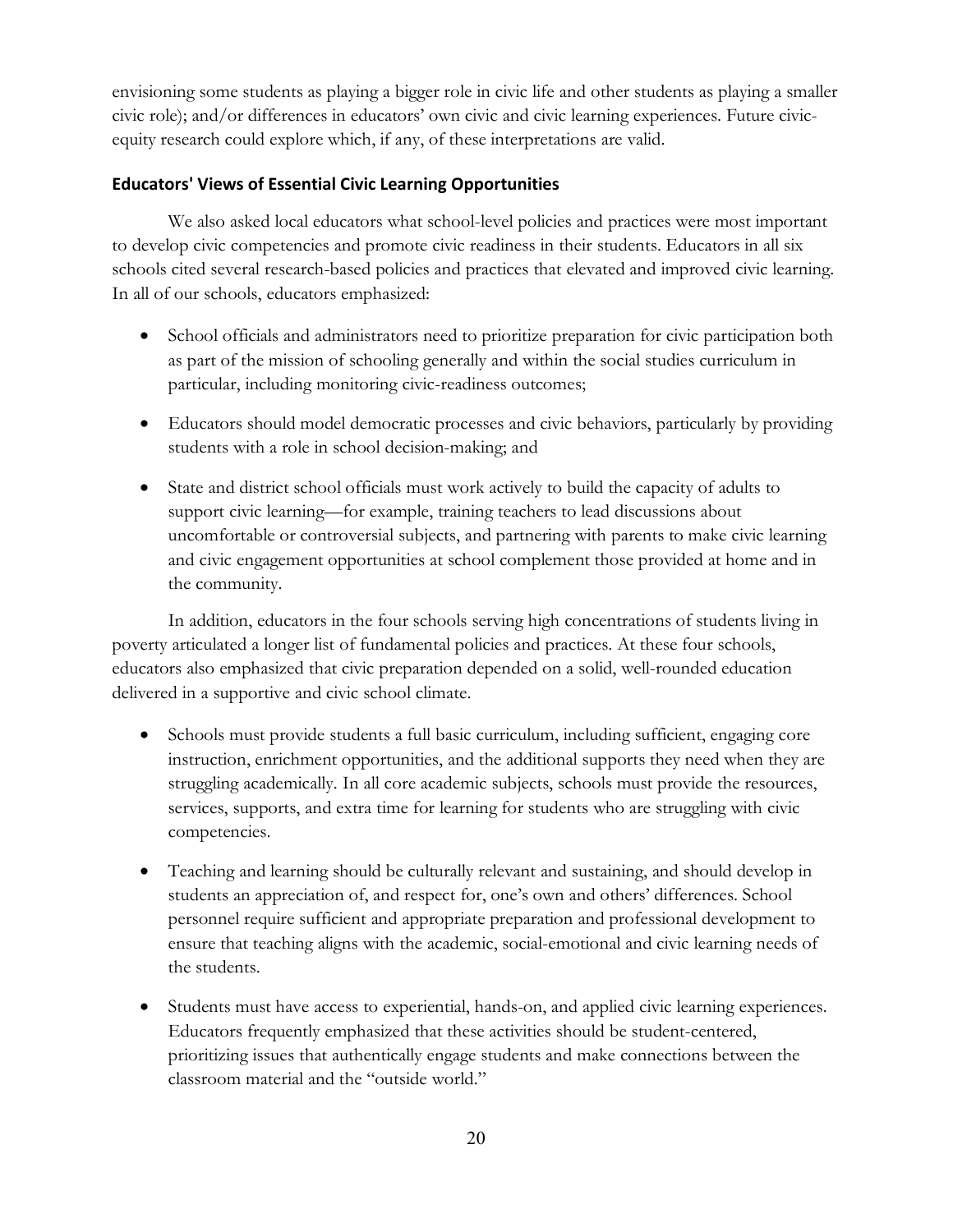- Teaching and learning and school climate should proactively foster social-emotional learning and development. Toward the same end, educators stressed the importance of fair disciplinary practices and the use of restorative justice, mediation, and positive behavioral intervention and supports.
- Districts and schools should help students develop relationships with civically engaged adults. Several respondents suggested that internships and other hands-on experiences that help prepare students for employment, financial responsibility, and self-sufficiency also enhance civic readiness. Educators looked to community partnerships to provide more civic learning opportunities for students, particularly opportunities that also offer valuable careerand employment-related experiences.

# **Educators' Thoughts on Civic Learning Policy**

Educators in all of our schools agreed that the New York State Learning Standards and frameworks in social studies set high civic-learning expectations for students. The high-quality standards did not, however, safeguard against disparities in the availability of resources, supports, and/or incentives to provide the range of learning opportunities many students needed to meet those standards. Social studies teachers in the four schools that serve high concentrations of students in poverty said that pressure to prepare students to pass the Regents exams, rather than the standards or curriculum, was an obstacle to a greater focus on effective civic preparation. They said that the exams assessed only a subset of the standards, and that review and test prep consumed class time that could be used for activities that would meet other standards and deepen civic preparation.

Educators cited a range of other obstacles to preparing all students effectively for civic participation; these varied from school to school. In some schools, educators lacked sufficient time and adequate resources to ensure students' basic academic preparation, much less their civic preparation. In some schools, strong notions that colleges prioritized certain coursework and experiences (for example, scientific research) was an obstacle to teachers and students focusing on civic readiness. In other schools, educators said they needed to provide civic learning opportunities that were relevant students' lives and to offer more opportunities for students to practice civic engagement and civic action.

Across schools, educators generally agreed that every school should provide adequate civic learning opportunities to all students, but they disagreed about the extent to which specific activities should be required by the state and school districts. Educators in several schools serving high concentrations of students in poverty, welcomed a greater state emphasis on civic readiness, saying that additional state-level requirements might help empower and equip their schools for civic education; in other schools, educators did not believe that new policies were necessary to effect these changes.

Educators across schools generally agreed that civic education and civic learning opportunities should be provided at every grade level beginning in preschool—rather than starting in high school (much less waiting for Participation in Government in  $12<sup>th</sup>$  grade). They said that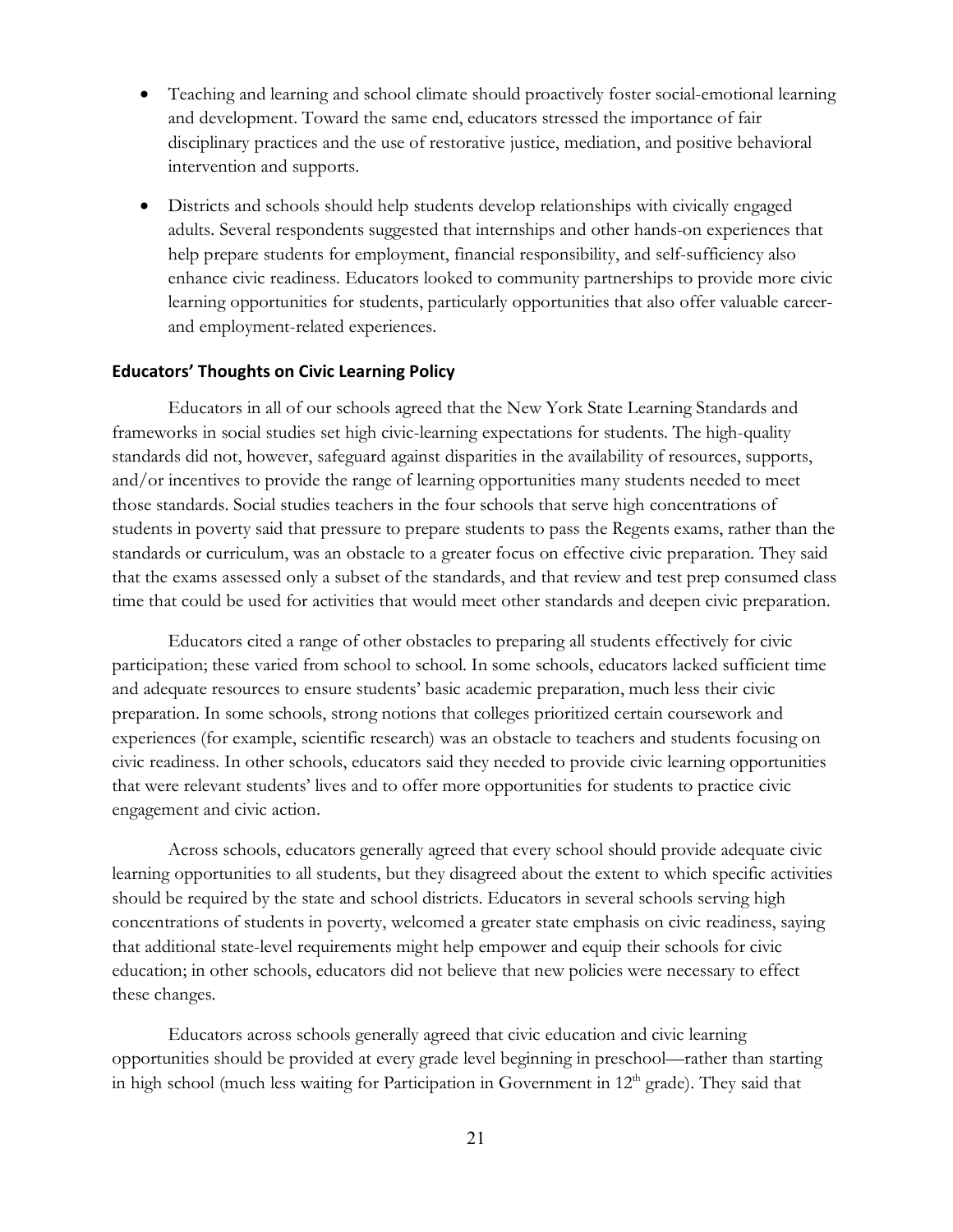schools could benefit from learning how other New York schools were carrying out their civic mission and providing students with civic learning opportunities.

These local educators' responses draw attention to the relevance of schools' different resource and capacity levels relative to the basic educational needs of their students. The educators at the low-resourced schools recognized what opportunities their students needed, but largely lacked, in order to be prepared for effective civic participation. Their responses serve as a reminder that schools start from different baselines, and suggest that policies and practices may need to be tailored to the meet the different civic learning needs of students within and across schools. Understanding those needs may be particularly important for civic educational equity.

# **How Well Are Public High Schools Equipped to Provide Civic Learning Opportunities?**

Across the six study schools, we found disparities in access to many of the specific resources and practices most typically connected with civic learning, as well as to the basic educational resources that the literature indicates are foundational for preparation for civic participation. We describe our findings in the next sections.

# **Students' Access to Sufficient Up-to-Date Courses in History, Civics, and Government**

Researchers consistently emphasize the value of sufficient instructional time in quality, upto-date civics, history, and government courses to ensure high school students are prepared for civic participation. New York State's requirements in this area are relatively robust. For a basic Regents diploma, the state requires all students to complete four years of social studies—two years of global history; one year of U.S. history; and half year each of civics/government and economics—and it requires that all of these courses be offered in every high school.<sup>5</sup> The state education department adopted the New York State K-12 Social Studies Framework, which is based on the College, Career, and Civic Life (C3) Framework for Social Studies State Standards, a more probing, analytical, and active approach to social studies.<sup>6</sup> All six high schools provided students at least the minimum required social studies courses.

New York's required government course, Participation in Government, falls in the course sequence during the first semester of  $12<sup>th</sup>$  grade.<sup>7</sup> Similarly, the state's required economics course,

 $\overline{a}$ 

<sup>5</sup> See *NYS Diploma Requirements*, http://www.nysed.gov/common/nysed/files/programs/curriculuminstruction/diplomarequirementsfinal011019.pdf.

<sup>6</sup> See https://www.engageny.org/resource/new-york-state-k-12-social-studies-framework; see also *The College, Career, and Civic Life (C3) Framework for Social Studies State Standards: Guidance for Enhancing the Rigor of K-12 Civics, Economics, Geography, and History* (2013).<br><sup>7</sup> "Students studying participation in government in grade 12 should experience a culminating course that

relates the content and skills component of the K-11 social studies curriculum, as well as the total educational experience, to the individual student's need to act as a responsible citizen. … In addition, the term "participation" must be interpreted in the broad sense to include actual community service programs or outof-school internships, and in-class, in-school activities that involve students in the analysis of public issues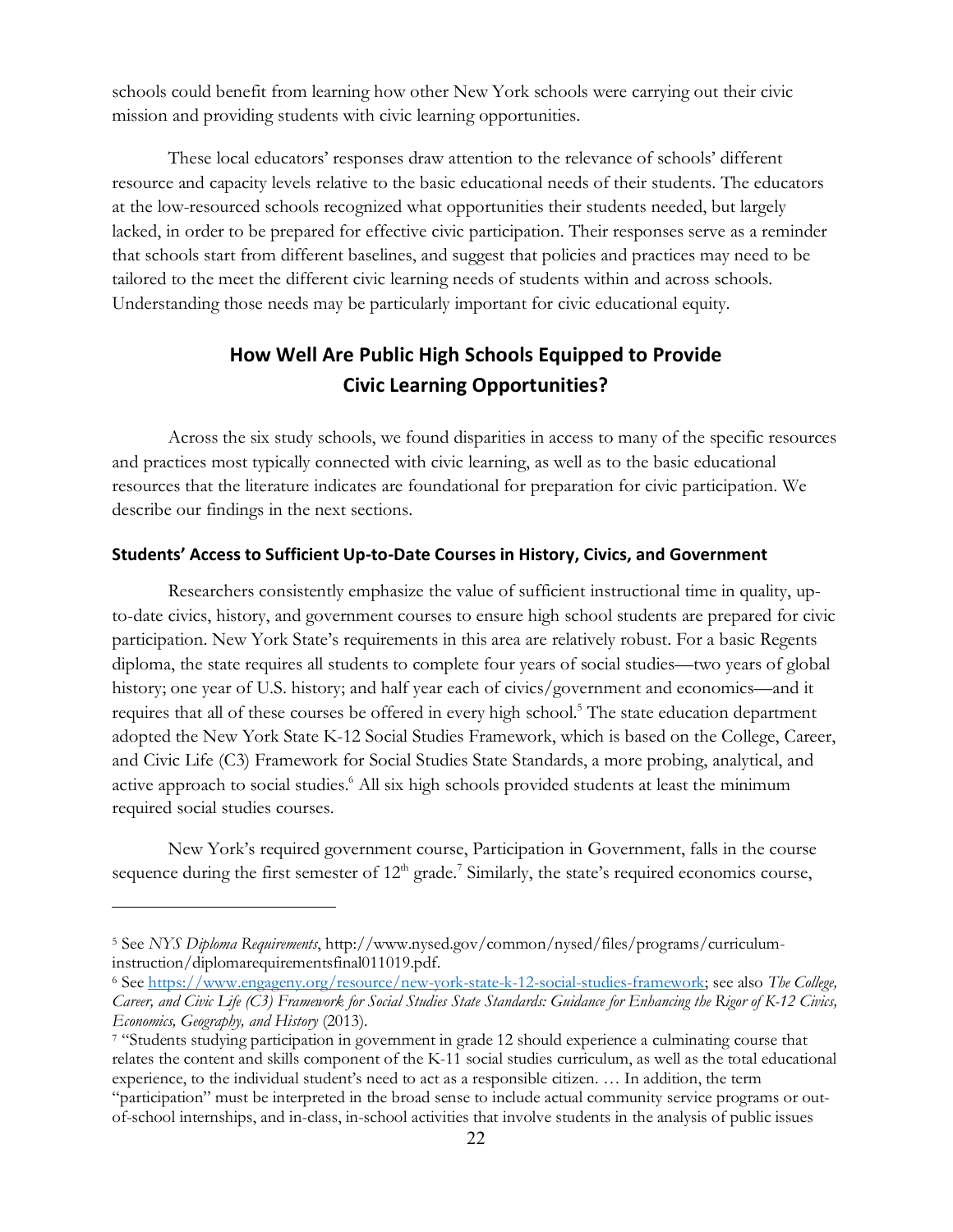which also contributes to civic preparation, comes during the second semester of senior year. There was a wide disparity among the study schools in the percentage of each cohort of students who stayed in school long enough to take these courses. In the schools with high percentages of students living in poverty, large numbers of students dropped out before 12<sup>th</sup> grade, and senior classes tended to be a fraction of the size of freshman classes, whereas in the high-wealth high school, virtually all students graduated after four years.

We saw other disparities among schools in access to social studies course work. Both the high-wealth and average-wealth school districts offered a variety of courses allowing students to exercise choice within the required social studies curriculum, as well as to extend their studies through complementary electives. Within social studies course offerings, students had opportunities to participate in civic-action projects and service learning, to explore topics that were timely and/or relevant to students, and to shore up or deepen civic knowledge, civic skills, and civic dispositions. In contrast, the suburban school with a high concentration of poverty and the three New York City high schools—which served primarily students in poverty, Black and Brown students, English language learners, and had large numbers of students struggling academically—provided the required social studies courses, few or no civic-education electives, few or no opportunities for advanced coursework (civic-related or otherwise), and little support for students struggling academically.

From school to school, educators reported differences in (1) the number and variety of social studies courses offered; (2) the curriculum and teaching of Participation in Government; (3) the depth and breadth of content covered in the required classes; and (4) the availability of academic supports for students who are struggling to master the necessary material. In the next sections, we detail these specific findings.

# **Disparities in Number and Variety of Courses**

 $\overline{a}$ 

The number and variety of social studies classes offered in the six schools ranged from over 20 different social studies courses at the affluent high school to just the four state-required social studies courses at all three of the New York City high schools.

• At the *high-wealth suburban high school*, the social studies department provided multiple sections of the required courses, including a selection of differently themed year-long courses—for example, global citizenship or urban civic issues—that satisfy the government and economics requirement. The school also offered a selection of teacher-designed advanced courses. In addition, all students in  $10<sup>th</sup> - 12<sup>th</sup>$  grades had access to an array of semester-long social-studies electives on themes of particular interest to students and/or teachers (e.g., gender politics). Educators said about 75% of students took these electives, which had class sizes of 15-18 students. To offer this number and variety of classes, the school employed about 20 social studies teachers, many of them highly experienced.

chosen because of some unique relevance to the student involved. Defining, analyzing, monitoring, and discussing issues and policies is the fundamental participatory activity in a classroom."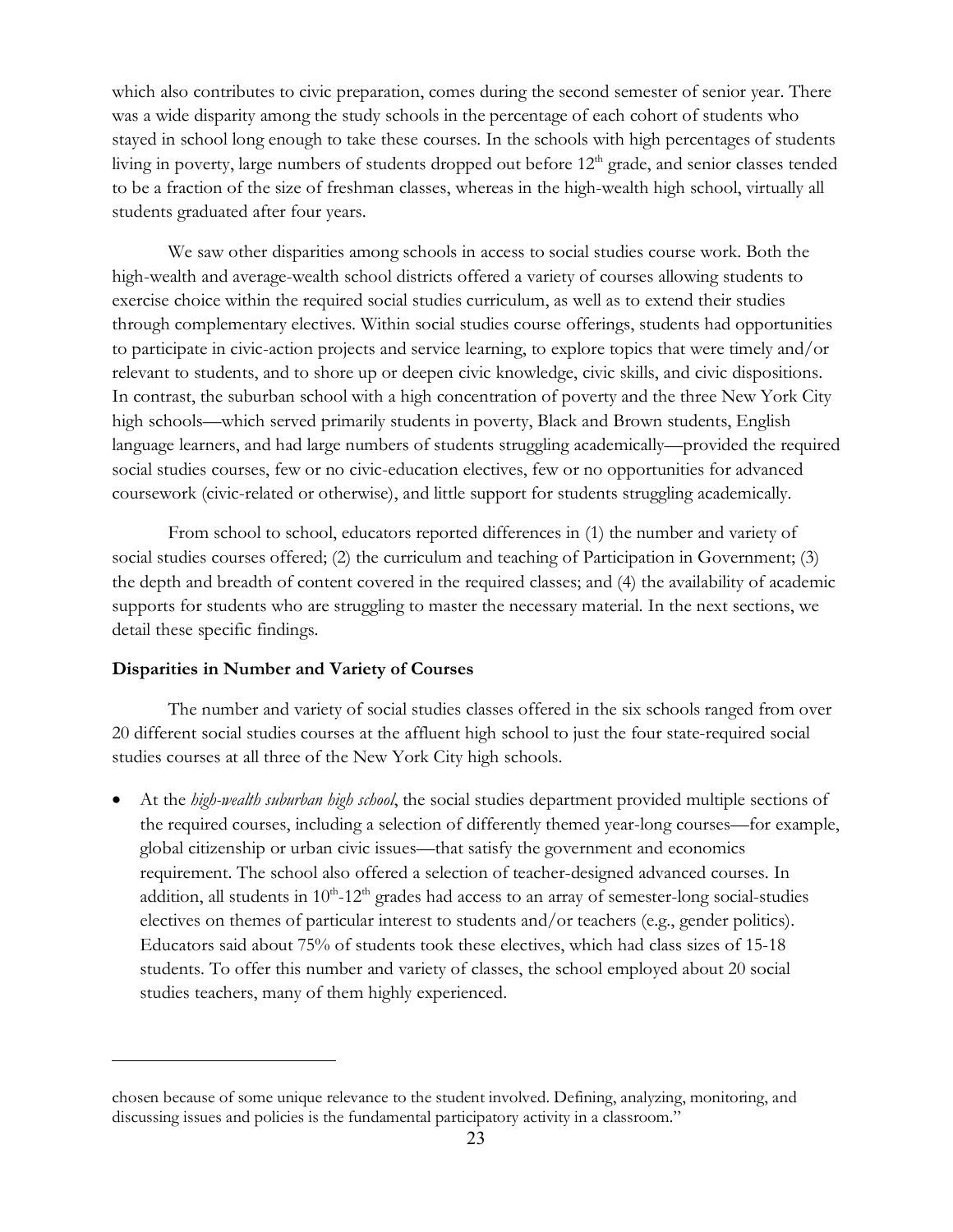- Similarly, but not to the same extent, the *high school in the average-wealth school district* offered the state-required social studies courses and a selection of electives, including courses that explored issues such as human rights, sexism, and race and racism. The school also offered a full complement of AP courses and college-level courses in social studies; White students are disproportionately represented in these courses.
- In *all three New York City high schools*, students had access only to the four state-required social studies courses. No social-studies electives or advanced courses were offered at all. <sup>8</sup> Educators said to provide electives or other social studies offerings would require the schools to hire additional teachers, which their budgets did not permit.
- In the *high school in the suburban district with high concentrations of poverty*, most students took the staterequired sequence of social studies courses, but some were allowed to substitute parallel Advanced Placement courses to fulfill the requirement. To provide more students with civic learning experiences that were relevant to their lives and experiences, the social studies department had recently added two one-semester electives, one that explored themes of prejudice and discrimination and another that explored the history of a region of the world from which many students' families immigrated or still live. However, educators told us that the civicrelated coursework they were able to offer at that time was insufficient; students needed more instructional time to master civic knowledge and skills. They wanted to offer students civic learning opportunities throughout their high school years. This would especially benefit the sizeable number of students who drop out before  $12<sup>th</sup>$  grade (in this school, the senior class tended to be about half the size of the  $9<sup>th</sup>$ -grade class).

# **Variations in Curriculum and Teaching of Participation in Government**

 $\overline{a}$ 

The curriculum and teaching of Participation in Government, the single required civics course offered in New York in first semester of  $12<sup>th</sup>$  grade, varied widely within and among the six schools. Teachers tended to have substantial discretion in teaching this course, for which there is no Regents exam. Some teachers relied on a textbook, using a fact-centered, lecture-style approach. However, most incorporated at least some critical analysis, debate, and applied civic learning activities, such as engaging local politicians about issues important to and selected by the students.

• The *high-wealth suburban high school* offered over a half dozen different courses that fulfilled the Participation in Government requirement; some were college-level courses. Two courses, developed by teachers in the school and open to all students, emphasized active problem solving for civic life, community partnerships, and service learning. Students' civic development was assessed using a rubric that included collaboration, self-motivation, empathy, creativity, problem solving, communication, persistence, and information literacy.

<sup>8</sup> Until recently, one of these schools offered an honors class in law and justice, open to the highest-achieving 10th-12th graders. Through a partner organization, students participated in a mock-trial competition. However, when the private funding for this partnership ran out, the school had to discontinue the course.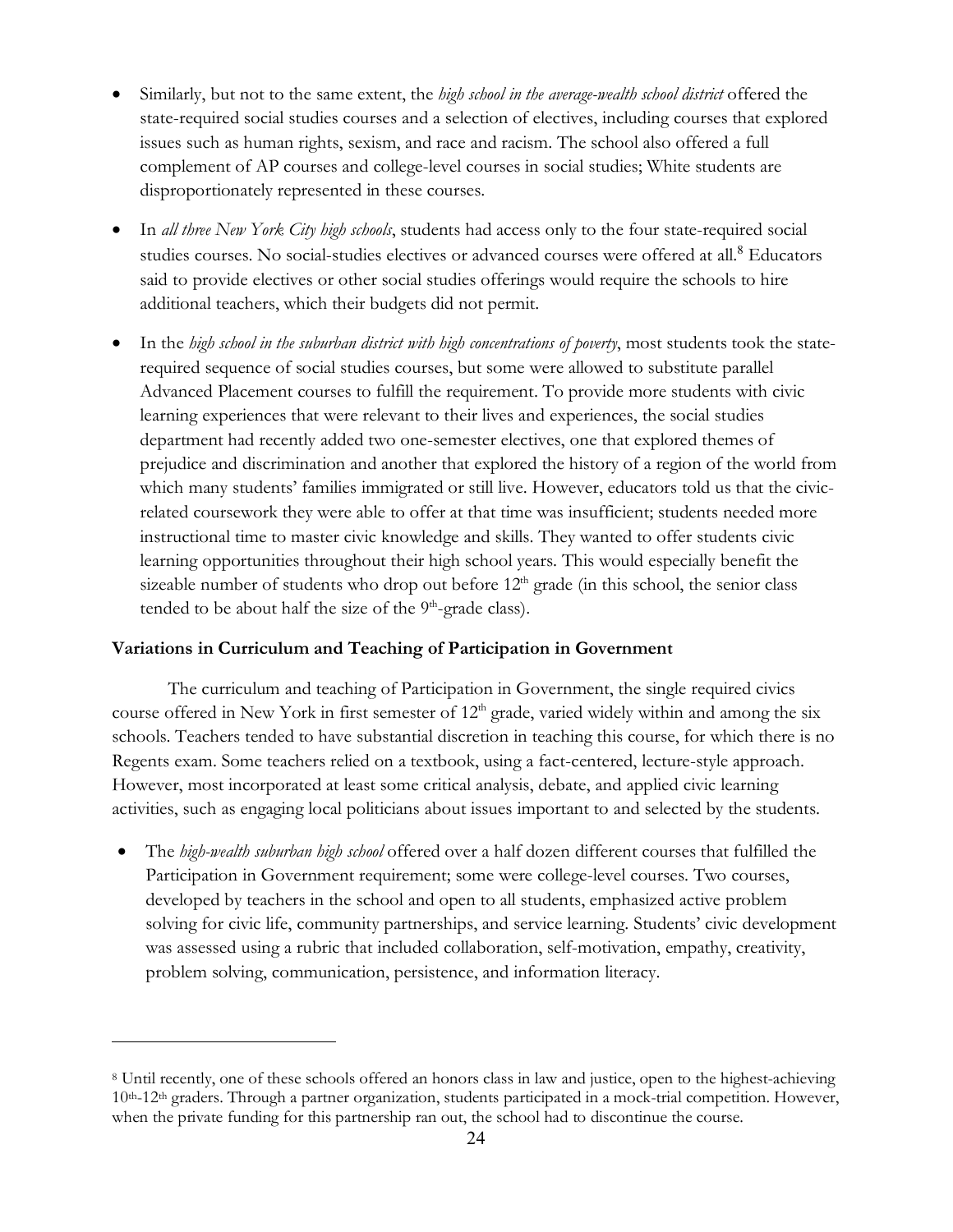- In the *average-wealth suburban school,* teachers followed the state standards and frameworks for Participation in Government. The social studies teacher we interviewed there grounded the course in discussion, included assignments that involved current events, and asked students to engage in classroom debate to develop their use of evidence in creating and defending arguments. Students developed a research project on a public-policy issue of their choice: they created a portfolio on the issue, wrote a paper that proposed solutions, and delivered a presentation based on their research. All students were also required to attend a local government meeting of their choice, and then reflect on their experiences. Some teachers also required community service.
- The *suburban high school with high concentrations of students in poverty* gave teachers significant discretion in their approach to Participation in Government, particularly in the extent to which they engaged students in active civic learning experiences. Some teachers taught from a textbook. Others assigned hands-on activities—for example, one teacher required students to send a number of letters to elected officials at the local, state, or federal level about an issue of their choice. Among the goals of this assignment was to demonstrate the relevance of schooling to students' lives, families, and communities. When politicians answered students' letters, students recognized that they could make change.
- In *NYC North High School*, 12<sup>th</sup>-grade students took a year-long social-action course that met the requirements of both Participation in Government and Economics. The course was designed for relevance to the student body. Through research projects and "Socratic seminars" (structured, inquiry-based discussions based on a text) students explored how the U.S. government was structured and then delved into a selection of difficult political and social issues to discuss whether the government design was working for everyone. They watched "When the Levees Broke," the Spike Lee documentary about Hurricane Katrina and its aftermath, and followed a curriculum that explored the government's responsibility to the people and individuals' responsibility to their community.
- At *NYC East High School,* educators recognized the importance of making classes culturally relevant to the mostly Black and Latinx students. The Participation in Government teacher discussed adapting the recommended scope and sequence for the course by choosing issues designed to engage the students. The teacher shared examples including units on juvenile justice, the death penalty, and Supreme Court cases that highlight issues of race and class. "A lot of kids or their family members have run into the law. They come into a school where they're frisked and they have to go through scanning and there's a big police presence. It's something that's a big part of their everyday lives." The teacher provided students some flexibility and choice in how they demonstrated mastery of academic and civic skills: students wrote research papers, created news articles, and participated in debates.
- At *NYC South High School,* Participation in Government and Economics course content varied for year to year and teacher to teacher. Some years, teachers required a service-learning project that addressed a current community issue and other years they did not. In Economics, some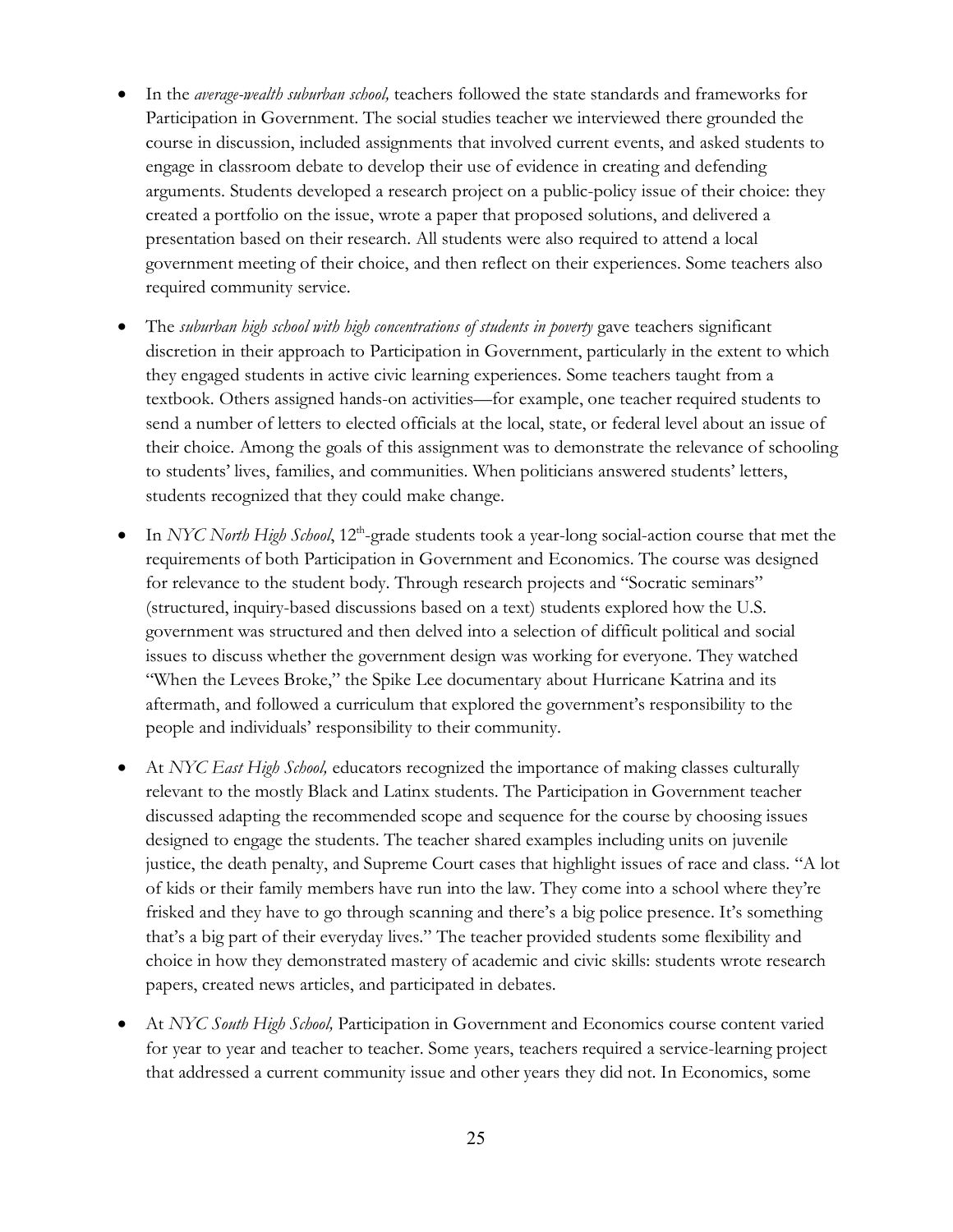teachers created an explicitly civic focus—for example, "What is a business's responsibility to the community?"—and others did not.

# **Disparities in Depth and Breadth of Academic Content in History Classes**

Our data also suggest differences among the schools in the depth and breadth of academic content covered in required history classes.

• In *all three New York City schools*, as well as the *suburban school with high concentrations of students living in poverty*, Global and U.S. History teachers said they focused heavily on content that students would find on the Regents exams, and tended to cover the material chronologically. Teachers told us that teaching and learning of recent history often get short shrift at the very end of the school year—and sometimes were not taught at all. Educators recognized that they were sacrificing some important opportunities to engage students with material that was more accessible and more immediately relevant to their lives. In the *suburban school with high concentrations of students living in poverty,* the social studies department chair suggested that students would greatly benefit from a separate course that explored current political events and contemporary social issues, but the school lacked staffing to offer additional classes.

Another constraining factor was that many students were not as proficient with reading and writing their social studies classes required. As a result, teachers said, Global and U.S. History classes tended to cover content slowly and to use substantial class time to help students develop basic verbal and writing skills. One history teacher said she could not expect students to come to the next class ready to discuss or debate a reading assigned for homework but felt she had to devote the next class to basic comprehension activities.

Nevertheless, two of the New York City high schools explicitly aimed to develop curricula to make classes more relevant to their mostly Black and Latinx students, most of whom lived in poverty. At these schools, teachers were encouraged, and worked hard, to create opportunities for students to explore contemporary social issues and discover how history has shaped those issues. However, teachers said the breadth of the curriculum they were required to cover, particularly in courses that ended with a Regents exam, constrained the time they could to focus on contemporary civic issues.

• The Regents exams had little bearing on content in the *high-wealth school district,* where students tend to excel academically. Educators there said they expected students to master a much greater breadth and depth of knowledge in required social studies classes. As a result, Regents exams counted for only a small fraction of the course grade. Teachers said this freed them to structure classes creatively. The social studies department chair discussed strategies used to engage students, including tackling recent history and contemporary issues earlier in the school year. One educator, for example, taught U.S. History starting with the Great Depression—a dramatic and relatable period for many students—and covering colonial history later. Another teacher taught thematically, emphasizing historical periods that had particular relevance for contemporary issues.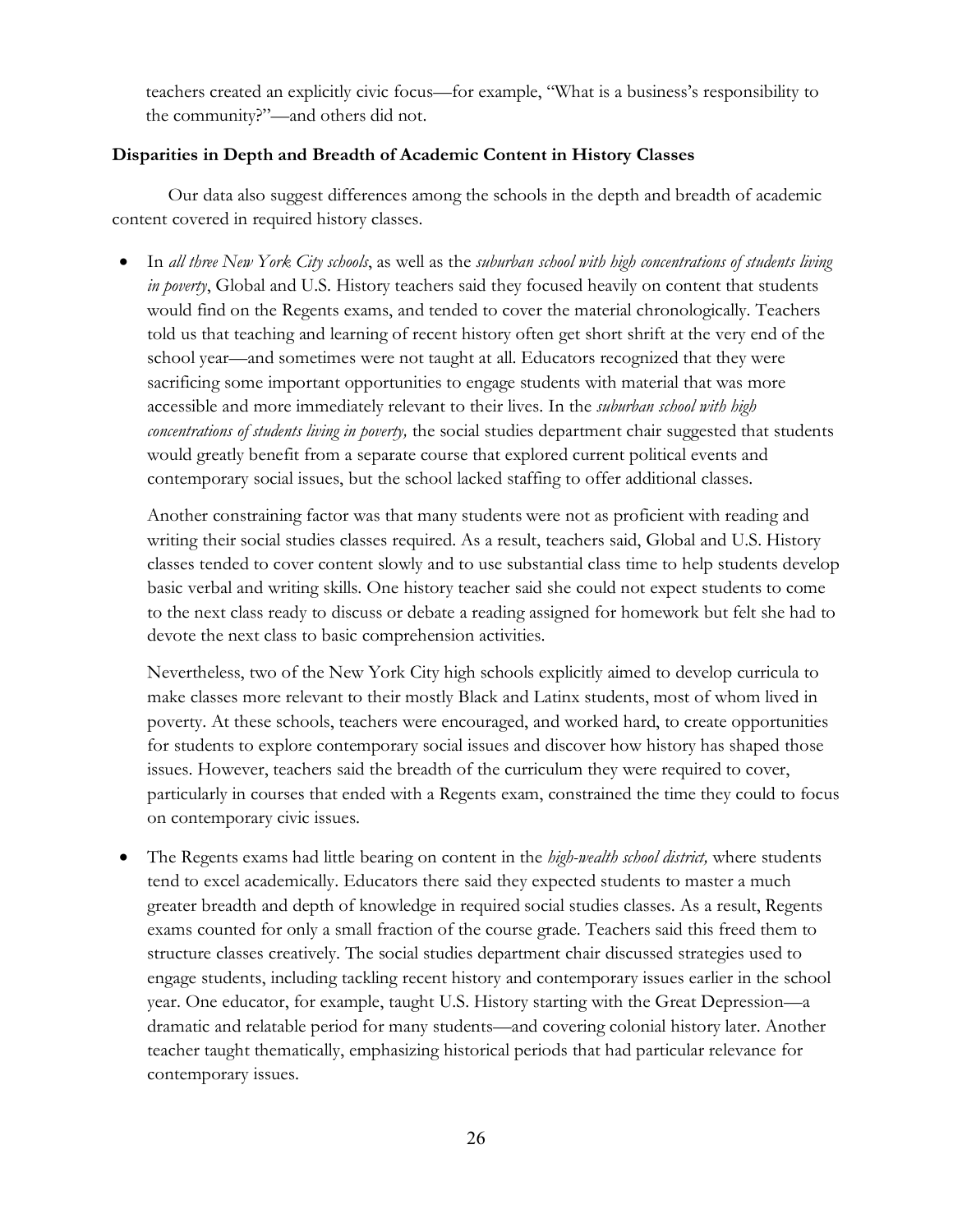# **Disparities in Access to Supports for Students Struggling Academically**

In New York State, students who have not reached proficiency or are at risk of not reaching proficiency in the core subjects (English language arts, math, science, and social studies) are entitled to academic-intervention and student-support services.<sup>9</sup> However, in several of our schools, educators indicated that very limited supports were available for their many students who struggled in the required social studies classes. In the absence of these supports, teachers in the New York City high schools were encouraged to differentiate instruction to address the wide range of skills and abilities in their classrooms, something these teachers said was, in practice, very difficult and of limited effectiveness.

- In *NYC North High School*, for example, nearly all students entered ninth grade somewhat below or far below proficiency in core subjects and essential skills, including literacy. Yet the school lacked both adequate staffing and space to provide the intensive level of academic and social supports that many students needed. Teachers provided some tutoring to students who could stay in the school building after school, but teachers were uncompensated, and thus tutoring was dependent on the limited amount of time teachers could volunteer. Without resources for systematic tutoring or small-group support, the school attempted to meet the needs of students struggling academically by prioritizing reading and writing skills across the curriculum—and intensive literacy work in the ninth and tenth grades. This included, the principal said, a concerted effort to incorporate texts that help students better understand the world beyond their immediate neighborhoods and city.
- Similarly, *NYC East High School* lacked the academic and student-support personnel to provide the intensive level of support its students needed. It lacked staff to provide remedial courses that would build students' skills and knowledge via new material and instead focused narrowly on Regents-exam preparation. To build basic grade-level verbal and written proficiency effectively, the principal suggested the school would need additional special-education, generaleducation, and English-as-a-new-language teachers in order to reduce classes to an appropriate size, at least in the ninth and tenth grades. In addition, a number of general-education students needed the support of a school social worker to build social and emotional skills, but did not have access to those services. Social workers were allocated to the school based on the amount of mandated counseling services required by students with disabilities in accordance with their individualized education programs (IEPs), and they had little or no time to attend to the needs of general-education students.
- In contrast, the *high-wealth suburban high school* used a one-on-one tutorial model to support students who were struggling academically. This approach allowed teachers to strengthen relationships with individual students and personalize instructional and social-emotional supports. Though the school did not have a systematic approach to tailoring civic learning to

 $\overline{a}$ 

<sup>9</sup> See Academic Intervention Services, in New York State General School Requirements, http://www.p12.nysed.gov/part100/pages/1002.html#ee.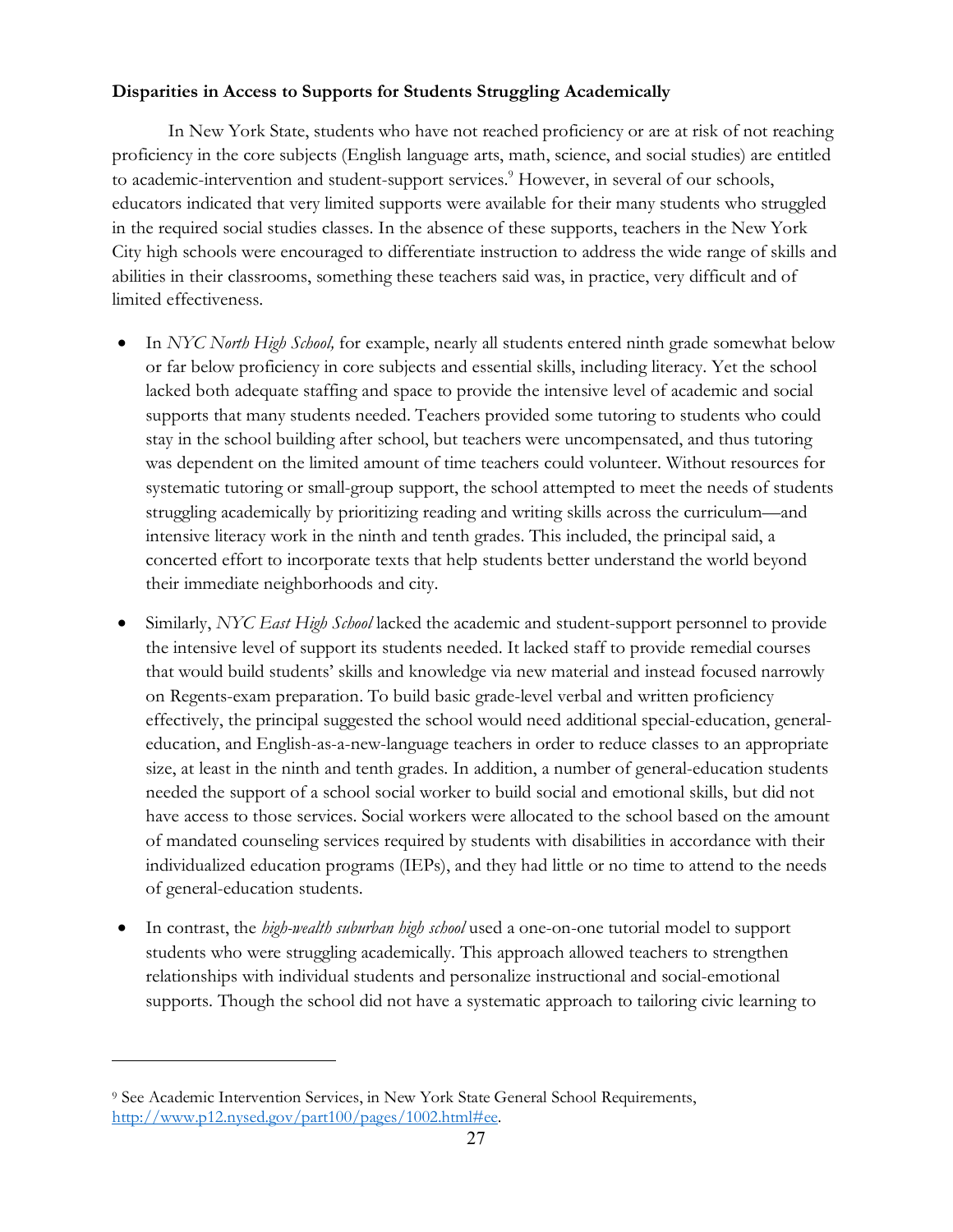individual students' needs, teachers recognized that trusting relationships between teachers and students could foster the social-emotional aspects of civic development.

These disparities suggest that, although all of our schools might technically meet the state's minimum requirements for providing social studies, not all students in these schools had sufficient or equitable access to meaningful or adequate instruction in history, civics, and government courses. It may seem self-evident that, in schools that serve large numbers of students who are struggling academically, classes would cover required history, civics, and government content more slowly and perhaps in less depth; but they also appeared to cover less breadth of content—missing, in particular, knowledge of recent history that connects with contemporary issues. These schools also seemed unable to provide students with the academic-intervention services in social studies to which they are entitled. Some schools offered additional test preparation to students who had failed required end-of-course Regents exams, but did not seem to use this extra instructional time to teach new material.

# **Students' Access to a Full Basic Curriculum**

While most discussions of civic education emphasize coursework that directly focuses on civic content, for educational equity and as a foundation for civic preparation, all students must also have access to a full basic curriculum. This would include, in addition to history and social studies, sufficient instruction and course offerings in English, art, music, math, science, health, physical education, as well as a reasonable range of world languages. We found wide disparities in the availability of a full basic curriculum in the schools we studied. The high schools in the affluent and average-wealth districts provided many course offerings across a broad curriculum; the four schools serving mostly students living in poverty provided a much narrower curriculum.

- The *high-wealth suburban high school* offered an expansive curriculum with both a large number and a large variety of courses. In both social studies and English, for example, students could choose among several themed sections of required courses that, we were told, reflected the interests of teachers and students. A full four-year sequence of coursework was provided in nearly every subject, including four languages other than English. The school had an extensive performingarts curriculum, allowing students the opportunity to participate in band, orchestra, choir, and drama during all four years of high school.
- The *average-wealth suburban high school* provided the state-required course offerings plus opportunities for further study in nearly every subject. For example, in the social studies and English, students had access to a selection of remedial classes, advanced classes, and electives. Students could take up to four years of three world languages. They also had access to four years of coursework in music, theater, and other performing arts.
- The *suburban high school with a high concentration of students living in poverty* provided the courses required for students to earn a basic Regents diploma. Beyond the minimum requirements, the school offered four years of Spanish but access to no other languages. The school also offered access to a number of performing arts classes beyond the single required year. However, for lack of a sufficient number of instructional staff, some upper-grade students who had exhausted all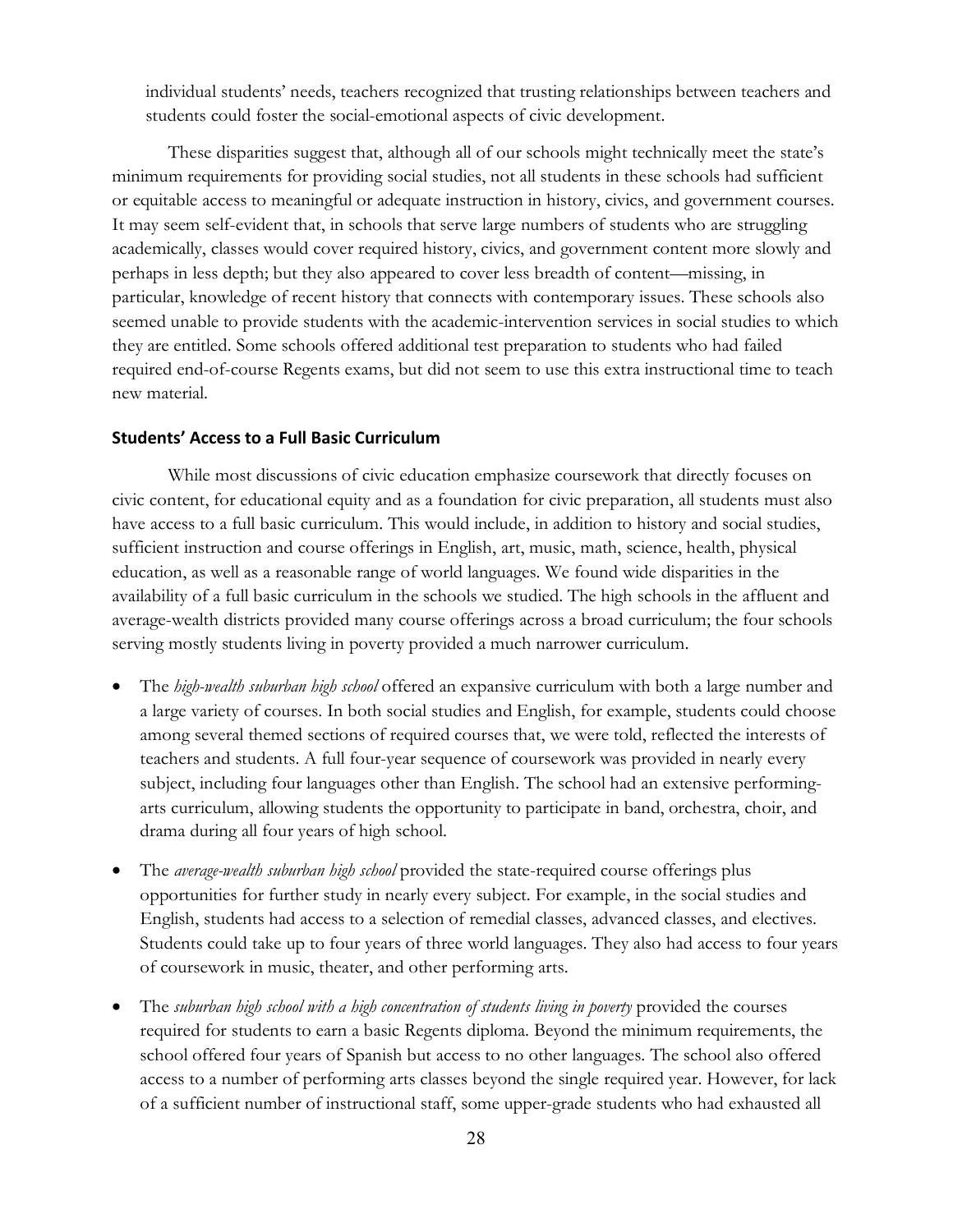of the available course offerings were placed in study halls that accommodated as many as 60 students. One educator said, "As a person of color, it hurts" to be unable to fill the schedules of their students, who are predominantly Black and Brown, with meaningful educational offerings.

- *NYC East High School* did not offer even basic chemistry or basic physics, nor did it offer calculus, computer science, or any advanced or AP STEM (science, technology, engineering, or math) classes. Much of the school's curricular focus was on building students' basic reading and writing skills, since many students' low literacy levels stood in the way of their passing the Regents exams required for graduation. (Nevertheless, many students dropped out or graduated with low skill levels.)
- *NYC North High School* provided only the courses required for a basic Regents diploma. The school offered no social studies or English electives and no AP classes, but some students took College Now courses through a nearby community college.<sup>10</sup> The school provided a single year of visual arts and no opportunity to pursue a multiyear sequence of study in the arts. Beyond the single year of high-school-level Spanish that is required, there was no opportunity for further language study, and no choice of other world-language study (despite the large number of students from Spanish-language-dominant families).
- *NYC South High School* provided students with more course offerings in some subjects than the other NYC schools we studied, but no electives or AP courses at all were available in social studies or English. In addition, many students who needed extra or remedial help lacked access to coursework beyond the basic diploma requirements because of limited staffing, limited classroom space, and the resulting scheduling constraints.

# **Students' Access to Open and Active Discussion of Current Events and Controversial Topics**

We explored the extent to which teachers in each school fostered open and active classroom discussion of current local, national, and international issues and events—particularly topics that students saw as important to their lives—and provided regular opportunities for students to engage in civil conversations about controversial topics, both of which are important civic learning practices. Educators from all six schools stressed the importance of providing students ample opportunity to discuss current events and issues that are relevant to them—even when these discussions were uncomfortable or the issues controversial. Each school provided some opportunity for this type of classroom discussion.

Interestingly, all of the teachers we interviewed said they felt comfortable teaching "controversial" topics and mediating heated classroom conversations. However, principals'

 $\overline{a}$ 

<sup>&</sup>lt;sup>10</sup> The principal had observed that, when students took college classes while in high school, it signaled to students and parents, most of whom had not been to college, that college was accessible and seemed to enhance the likelihood that students would enroll. Students who passed College Now classes earned free college credit that was transferable to City University of New York (CUNY) and State University of New York (SUNY) schools. Whereas to be eligible for college credit after passing an Advanced Placement class, students must also meet a certain threshold on a costly AP exam.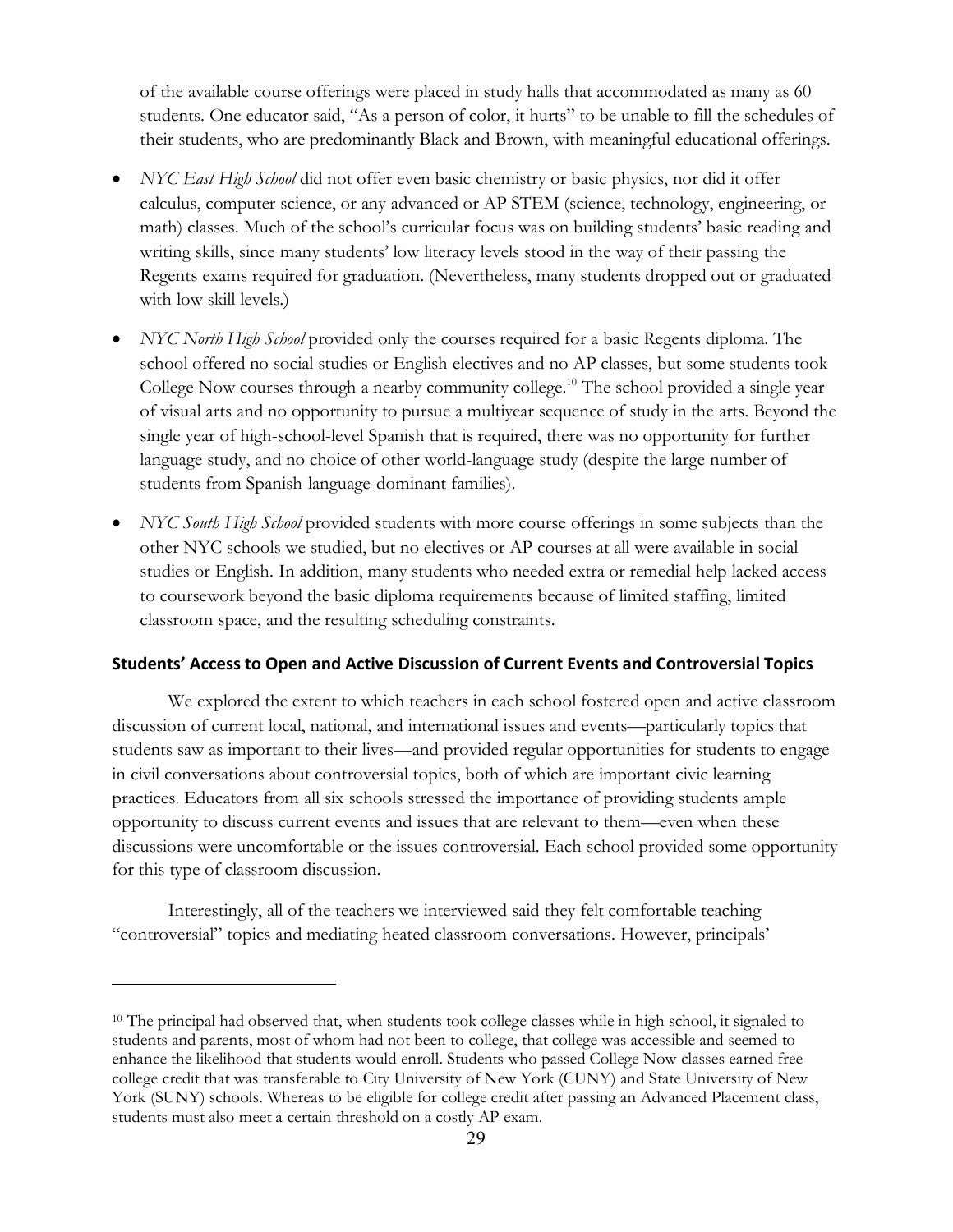confidence in teachers' ability to help students explore and have productive conversations about such topics varied from school to school. Some administrators indicated that educators at their schools needed additional training to address gaps in the teachers' civic knowledge and skills and better equip them to handle current and controversial discussions in a way that was engaging, respectful, and effective for all students.

- At the *high-wealth suburban school*, which was relatively socially, financially, and culturally homogenous, educators said that regular pedagogical practice across the curriculum included guiding students to address controversial issues, consider multiple perspectives, articulate their own points of view, and engage in respectful discussion that includes disagreement.
- In the *average-wealth suburban high school*, a relatively diverse school, teachers were also expected to facilitate conversations on controversial issues and to ensure that all viewpoints, including the teacher's, were subject to criticism and discussion. Given these expectations, respondents said that teachers could benefit from additional training on how to support students in difficult discussions about social issues, including race and racism.
- At *all three New York City high schools*, educators recognized that students needed to develop discussion and debate skills and to have opportunities to express their own perspectives, particularly on issues of relevance to them. Teachers often reported that they were encouraged to facilitate conversations about relevant and potentially controversial issues with students—for example, attitudes about immigration or the disparate treatment of Black and Latinx students by the police. At all three schools, certain educators said they had used a Socratic-seminar method—as explained earlier, a structured, inquiry-based discussion based on a text—to foster meaningful conversations about social issues. (This strategy is designed to encourage openended inquiry, to help students express their own opinions and back up their arguments with evidence, and to develop students' capacity to critique other viewpoints civilly.) It was not clear whether Socratic seminars were a regular feature of classwork or an occasional event. At one school, we were told that new students tended to be reluctant to discuss controversial issues, but once they saw that such discussion was part of the culture of the school, they began to engage in conversations and share their own interests.
- At the *high school in the suburban district with a high concentration of students living in poverty*, teachers were discouraged from leading political discussions in the wake of the 2016 election, in large part because administrators lacked confidence in some teachers' ability to facilitate open and unbiased discussions. In social studies, teachers were not encouraged to or discouraged from developing curricula and lesson plans that integrated current events and civic issues—some did and some did not. However, the social studies department had introduced a pair of electives to provide students with opportunities to engage meaningfully with relevant social issues, such as racism and sexism.

Educators in all schools told us that students had access to at least some opportunities for open and active discussion of current events and controversial topics. However, it was not clear how much took place in the various schools, whether that amount was sufficient, or what the quality of these discussions were. Access to such opportunities, though they are critical to ensure students'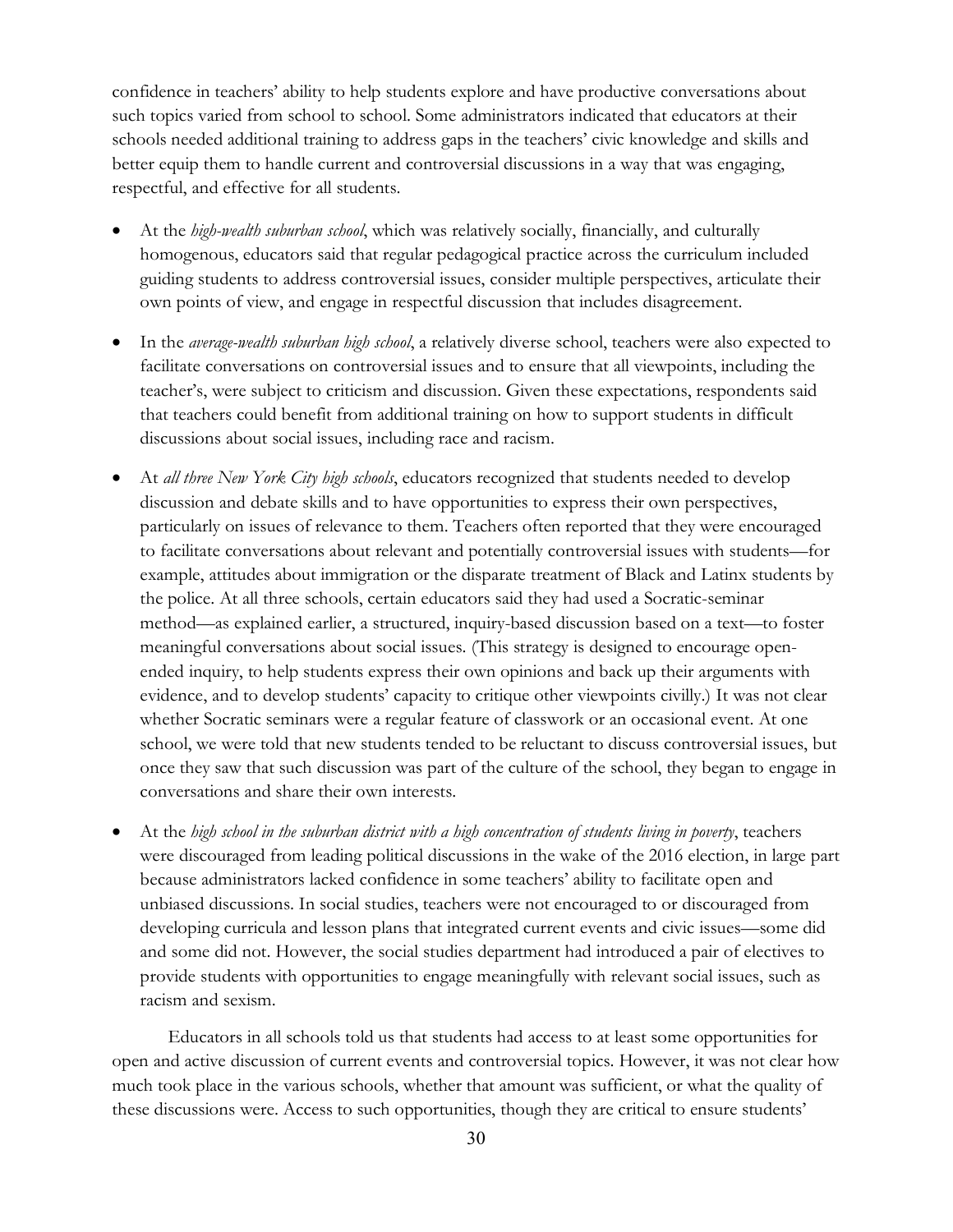civic preparation, are not required—much less guaranteed. Explicit guidelines and requirements may be necessary, including ensuring that all teachers are well prepared to facilitate difficult civic conversations with diverse groups of students.

# **Students' Access to Experiential Learning Opportunities In and Out of School**

At all of our study schools, educators recognized that the importance of experiential learning, both during and after school. However, among the schools, we found major disparities in the number and types of experiential learning opportunities available to students. In addition, in most of the schools, educators expressed concern that students from families living in poverty were not equally able, for financial reasons, to participate in some of the activities that were available, particularly after-school extracurricular activities.

• At the *high-wealth suburban* high school, field trips, guest speakers, and service-learning and other project-based learning experiences were regular features of courses in the social studies department and in other departments as well. The social studies department offered a yearlong service-learning course. The school supplemented course-based activities with school-wide civic experiences. For example, annually on international-citizenship day, dozens of speakers visited classrooms to share first-hand experiences of diverse national and world events.

In addition, all seniors were expected to complete a six-week internship either at a service-related or business-oriented work site. One staff member coordinated these internships, and each senior had a teacher mentor (individual teachers supervised 4-5 students) to provide additional internship-related support. Service-related internships were found for all students who requested them (e.g., a few students worked in the offices of elected officials), but staff said furnishing service-learning opportunities to every senior, if that practice were mandated, might not be possible in their area.

Students also had access to a large number of civic-oriented extracurricular activities after school, including an active student government, a school newspaper, and dozens of student clubs. Popular clubs included Model UN, Global Citizenship, Habitat for Humanity, debate, athletic clubs and teams, and clubs for the arts. Some students participated in a set of servicelearning activities developed by a volunteer organization that combats homelessness. In total, the school boasted nearly 100 different extracurricular clubs and activities.<sup>11</sup> The principal aspired to offer more students civic learning experiences by connecting students with "good government" groups and providing more opportunities to interact with civic leaders and elected officials.

• The *average-wealth suburban* high school provided students with a variety of civic-related experiential learning opportunities in connection with their course work. Certain classes in social

 $\overline{a}$ 

<sup>11</sup> In addition to the many experiences provided through the school, students also took advantage of privately sponsored and privately financed extracurricular experiences that enhanced civic knowledge and skills. A number of students participated in global travel and study programs, a growing number of which had service missions.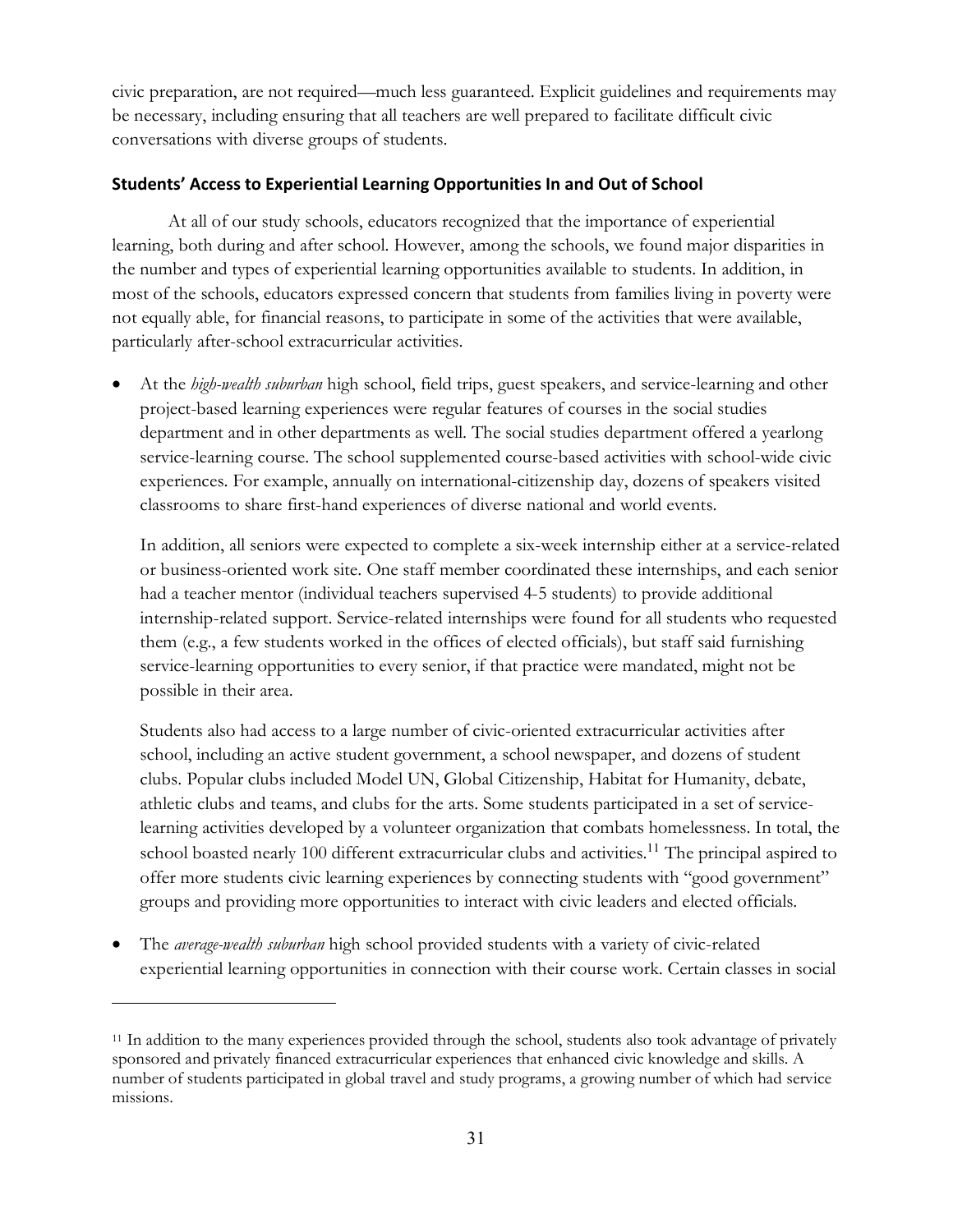studies and other subjects included field trips to relevant civic sites—though funding capped the types and number of trips that teachers could organize each year. Teachers invited guest speakers to address issues students were studying, and the school also organized a daylong program in which representatives from advocacy organizations spoke with students about present-day civic issues. All students were required to complete seven hours of community service during each of their four years in high school. Two staff members identified communityservice opportunities, and coordinated and monitored students' fulfillment of this requirement.

In addition, all seniors in Participation in Government were required to attend a school-board meeting or other official convening, to gain experience with local government and civic affairs. Extensive civic-oriented afterschool activities included Junior State of America, a club that features political discussion, debate, guest speakers, and travel; student government; school newspaper; Model UN; mock trial; career-interest clubs; the arts, including orchestra, band, choir, visual arts, and drama; clubs that celebrate racial/ethnic culture and identity; women's empowerment club; media club; and LGBTQ club. Students who held jobs or had other family responsibilities after school were unable to participate in extracurricular activities, and these tended to be students from lower-income families. English language learners faced additional linguistic barriers to full and representative participation; club advisors often did not have the language skills needed to recruit and support students with limited English proficiency and to communicate with parents. White and wealthy students were disproportionately represented in clubs related to the exercise of civic leadership, including Model U.N. and student government.

Educators said their students would benefit from greater access to internships and other handson learning opportunities with local government officials and the business community. However, educators believed that the school district would need a mandate and more funding from the state in order to make these opportunities a priority that would be accessible to all students.

• Students at the *suburban high school with a high concentration of students living in poverty* had access to far fewer civic-related experiential-learning opportunities than at the high-wealth and average-wealth suburban schools (but more than at the NYC schools). Moreover, because of limited school and/or family resources, many students were unable to take advantage of the afterschool opportunities the school did provide. The majority of students did not or could not participate in extracurricular activities.

The school provided a handful of experiential-learning opportunities connected with coursework, but none was accessible to all students. For example, the school organized a trip to Washington, D.C., for seniors, but it could accommodate only 50 students (less than a third of the cohort). It also organized a trip to the United Nations for a similar fraction of ninth graders. Teachers said these trips were valuable for the students who participated. For example, they said students' own town and its largely Black and Brown population tended to be stigmatized by local media and neighboring communities; visiting these great, diverse cities, for example, offered students the opportunity to see their own experience in a more positive light.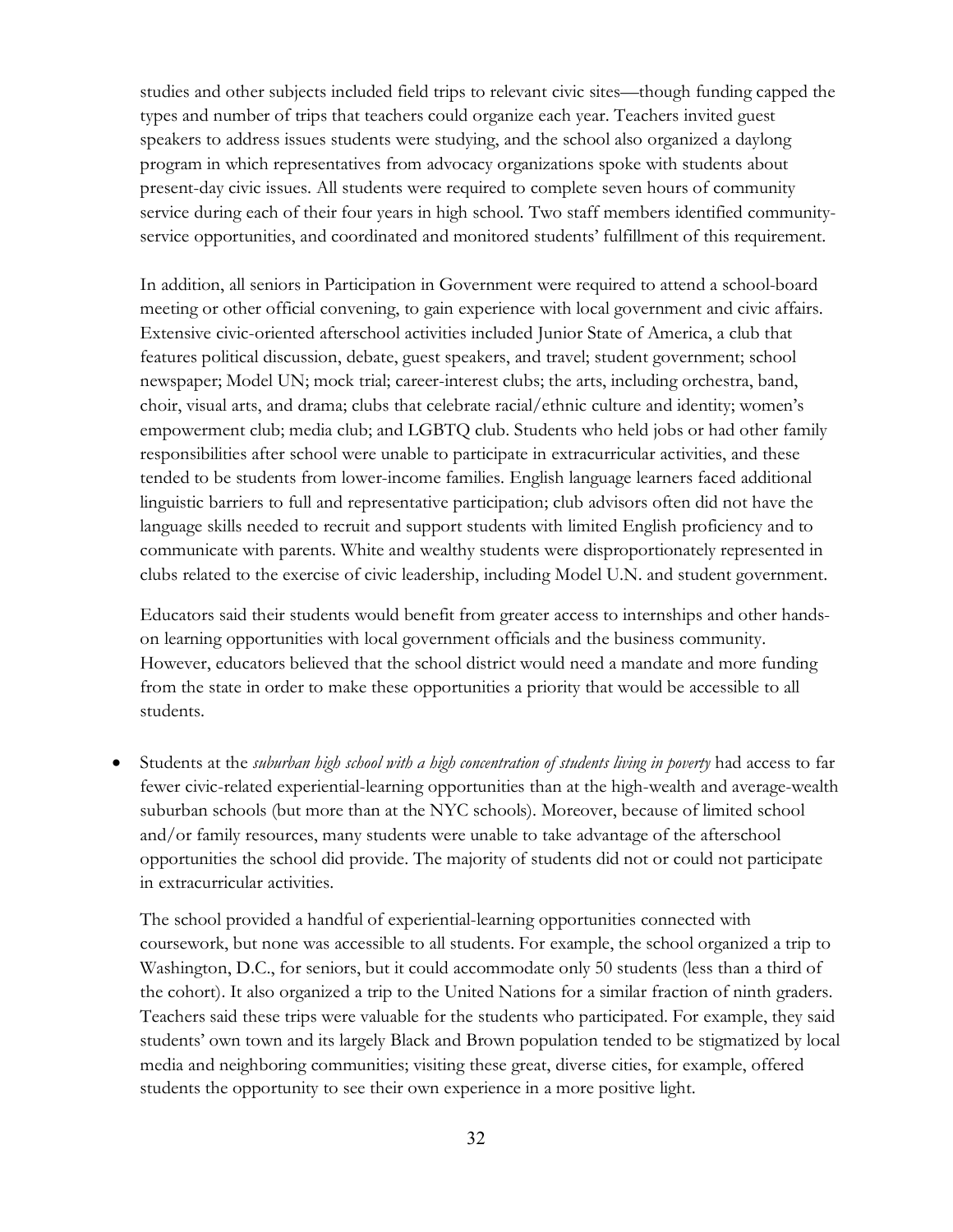For a number of years, select students participated in a program called The Constitution Works. Through this program, students enrolled in U.S. History or Participation in Government classes traveled to New York City for a mock-trial experience that involved arguing a First Amendment case. However, when grant funding for the program ended, the school could no longer take part.

Civic-skill building afterschool activities included drama club, school newspaper, student council, community service club, and a robust athletics program. About 20 students were involved in student government. An additional 12 students served on a parallel student council that reserved seats for student representatives from each grade level and also mirrored the demographics of the student body, with the exception that English language learners were not represented.

Partnerships with community-based organizations slightly expanded the school's civic learning resources. For example, one local organization annually informed students about voting rights and other civic duties and offered some students opportunities to participate in its efforts outside of school (e.g., as poll watchers on Election Day); another local organization engaged students as peer leaders in promoting healthy habits among their fellow students, for which they received a stipend.

• *NYC East High School* educators said they prioritized providing culturally relevant civic experiences. As one teacher said, "Our kids struggle to connect the world out there with the world in here." In part because students tended to be unable to stay for afterschool activities, the school built extracurricular activities into the school day once a week. Students' choices included some civic learning activities that most schools offered after school, such as student government, restorative-justice circles, a women's empowerment group, and a group exploring issues of race and class. Nevertheless, students had limited school-facilitated opportunities for civic learning beyond the school walls. Social studies teachers did not take students on field trips, citing a lack planning time and school funding—though they said that students would benefit from exposure to civic institutions and activities, such as visit to the city council. Plus, one teacher said, "Time away on a field trip, which … would give students so much, also takes time away from their preparation for the almighty standardized tests."

The school offered a small handful of organized after-school extracurricular opportunities for civic engagement, activism, or community service, including a LGBTQ club and the National Honor Society. Through a local partner organization, some students gained hands-on experience in community organizing and in engaging elected officials to address community needs. The handful of students who were deeply involved in the partner organization's activities received a stipend and co-facilitated workshops and rallies at the school. (The partner organization also organized college tours.)

The school particularly struggled to engage 11th and 12th graders. Educators also suggested that students might be more likely to engage in school and civic life if they had more teachers who shared their racial and ethnic backgrounds and who could serve as civic role models. Similarly, they said, mentoring programs, guest speakers, and internship opportunities could provide students with more role models who come from similar experiences and backgrounds.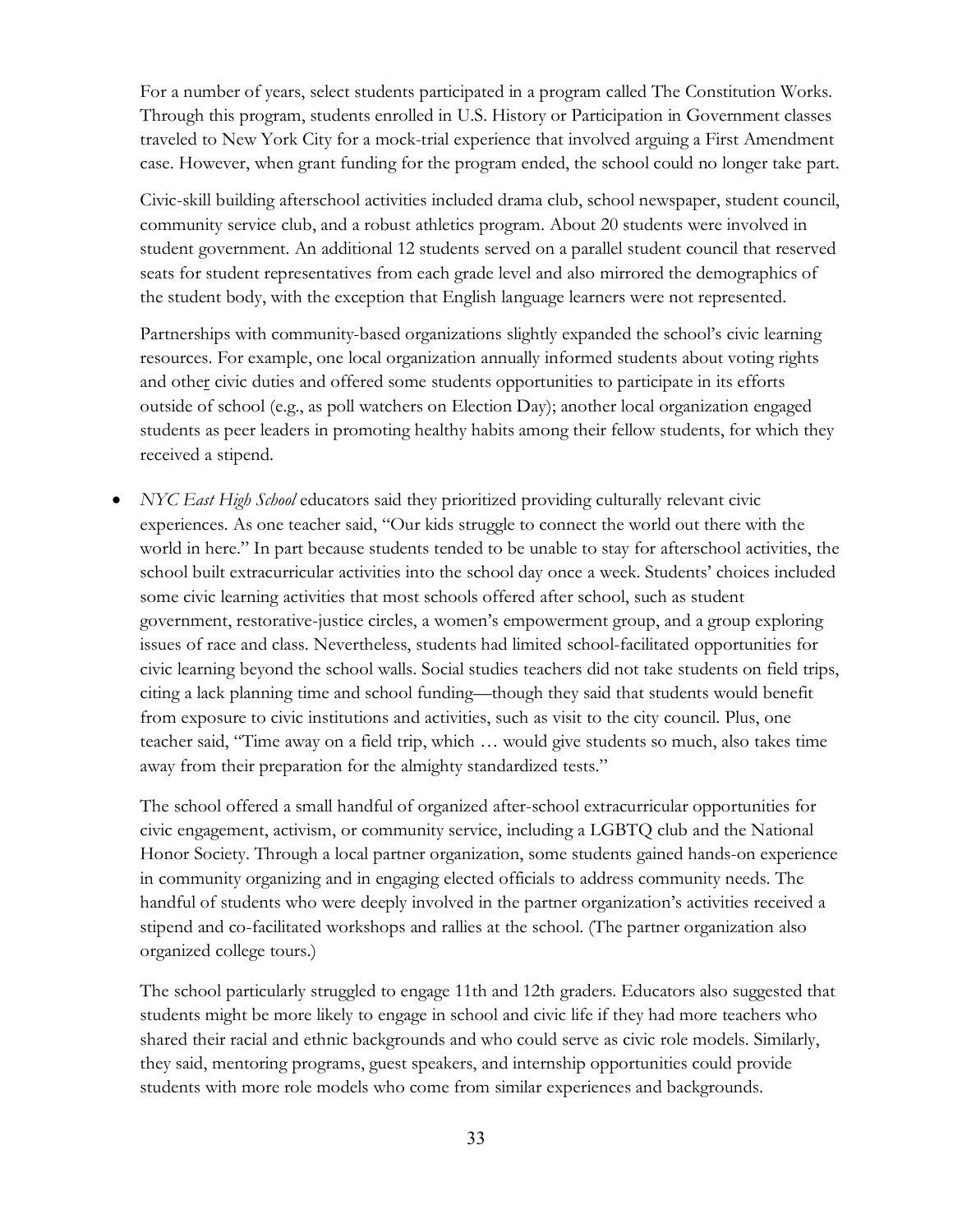• At *NYC South High School*, curriculum-centered experiential-learning opportunities were rare; educators mentioned only a single field trip, a visit to Philadelphia, sponsored by the student government. The school did require students to complete 60 hours of community service outside of the school in order to graduate. Some students collected donations for local families in need; some served meals at a homeless shelter; and some read with young children through partnerships with nearby elementary schools. Other students raised funds for various causes.

Extracurricular offerings and activities were limited by funding constraints; however, the school did have student government, school newspaper, and environmental, LGBTQ, and world cultures clubs. As one faculty advisor said about lacking funds for club outings, "I can't start a Kickstarter campaign every time." Many students had familial and financial responsibilities that limited their ability to participate in unpaid activities after school.

The principal was particularly eager to have students gain exposure to job opportunities in government affairs and stressed the connection between preparation for employment and preparation for civic participation. However, internships of any sort were available only a very limited number of students through civic and business partnerships. The school lacked staff to coordinate additional internship opportunities.

• At *NYC North High School*, educators said experiential-learning activities could advance students' civic preparation, sense of community membership, and empowerment to effect change. They were limited in what they could provide but were able to create some important opportunities for all students. All ninth graders participated in a daylong community-service project with a nonprofit organization each semester. Respondents suggested students would benefit greatly from extended service-learning opportunities within different domains of service, but lacked the staffing to provide them. "A lot of these kids want to be challenged; they want to get out of their neighborhood where a lot of people have negative thoughts about them," one educator said. In addition, in lieu of exams, seniors completed an interdisciplinary social-action project, choosing an issue that affected their community and developing plans to address it. In English class, students wrote about the social issue and crafted their plan. They gained practical experience by drafting emails to knowledgeable individuals, conducting phone interviews, and visiting organizations working on their issue. In math, students created budgets for their proposed plans. Some learned to make websites, found locations for envisioned offices, and estimated the cost of equipping those spaces. Ultimately, students delivered a presentation about their project.

Budget constraints ruled out field trips. The school could afford only one bus trip per year, which it used to take juniors to visit colleges. Some students worked with mentors on careerand college-related activities through a partnership with a large corporation that sends a diverse group of employees to volunteer at the school. Such opportunities built students' confidence in their capacity to shape their own futures and contribute to their communities, educators said. However, the program served fewer than 50 students per year.

The school was still rebuilding its afterschool program, which had been eliminated by budget cuts during the recession. Some teachers doubled up on the number of afterschool activities they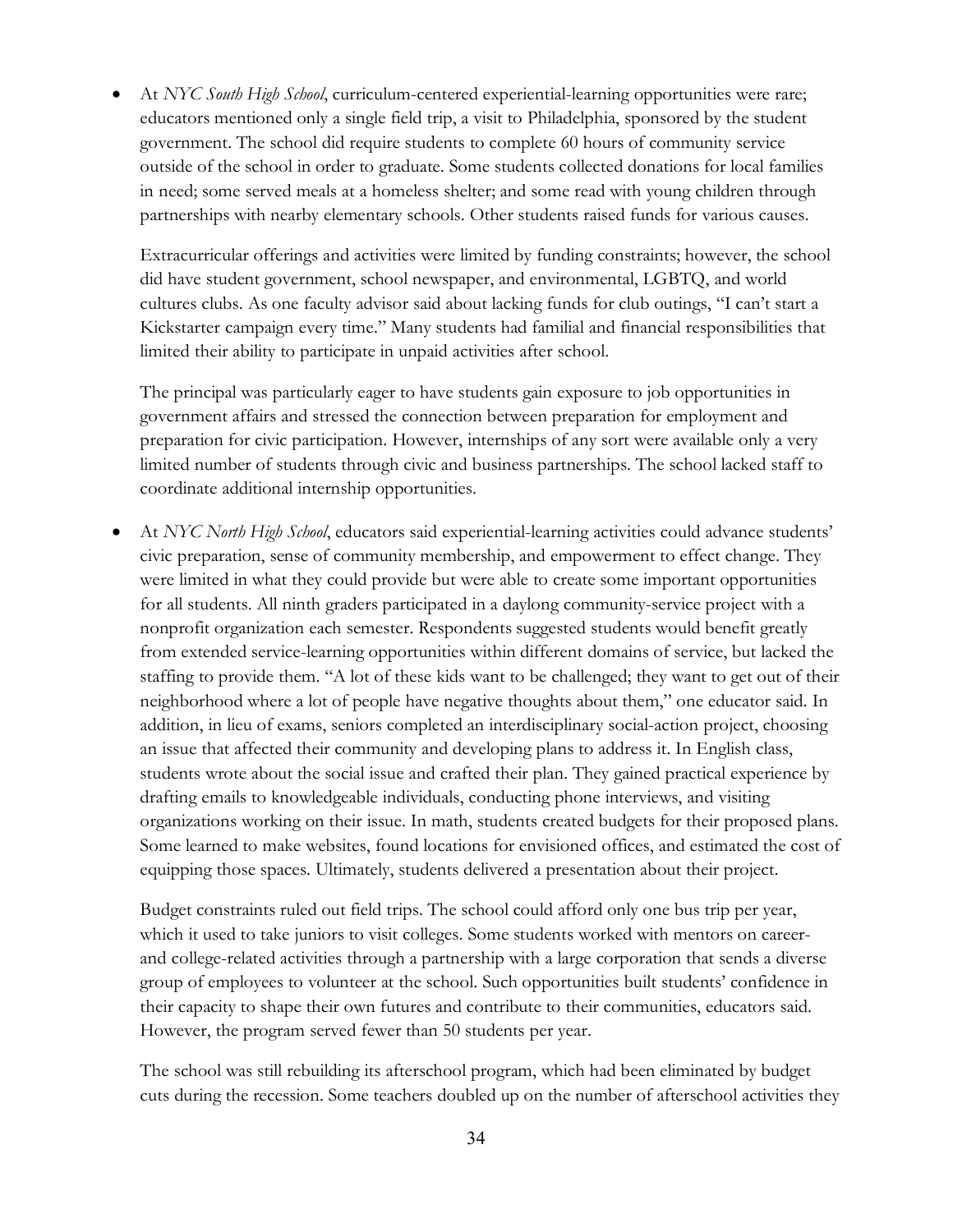advised (without compensation for the extra time) to allow the school to offer activities including yearbook, international club, and student government. However, many students faced economic barriers to participating in civic learning activities if they were only offered in out-ofschool-time. In the previous year, more than half of the senior class had held jobs outside of school. The school had tried to incentivize participation in some school activities with stipends, movie passes, or Metro Cards, but the opportunity costs of unpaid activities were too high for students.

Although extracurricular activities after school have been shown to contribute in important ways to civic preparation, they do not appear to be a viable option for many students who have competing responsibilities after school. It may be important for schools to be able to offer alternatives, including providing sufficient hands-on civic-related learning opportunities during the school day. Paid student internships may be another alternative; however, in most of our case study schools, these were in short supply, in part for lack of staff to secure and manage student internships. Partnerships helped schools extend their capacity to provide experiential-learning opportunities, including internships, but did not seem to be a sufficiently reliable resource.

# **Students' Access to a Supportive and Civic School Climate**

We investigated school-climate factors, such as the quality of relationships within the school community, the school's culture and norms, student participation in school governance, staff's fairness toward students, their attention to issues that affect students' lives, disciplinary practices, students' access to role models, and student-support staff. School-climate factors can influence civicskill development and the formation of students' civic identities by affecting students' sense of community and belonging, engagement and connectedness with school, feelings of trust, and development of self-respect, self-efficacy, and self-expression. Educators at all of the schools recognized the value and importance of these school-climate factors; all the schools seemed to appreciate and foster student civic action.

• The *high-wealth suburban high school* seemed to invest extensively to create a school climate and culture that fostered students' self-confidence, self-expression, and sense of responsibility. The school kept class sizes small enough (regular classes have about 25 students; seminar-type classes have 15-18) to promote meaningful class participation, student-led learning, productive collaborative work, authentic dialogue, and camaraderie. Teachers were expected to identify students who did not engage appropriately with other students or exhibited other behavior or adjustment challenges. These students received support and interventions through teacher teams and the school's extensive counseling program that included a school counselor-to-student ratio of approximately 1:150. The school used progressive discipline to make students aware of the consequences of infractions, and suspended only a handful of students each year.

Educators said students were generally respectful of each other in classroom settings; nevertheless, interpersonal issues negatively affected some students' school experience. Though the school lacked significant socioeconomic or racial diversity, other perceived differences among students were sometimes exploited to belittle or ostracize other students. According to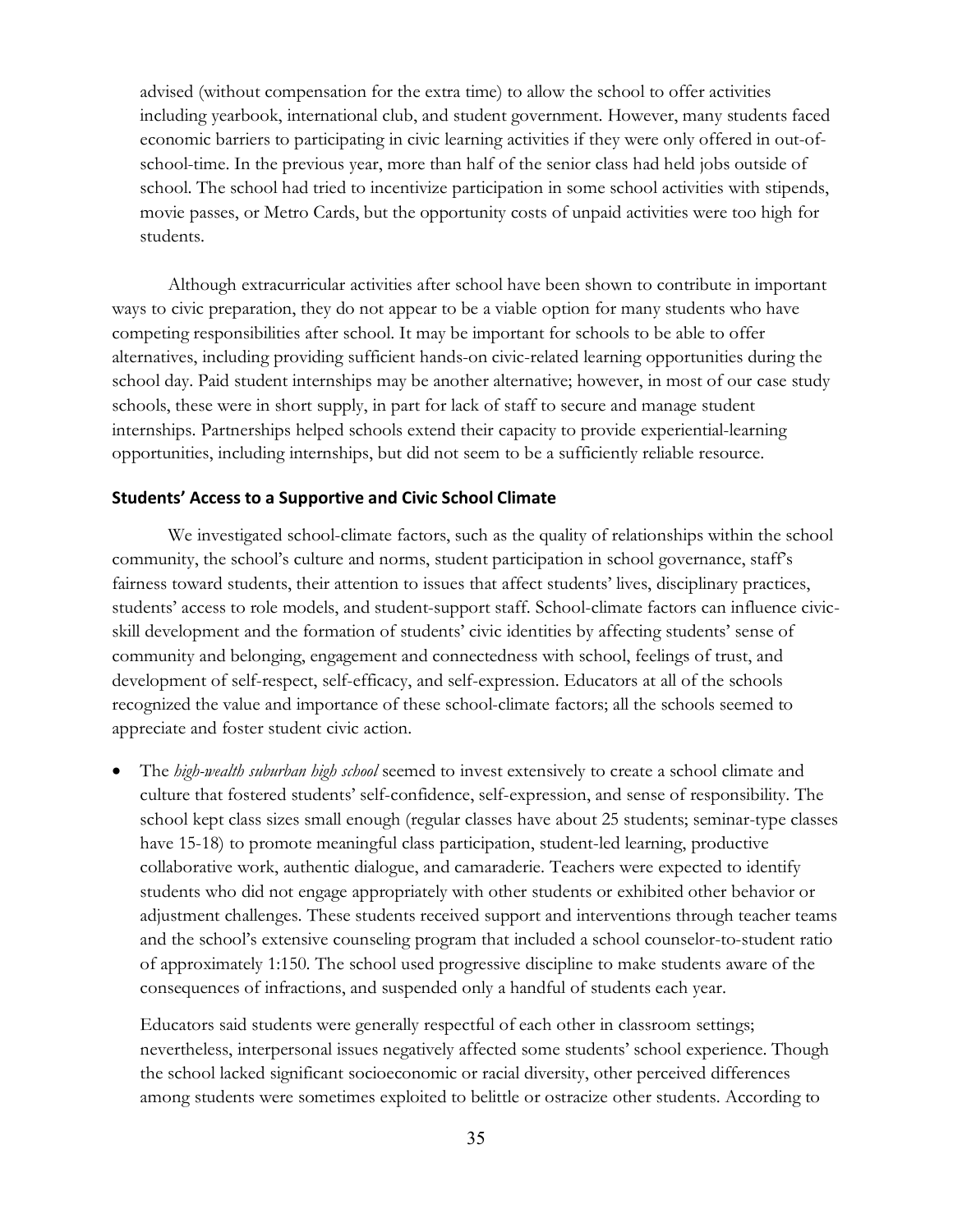teachers, some students felt judged because others perceive them not to be among the highest academic achievers. Other issues of concern included sexual harassment and assault and LGBTQ rights. Students' school-climate-and-culture concerns seemed to be taken seriously and, at least in some cases, democratically reviewed. For example, when students and parents challenged the dress code as sexist, a committee that included students deliberated and made recommendations that ultimately changed the policy.

• In the *average-wealth suburban school district*, educators cited strengths and challenges related to creating a supportive and civic school climate for all students. Respondents said the school's racial diversity (the student population is approximately 50% Latinx, 25% White, and 15% Black) and socioeconomic diversity provided the school community with opportunities to learn to work well with different kinds of people. Students who grew up in the area showed more cross-racial bonding. Still, some race-based student clustering could be seen; students who are new to the town and to the school, in particular, seemed to need a support system and tended to cluster within ethnic groups. Language-based divisions were also apparent. For example, honors courses did not reflect the diversity of the student body but rather were taken almost exclusively by English-language-dominant students.

The school supported and leveraged its diversity in some explicit ways—for example, by raising awareness about and celebrating students' cultures and national origins. It dealt with some antiimmigration sentiments among certain students by bringing together for facilitated dialogue students in different clubs who had conflicting views, and hosted an afterschool discussion with local elected officials. Educators said they encouraged students to express their opinions and experiences based on their racial identities, and that female students sometimes spoke about how they were treated differently based on their gender. Administrators encouraged students to speak out about their school concerns generally. Social workers, school counselors, and the school psychologist were also encouraged to support this. However, the school had no regular, schoolwide forum for addressing immediately relevant civic and social issues.

• At the *high poverty suburban school*, the principal cited a number of obstacles to providing a positive, predictable, safe, civic, and supportive environment within classrooms. These included some teachers' inconsistent enforcement of rules, lack of cultural responsiveness, evidence of bias, limited use of positive behavioral interventions and supports in place of disciplinary practices that removed students from the classroom, and low expectations for many students.12 The school had experienced frequent turnover at the helm, having had several principals within the past decade. The new principal reported using strategic hiring and additional training to build a more civic/supportive school climate including cultural competency, rapport and trust, and challenging learning experiences, and to end to racism and sexism in the classroom.

The school had recently lost its peer-mediation program, which had been staffed by a local nonprofit organization and supported by a private grant. The program had helped students

 $\overline{a}$ 

<sup>12</sup> For example, students were counseled to take a less advanced [math] class rather than a more difficult one for which they were eligible.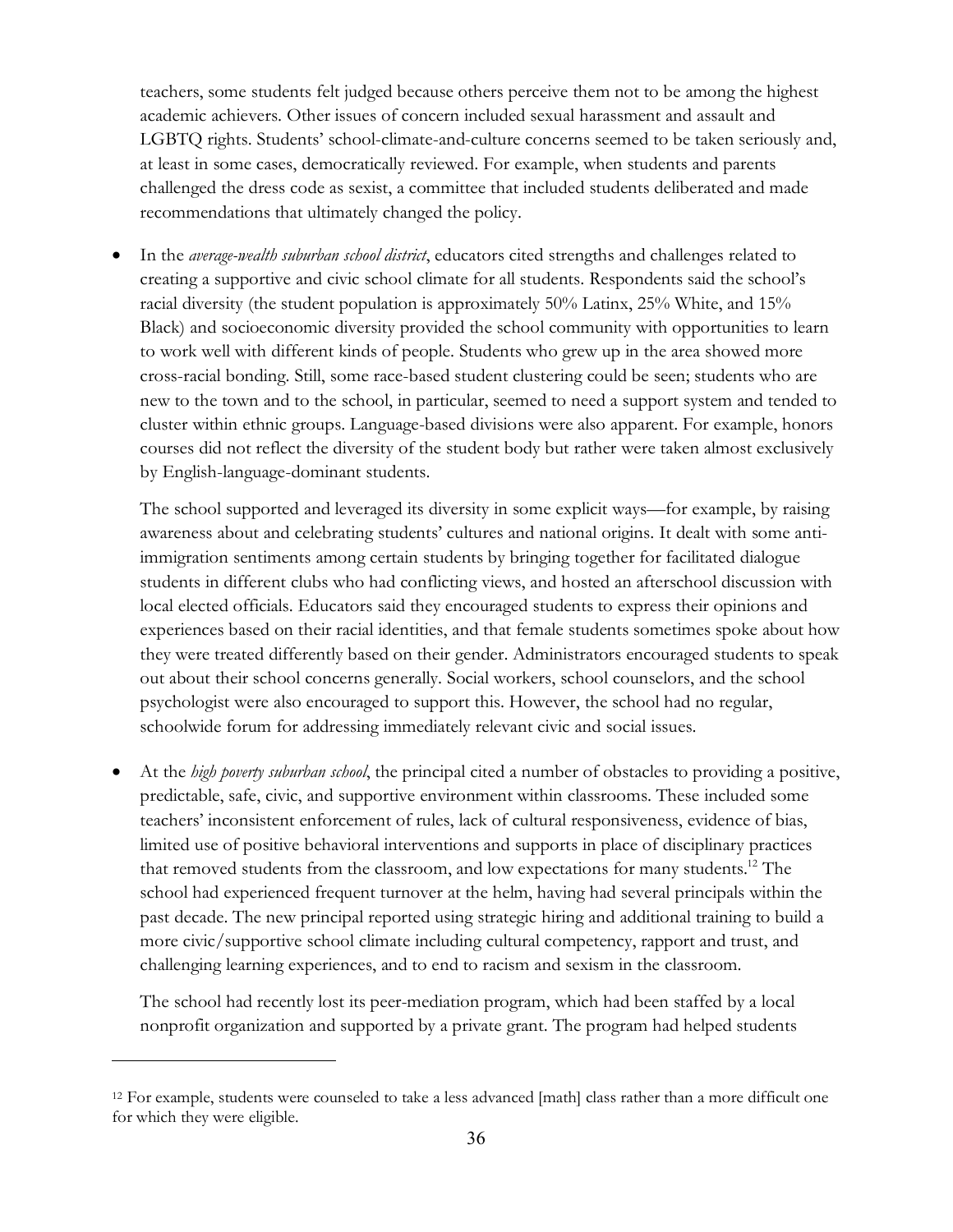become leaders in facilitating confliction resolution and participate in the governance of the school. Students no longer had that leadership-development opportunity and school administrators and staff spent more time resolving conflicts. The school was in the process of introducing new practices, such as town-hall-style meeting with students, toward expanding student involvement in the governance of the school and boosting student pride in membership in the school community.

The principal told us that the school's counselor-to-student ratio (1:250) was too large to deliver appropriate services and supports for all students. Few students actually knew their counselors and received individualized support from them. The school also needed at least one additional social worker to meet the needs of all students who required psychological counseling and other social services.

• At *NYC East High School*, many students needed to develop their self-esteem and sense of personal or civic agency, educators said. Some students "acted out" instead of communicating issues of concern in a productive way. Staff spent hours each day addressing students' behavioral challenges and struggled to handle student infractions fairly and constructively. Peer mediation and restorative justice circles were effective, but the school could not sustain the necessary training for enough students and staff to participate. The school had one school counselor per 100 students, considered a good ratio by national standards, yet counselors' time was still in short supply, educators said, and not all students received the level of emotional support that they needed.

The principal recognized the need to build students' social-emotional and interpersonal skills and to help them understand their strengths and their potential. At the beginning of the year, to set the stage for trust, staff members, including the principal, visited the homes of students who were new to the school. Staff members throughout the school fostered students' capacity to speak up and to express their concerns constructively—to help empower them "to talk about things, to think about what they're saying to themselves, and how that is being perceived." Listening was also an underdeveloped skill among many students; administrators and staff tried to model effective listening with students.

All ninth and tenth graders had an "advisory" period three times a week, the goal of which was to build students' sense of self-esteem and self-efficacy. Advisory class sizes were kept small (15- 20 students) to allow closer relationships to develop among teachers and students, and to allow students to explore their own topics of interest. The school's approach, as one educator put it, was to show school as a place where students not only gained knowledge but also learned how to put that knowledge to use for a specific purpose. The staff recognized the need to make learning relevant to their mostly Black and Latinx students. Though many on the faculty approached their interactions with students with this orientation, the principal said teachers needed training and access to culturally relevant and up-to-date curricula to facilitate "higherlevel" conversations about civic and school issues.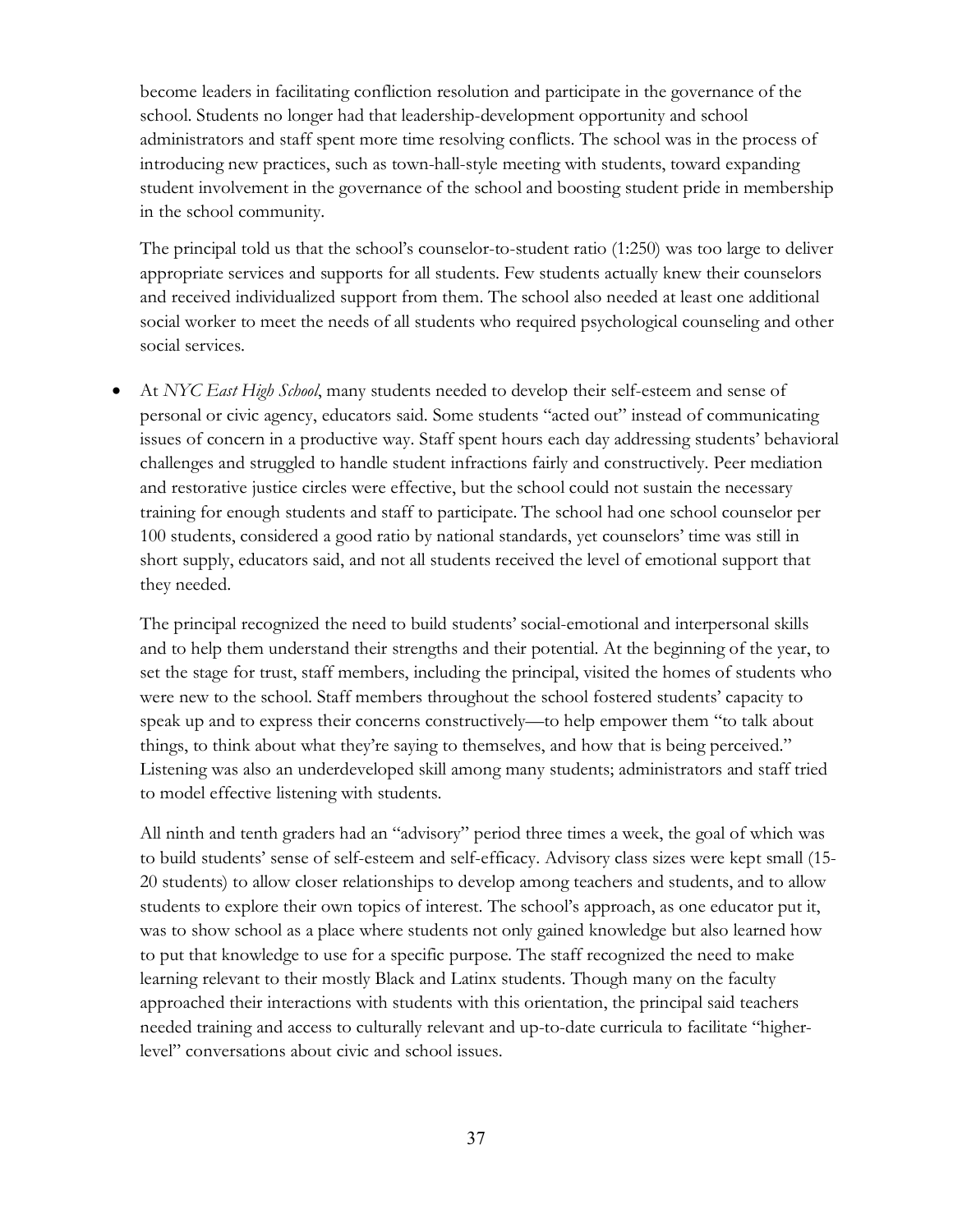• At *NYC North High School,* educators said creating a supportive and civic school climate to prepare students socially and emotionally for life outside the school was one of the primary goals. The faculty pursued this in a number of ways. The school's small size supported a more personalized learning environment. It actively fostered a culture of openness and acceptance. To develop trusting and productive relationships with the students, the principal modeled interconnectedness—for example, by extending an open-door policy for students and staff alike—and asked staff members to do the same.

The school had a relatively large student-support staff to address the needs of its very large proportion of students with disabilities (nearly 30%), English language learners (about 15%), and extraordinarily large percentage of students considered chronically absent (nearly 70%). In addition to the instructional team of teachers, the school had three social workers who coordinate academic, attendance, and behavioral interventions, two school counselors, and an attendance committee. Students' behavioral infractions were handled through conversation as much as possible. They could lose "habits of work" points that were tied to students' grades, which provided a deterrent. All students belonged to advisory groups of one teacher and about 15 students that met weekly all four years of school to give students a sense of stability and help with team building. The group meetings addressed interpersonal, social, and academic issues and encouraged students to develop and express their own opinions and voice their concerns. The principal said that, over the four years, students tended to become more confident in sharing their points of view.

A partnership with a corporation brought a diverse group of employees to mentor students twice a month on a range of career- and college-related activities. However, fewer than 50 students could participate each year. With additional staffing to develop partnerships, the principal said all students would benefit from mentors and role models who shared their racial and ethnic backgrounds and who grew up in the students' neighborhood or similar neighborhoods.

• At *NYC South High School*, staff members said the school actively worked to reinforce a culture of mutual respect, service, and civic responsibility. Several annual school-wide events celebrated students' cultural backgrounds. The principal talked about the school as a family and expressed a commitment to teaching students to value the diversity around them. However, the staff did not reflect the diversity of the students. In fact, it lacked even a single Black teacher, though a third of the students were Black.

About a quarter of the students participated in group counseling. The school no longer offered advisory periods, but the principal said that the school was organized to ensure every student had "someone they could speak to"; it was unclear whether this was a formal or informal arrangement. Staff members said they tried to give students consistent social and emotional support to build their self-confidence and ambition.

The school implemented the NYC Department of Education's "Respect for All" anti-bullying program, which includes both professional development and a curriculum for students. The school also used a Positive Behavioral Intervention System model that incentivized good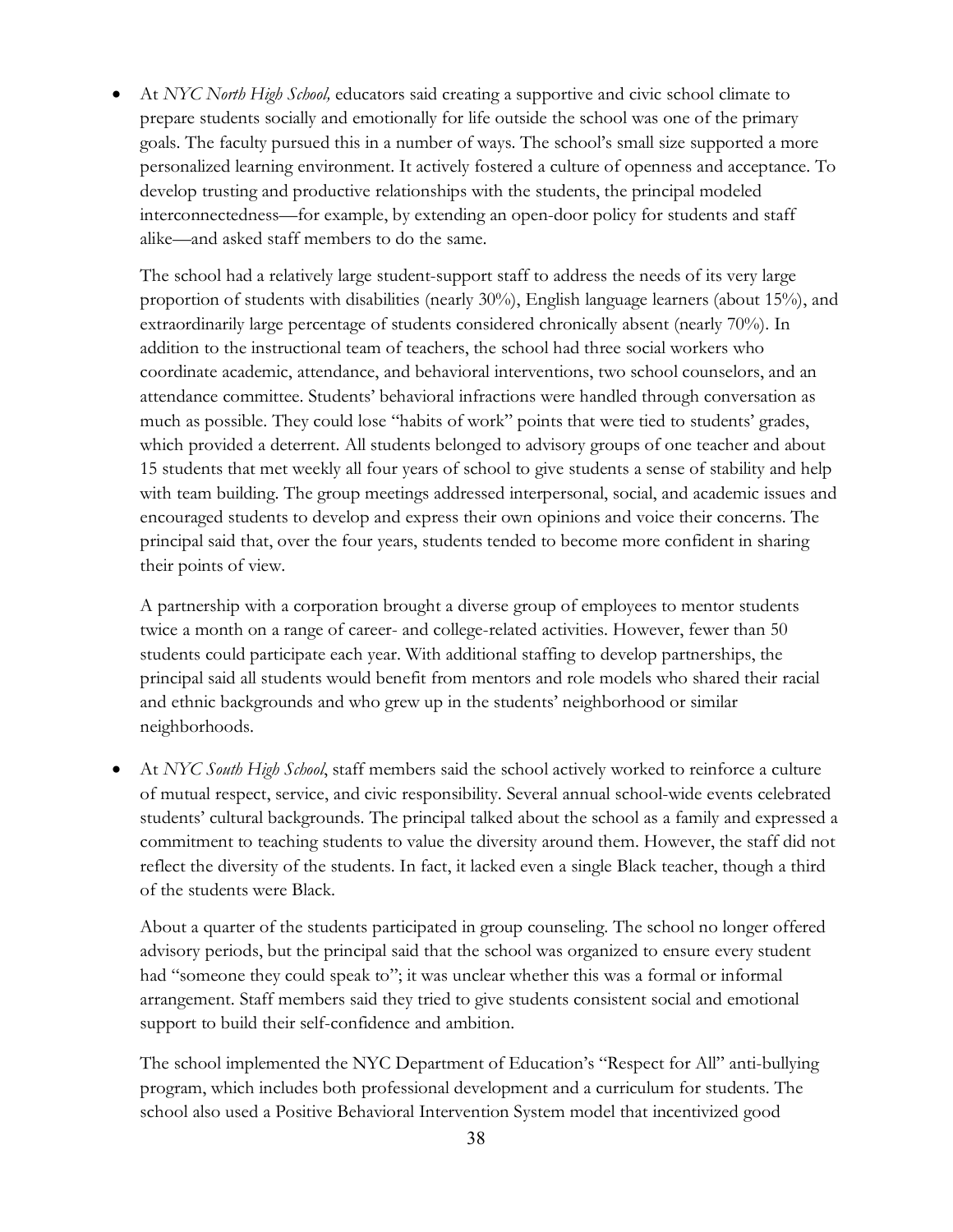behavior rather than punishing students for infractions. Mediation programs were also used to resolve conflicts and address students' social and emotional needs.

In all of our study schools, educators made a connection between students' social and emotional well-being and the development of their sense of civic agency, self-expression, and confidence in their ability to make change. In the schools serving mostly students living in poverty, staff seemed particularly focused on providing a supportive school climate to foster civic development.

# **Students' Access to Media Literacy Education**

We also explored access to media literacy education, which is increasingly seen as vital for civic preparation. Specifically, we asked educators in these schools about students' access to classroom-based learning opportunities related to media consumption and production; discussion about internet safety and civility; library media centers and library media specialists; as well as students' and teachers' access to relevant media and learning technologies. We noted substantial variation in access to these learning opportunities.

• The *high-wealth suburban high school* had taken some steps toward integrating aspects of media literacy education across the curriculum. The school had identified the responsible use of digital tools as a school-wide priority and embedded internet safety and civility lessons into the ninthgrade orientation curriculum. Some professional development opportunities related to media literacy had been provided (though we have no information about how many teachers participated). For example, a nationally known media-literacy-education expert shared her expertise with teachers and administrators. The local teachers' institute also offered media literacy classes and workshops.

Many teachers used new digital media and informational technologies in their classrooms. Each department adopted expectations for students' technology literacy in its discipline. Students had opportunities to use multiple media and learning technologies independently and within the context of specific courses. They had access to research databases at school and remotely. The school had a well-appointed and well-staffed library that included two library media specialists. It also employed two instructional technology teachers, as well as computer aides—who worked with both students and staff.

• At the *average-wealth high school,* educators made few references to media literacy education. We were told that across the curriculum teachers were expected to instruct students in how to access multiple sources of evidence and evaluate the sources carefully. The school library provided students with access to online databases and the library media specialist helped them access reliable online sources for research projects in order to improve the breadth and depth of students' research. The school enforced the statewide policy against cyber-bullying.

Individual teachers incorporated media analysis and production into classwork—for example, following the news through websites, and examining how media messages reinforced racist, classist, and sexist stereotypes. The school also offered media arts classes, including video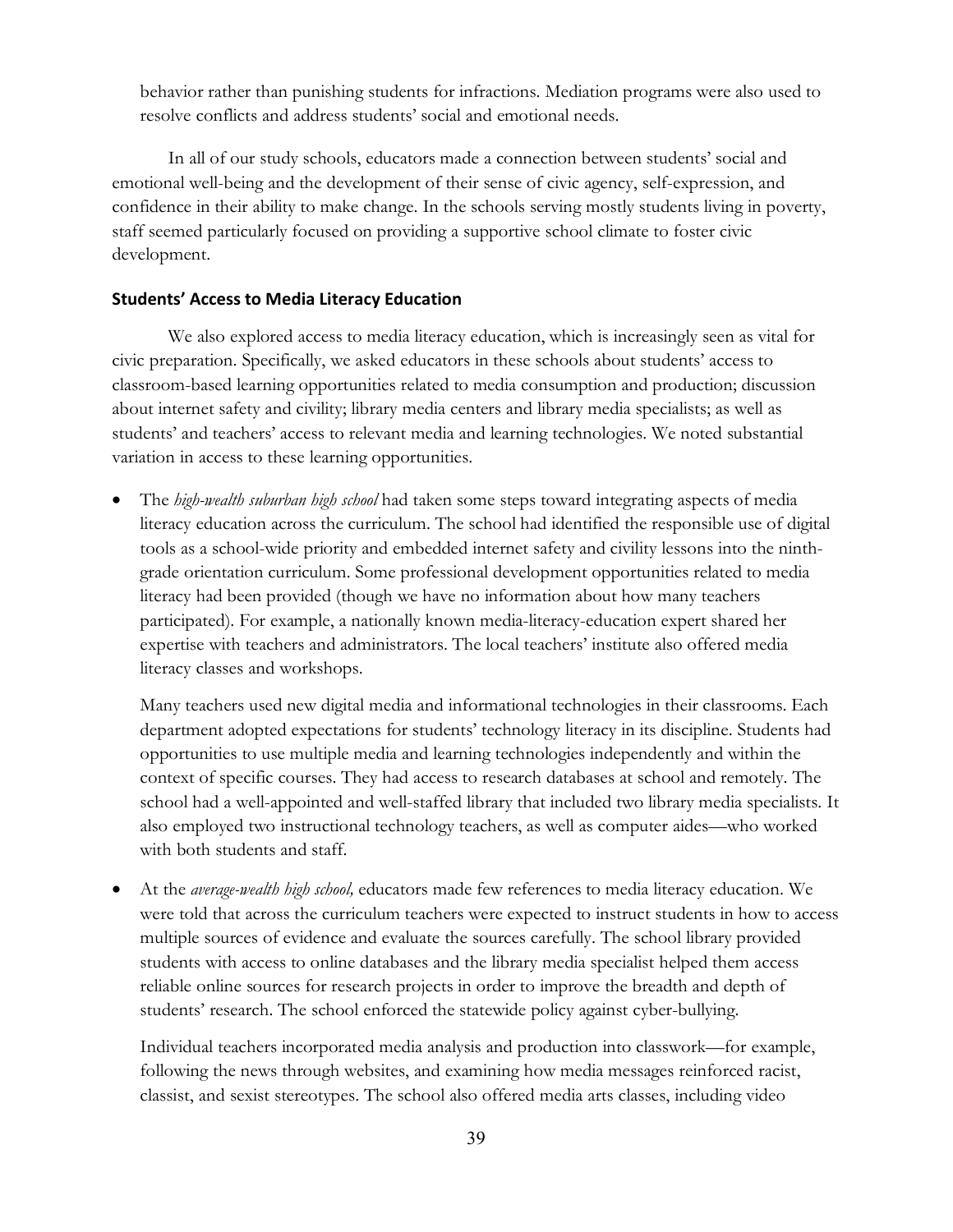production and filmmaking, and had an afterschool digital-media club that made and posted videos about school events.

• At the *suburban high school serving mostly students living in poverty*, the principal noted that state standards allowed schools flexibility to embed some media-literacy work in English classes, but did not indicate that it was expected in the school. Teachers reported that, in practice, they had little or no time for tackling media-literacy skills. They said classes tended to move slowly through the required content in core academic subjects, and used class time to ensure basic comprehension of the assigned readings. This school's library webpage, however, contained media-literacy resources, including information about teaching digital civility, identifying "fake news," and evaluating the reliability on online sources.

Teaching and learning generally, and media-literacy education in particular, were also hampered by the school's technology needs. The school lacked sufficient mobile devices for classroom use, and its outdated network and wireless infrastructure made access to the internet unreliable. The school's technology plan also cited the need for ongoing professional development for staff, teachers, library media specialists, and administrators to get—and stay up-to-date in the use of technology to meet the school's goals. The responsible use of digital tools to expand communication, collaboration, critical thinking, and creativity were among the areas in which ongoing training was needed.

Internet access was also constrained by the school district's strict content-filtering system. (Schools that receive federal funds for internet access are required to use content-blocking software to filter material that is "harmful to minors." This has resulted in some districts blocking entire major platforms, such as Facebook and YouTube.) Teachers said the district's "over-filtering" discouraged teachers' and students' internet use and limited teachers' adopting new media-based approaches to building students' skills and habits in communication and selfexpression. Plus, some students lacked computers and/or internet access at home, which limited the school's ability to require their use in homework assignments.

- At *NYC East High School,* students did not receive consistent or systematic media-literacy instruction or support. One teacher told us that, in an advisory class, students engaged in some discussion of whether social media was an asset or a liability, and some analysis of the use of social media in politics, but these discussions were limited. There was no certified library media specialist on staff, though state regulations require schools to provide all middle- and highschool students access to these educators. (The school could neither afford the position nor the administrative time its supervision would require, the principal said.) The school shared a school library with a number of other schools sharing the same building. According to the principal, the library's current collections and resources were of low quality. Teachers attempted to teach some online research skills and from time to time helped students use the library space to find resources.
- Due to budget constraints, *NYC South High School* had no library media specialist on staff, in violation of state law. Without a library media specialist, the school tended to invest in classroom materials rather than a common set of digital and print library resources. Any instruction in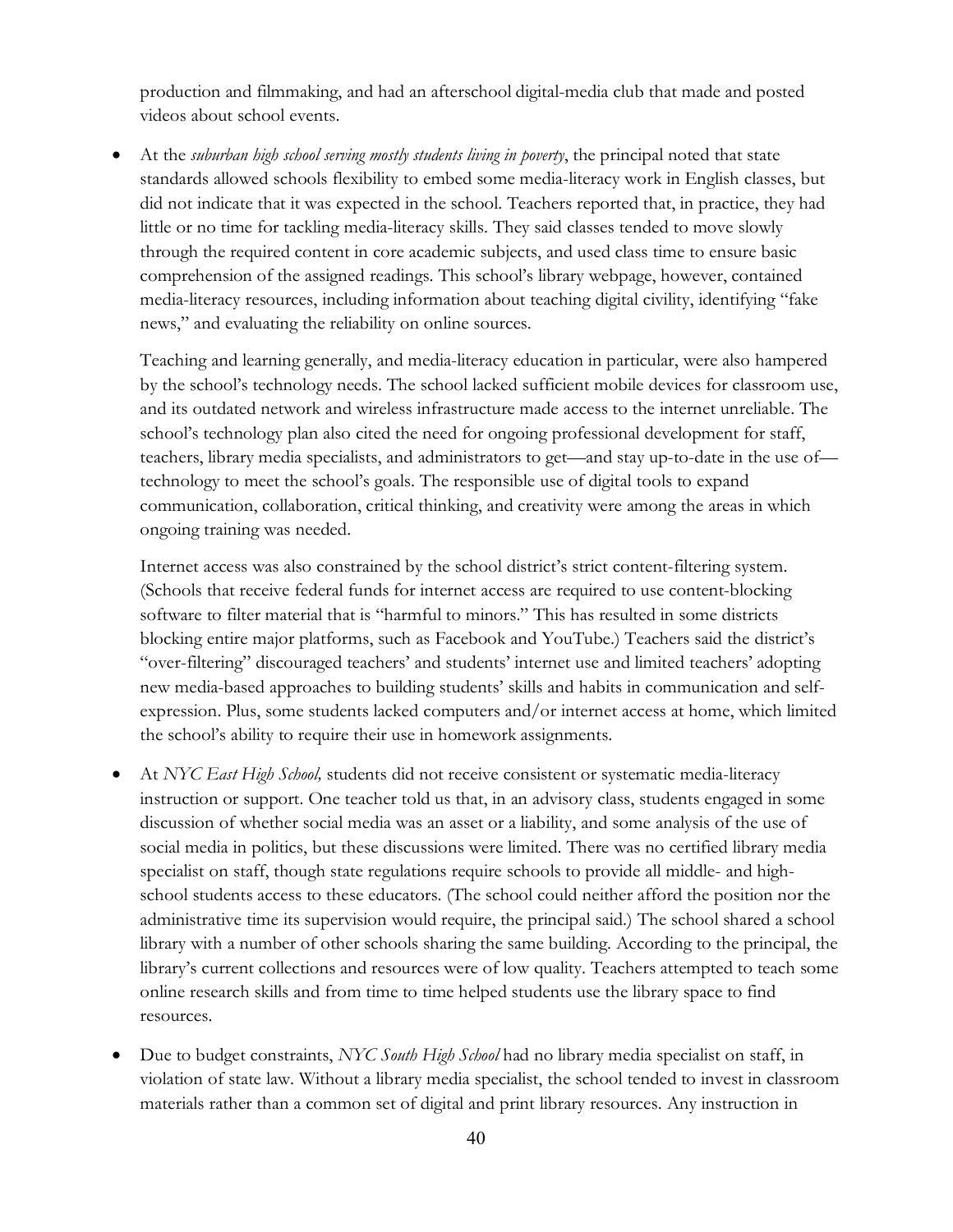research skills and methods was left to content-area teachers. The school depended on individual teachers with no training or specialization for media-literacy education and skill development. For example, one teacher we interviewed fostered certain media-literacy and internet safety and civility skills in a series of lessons about how some media perpetuate stereotypical ideas of masculinity and femininity.

• At *NYC North High School,* educators reported that media literacy was not explicitly part of the curriculum at all. Teachers observed that many students watched news on television and/or followed it on social media, and that many had the habit of taking what they saw at face value. Certain teachers worked with the school librarian to help students identify reliable sources of information. In some social studies classes, students analyzed media bias. Another obstacle to some aspects of media-literacy education was inadequate learning technologies. At the time of our site visits, teachers had to share laptops for hands-on, classroom-based media-literacy activities, and these computers were not always available when teachers needed them. Educators said students would benefit from systematic, sustained media-literacy education to be effective consumers and producers of new media, such as social media.

In spite of growing awareness of the importance of media literacy, none of our schools appeared to prioritize media-literacy education sufficiently; none had established a comprehensive or systematic approach to ensure students developed essential competencies. Though all secondary schools were required to employ certified library media specialists (teachers who have media literacy training), two of our three New York City high schools did not have a library media specialist on staff. The schools that did have librarians seemed not to use their expertise and services to expand media literacy among staff or students.

In the next section, we discuss the implications of our findings in these different areas of civic learning opportunities for state and district education policy and practice.

# **III. IMPLICATIONS FOR POLICY AND PRACTICE**

#### *Democracy has to be born anew every generation, and education is its midwife.*

#### --John Dewey, *The School and Society*

As described above, we found disparities among our study schools in students' access to many of the types of civic learning opportunities we examined. These disparities were widest between the four schools in our sample that served predominantly students in poverty and Black and Brown students and the two schools that served students from wealthier and predominantly White families. Our analysis of the findings from six schools shows patterns in where and how these disparities occurred. Specifically, we found: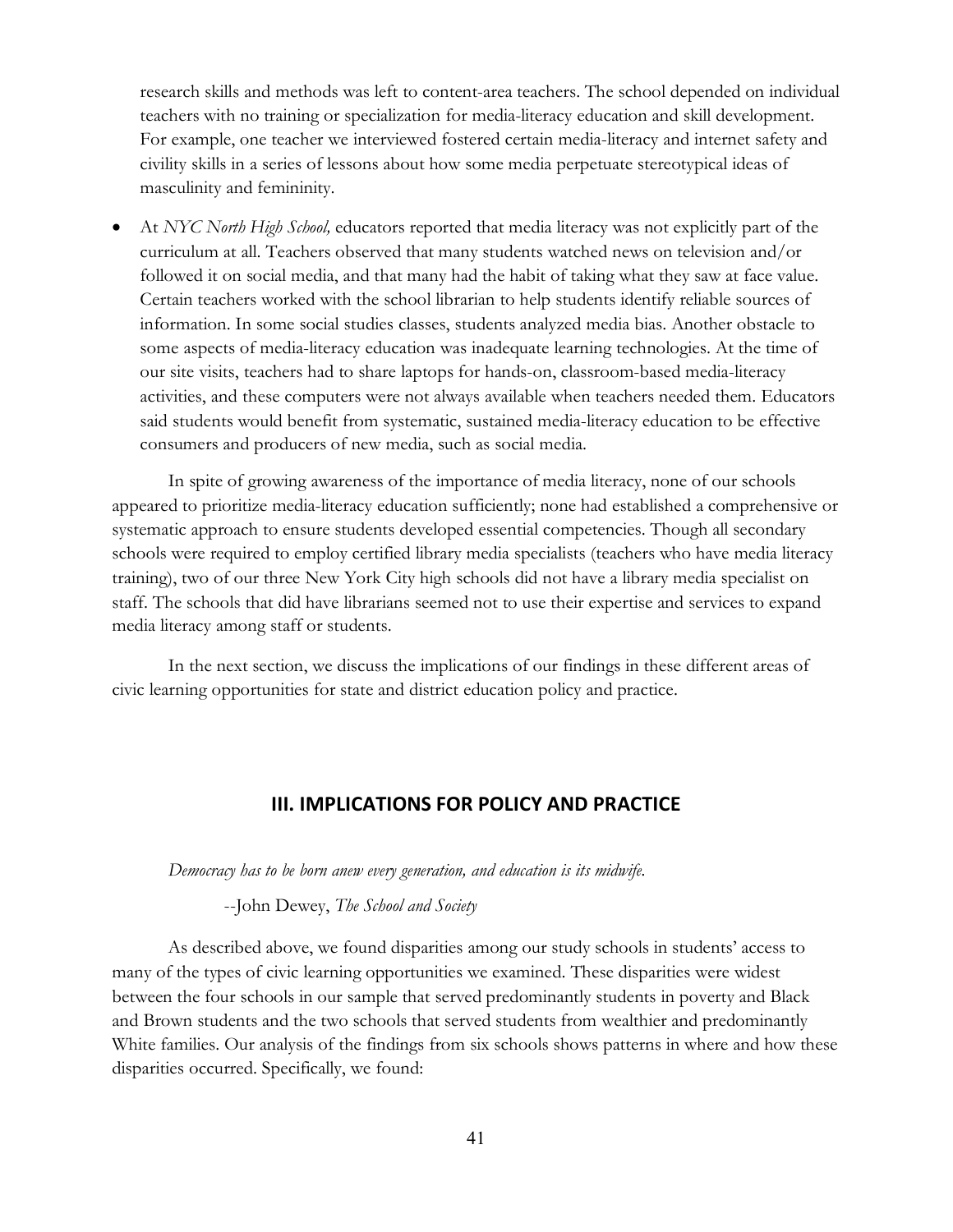- *Disparities in access to history, civics, and government courses in high school.* While all six high schools provided at least the state-required minimum number of social studies courses, there were significant differences in students' access to social-studies coursework. Respondents reported differences in the number and variety of social studies courses offered; the curriculum and teaching of Participation in Government; the depth and breadth of content covered in the required classes; and the availability of required academic supports for students who are struggling to master the necessary material.
- *Disparities in access to a full basic curriculum*. The high schools in the affluent and average-wealth districts provided numerous course offerings across a broad curriculum. The schools in districts serving mostly students living in poverty and Black and Brown students, offered a much narrower curriculum. For many students in the suburban district with high concentrations of students in poverty, and nearly all students in the three New York City high schools, across the curriculum, only the minimum number of courses and the minimum level of difficulty the state requires were available.
- *Disparities in experiential civic learning opportunities in and outside of the classroom***.** The high-wealth and average-wealth high schools provided many hands-on learning opportunities both in and outside of the classroom that contribute to building students' civic knowledge, skills, and mindsets. The four schools serving large numbers of students in poverty offered many fewer (particularly in the New York City schools). In most of the schools, many students from families living in poverty did not participate in extracurricular activities after school because of competing responsibilities. These findings are consistent with prior research based on student surveys that showed that Black and Brown students and students living in poverty had fewer civic learning opportunities than students who were White and/or wealthy.

The extent of the deficiencies not only indicated inequities in the civic learning opportunities among the schools but suggested that the four schools serving predominantly students in poverty and Black and Brown students lacked adequate resources to meet their students' civic learning needs and fulfill their constitutional obligation to prepare all of their students for civic preparation. The schools serving mostly students living in poverty, which also serve large numbers of students struggling academically and students learning English as a new language, provided scant resources in most categories. In some resource areas, such as access to library media specialists and academic intervention services, some of these schools were actually out of compliance with state requirements.

Other learning opportunities that research shows to be essential for civic readiness are not required under current New York State education law. Providing social studies electives, access to the arts, field trips, civic action projects, and civic-skill-building extracurricular activities, for example, were optional, but the well-resourced schools invested extensively in them. In our schools in districts with high concentrations of poverty, their schools could not provide or sustain them though educators recognized the value and importance of these civic learning resources. Experiential learning opportunities, in particularly, are critical for civic learning and yet districts and schools can decide not to provide them at all. It may be important for the Board of Regents to reconsider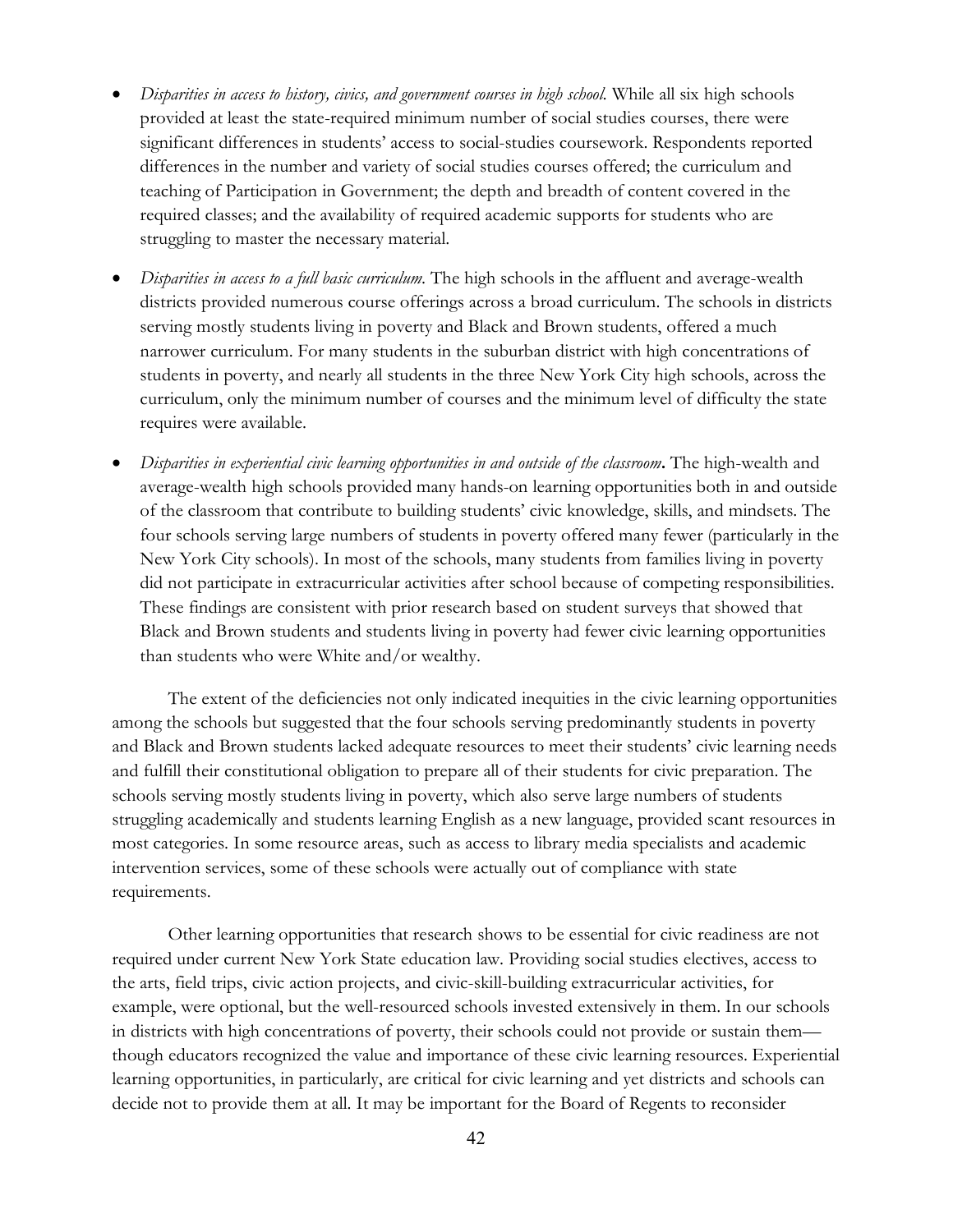regulations and requirements to help districts and schools sufficiently prioritize civic preparation. It is certainly important that all schools have the resources to provide these opportunities.

Civic learning was a high priority at all of our study schools (likely because these the leaders of the schools who agreed to participate in our study were interested in our research topic). Yet, the availability of many basic civic learning resources at a given school appeared to be more closely correlated with the wealth of the school district and average academic-proficiency level of the students than with how highly school-based educators prioritized civic preparation. In schools that do not prioritize civic education, for example in schools with a business or health focus, students may be even less likely to receive the minimum learning opportunities adequate for civic preparation. Further research should explore this issue.

Finally, we were struck almost as strongly by the abundance of civic learning opportunities in the high- and average-wealth high schools as we were with the scarcity in our schools serving high concentrations of students in poverty. Particularly in the high-wealth school, students seemed to have multiple opportunities to acquire necessary civic knowledge, skills, and mindsets. If they did not entirely gain proficiency or mastery through one avenue (e.g., required coursework), there was a back-up system (e.g., extensive extracurricular activities).

As Edmund W. Gordon (2005) pointed out, "most complex systems that achieve effectiveness and stability are characterized by redundancy—that is, by the existence of back-up or alternative components for all critical mechanisms in case of failure in the primary system." He goes on to argue, "Just as biological and mechanical systems routinely employ this principle, social systems—especially those involving developing children—require redundancy. At best, the components of a redundant system should complement each other; at the very least, they should serve a compensating function." Whether by design or solely by tradition, both the average- and low-need schools seemed to support redundancy when it came to the learning opportunities and practices that support civic preparation.

Redundancy in key supports for civic learning and development would also, of course, benefit children in schools that are less economically advantaged; however, students in the New York City high schools and the suburban high school with high concentrations of students living in poverty seemed to have, at most, one bite at any given civic-learning apple. Small schools in particular had to make difficult tradeoffs in relation to resources that support civic learning. For example, the New York City high schools seemed to invest time and resources into providing a supportive and civic school climate, focusing on centering issues relevant to students, attending to the social-emotional wellness of students, and providing constructive opportunities for discussion; they had to forego providing experiential civic learning opportunities, sufficient academic supports, and other important opportunities.

Whether these under-resourced schools prioritized the most efficient or effective civic and other learning opportunities could be debated. Whatever the case, the well-resourced schools did not have to make these difficult and sometimes unpopular tradeoffs among important learning opportunities; in the best interests of their students, they provided them all. This observation has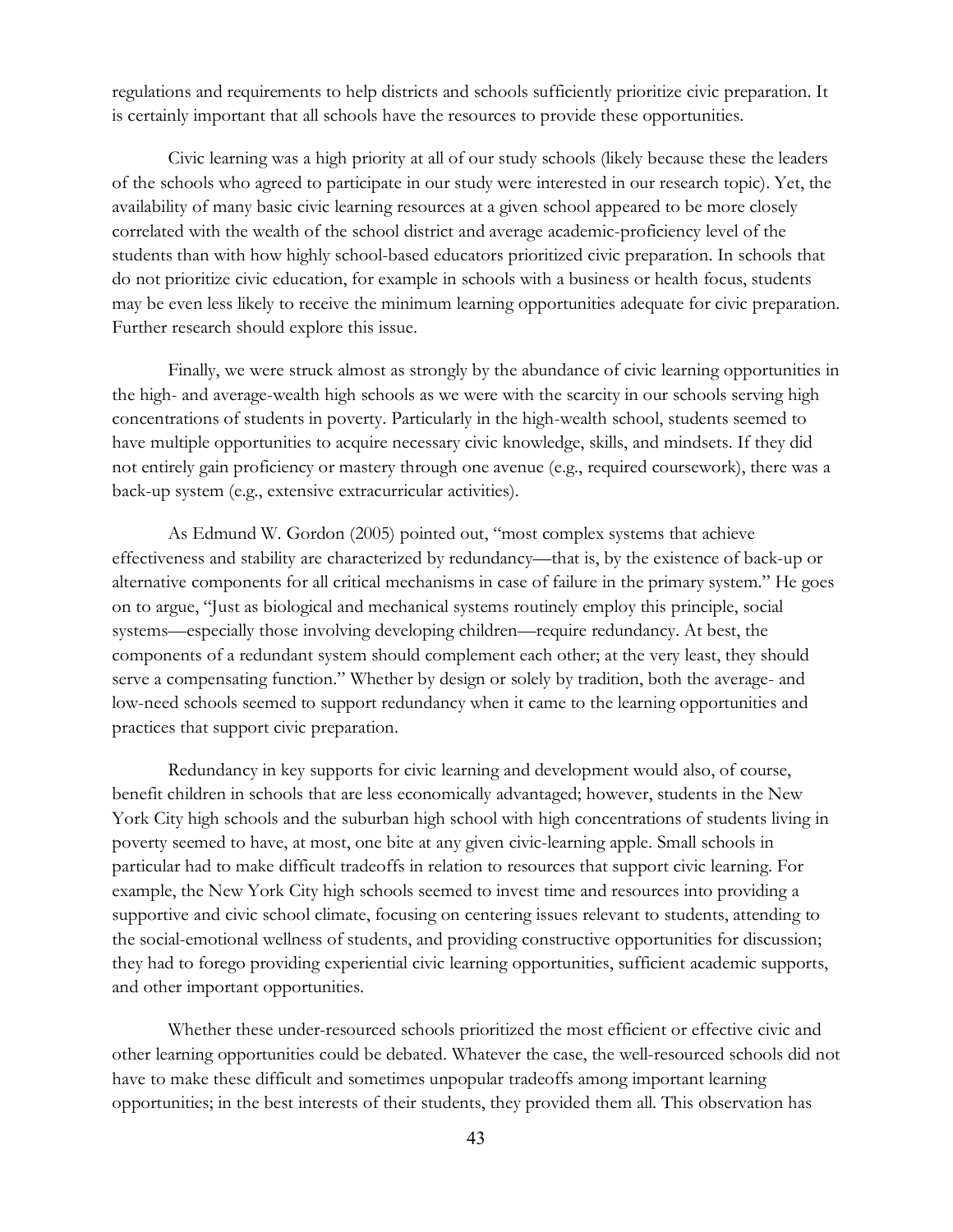implications for defining "adequate" and "equitable" civic learning opportunities. It suggests that researchers, education officials, and policymakers need to consider not only which civic learning opportunities to provide but how much is enough. Strategies to improve the civic readiness of New York students need to look beyond incrementally increasing certain essential learning opportunities and focus on adequacy or sufficiency in relation to constitutional requirements and the specific needs of students. Among other things, this will require paying greater attention to differentiated preparation for civic participation for students with different learning needs, including the course of study and additional supports needed by students learning English as a new language, students with disabilities, and students who are struggling academically. It will also require a greater understanding of the role of culturally-relevant-and-sustaining pedagogy in fostering civic preparation.

In three essential areas of civic learning opportunities, all of our schools had room for improvement: managing controversial conversations, integrating media-literacy education, and providing civic-oriented internships.

- First, though teachers in each school said they felt comfortable teaching "controversial" topics and facilitating difficult classroom conversations, administrators did not express universal confidence in their teachers' abilities to help students with diverse opinions and cultural backgrounds deliberate democratically and disagree civilly. Many administrators indicated that additional professional development should be focused on addressing these and other gaps in civic-education knowledge and skills among educators at their schools.
- Second, none of our schools provided comprehensive, coherent media-literacy education. Nevertheless, the high-wealth school made some relevant professional-development opportunities available at least to some teachers; it had a well-staffed and well-equipped library media center; and school staff prioritized helping students to develop some media-literacy skills. On the other hand, two of the New York City high schools did not even have state-required library media specialists.
- Third, at all of our study schools, educators recognized the value of student internships in the public and nonprofit sectors, particularly paid internships, but none could support a sufficient number. The wealthier schools, which had staffing devoted to student internships, were able to do a much better job of securing them. Publicly funded institutions and not-for-profit organizations should be expected and supported to offer internships for high school students.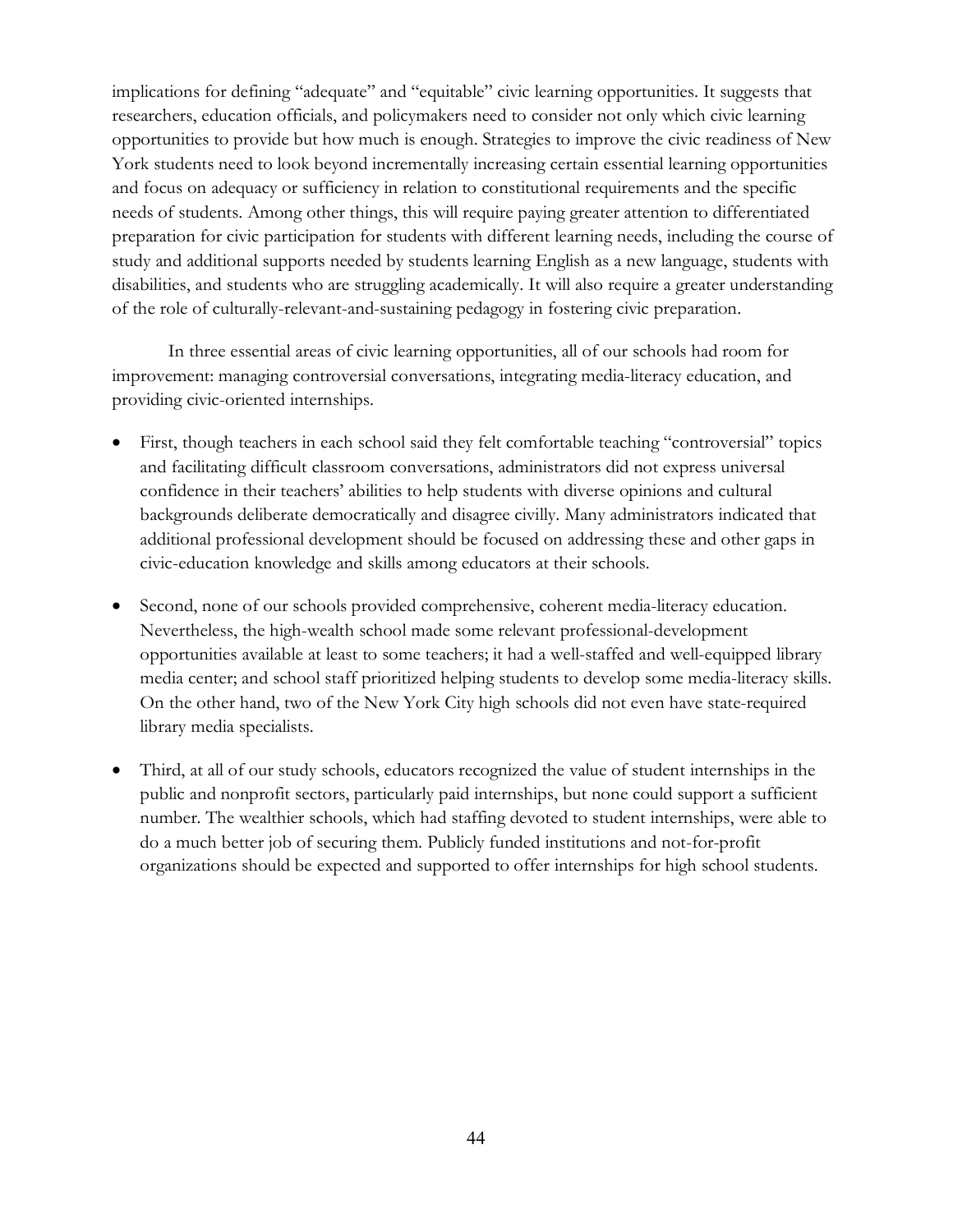# **V. CONCLUSION**

There is considerable consensus on what students need to know and be able to do to be ready to participate in civic life and shape the future of our democracy—as well as on what civic learning opportunities best promote the development of these civic competencies. We developed and tested a methodology for studying the availability across diverse schools of the resources needed to provide those civic learning opportunities.

Through our in-depth exploration of civic learning opportunities at individual schools, we were able to provide concrete qualitative descriptions at a granular level of the impediments to civic participation faced by high-need, low-resource schools that is rarely available since most studies about these issues are based on surveys and quantitative data. Findings from the analysis of our cases supported our hypothesis that schools' capacity or lack of capacity to prepare all of their students for civic participation would correlate with district resource capacity. Among our cases, the schools that served large numbers of students in poverty and Black and Brown students were considerably less well equipped. Our findings add further detail the effects of school-funding levels and student need on civic learning opportunities in individual schools. Civic learning opportunities, like other learning opportunities, appeared to be affected by, for example, shortages of qualified teachers and other personnel like school library media specialists; narrowing of curricula and course offerings; lack of access to instructional technologies; lack of sufficient experiential learning opportunities; and shortages of student support staff, such as school counselors.

In sum, resource disparities among schools affects schools' ability to carry out the fundamental mission of preparing students for their roles in a democracy. Schools that served students who were wealthier and whiter were equipped to provide more of the civic learning opportunities that research supports as effective. Schools serving high concentrations of students in poverty and Black and Brown students tended to be able to provide many fewer of these opportunities.

This small pilot study examined only six schools. It will be important to expand this study in order to help policymakers and the general public understand whether the patterns revealed by this study are representative of the opportunities and challenges faced by similar New York City metropolitan area schools and/or in districts beyond the area, including those in rural areas, small cities, other large cities, and suburbs. The broad disparities in civic learning opportunities also suggest the need for statewide public dialogue to develop a shared understanding of the civic competencies students must develop and the related civic learning opportunities and necessary resources that the state must provide to all of its students. Moreover, we hope this study informs the state's implementation of its ESSA plan as well as the work of its Civic Readiness Task Force effort—two important civic-education levers—by advancing an understanding of how to ensure that all schools can prepare students to be civic ready.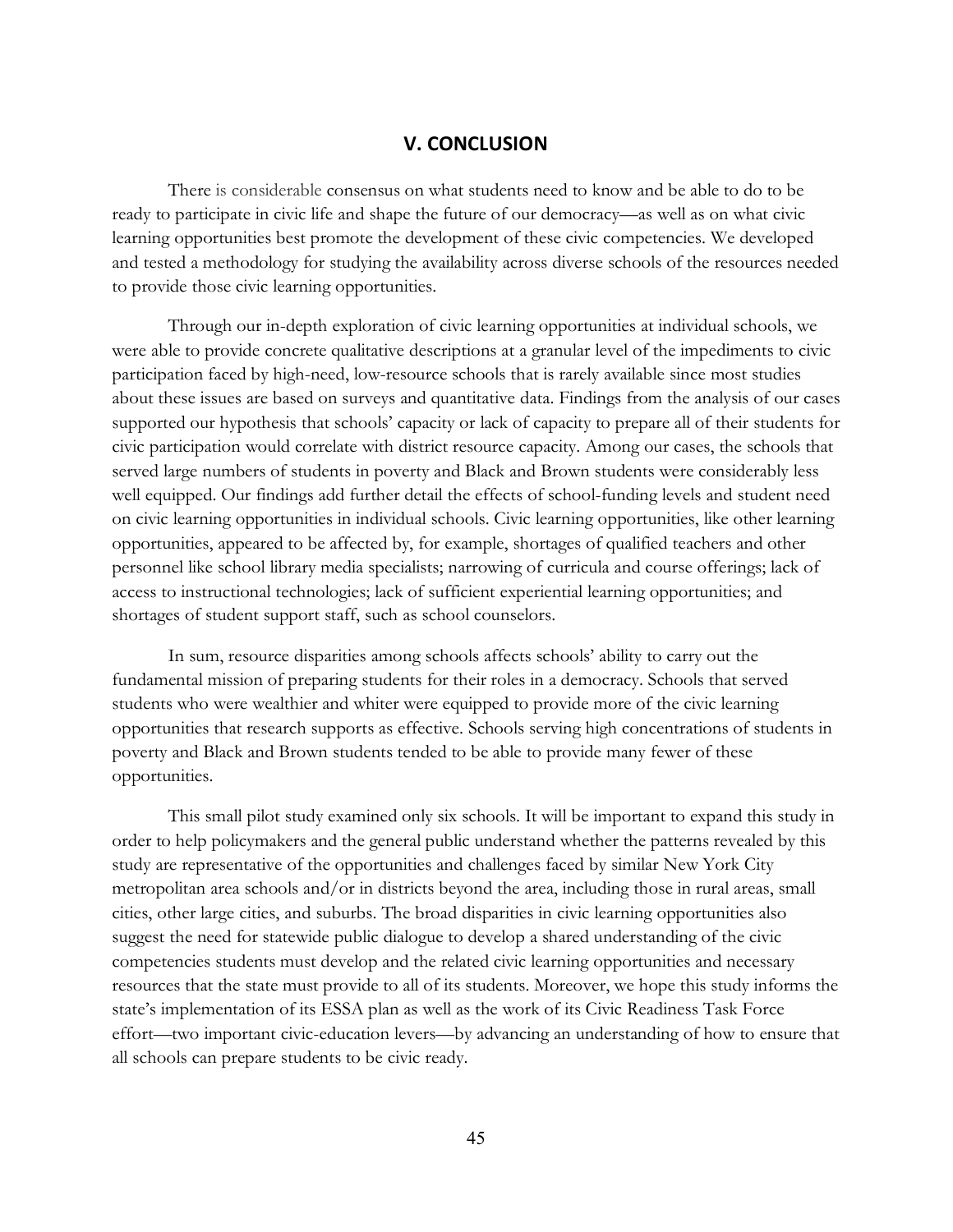We know that student outcomes such as test scores, graduation rates, and college attendance correlate with family wealth and school and district resources; our study suggests that these factors may also be associated with students' civic learning outcomes, and likely also their future civic engagement. In New York, a state where so many believe that the strength of our democracy depends on everyone's participation, this calls for renewed efforts to ensure equity in civic learning opportunities for all students in all schools.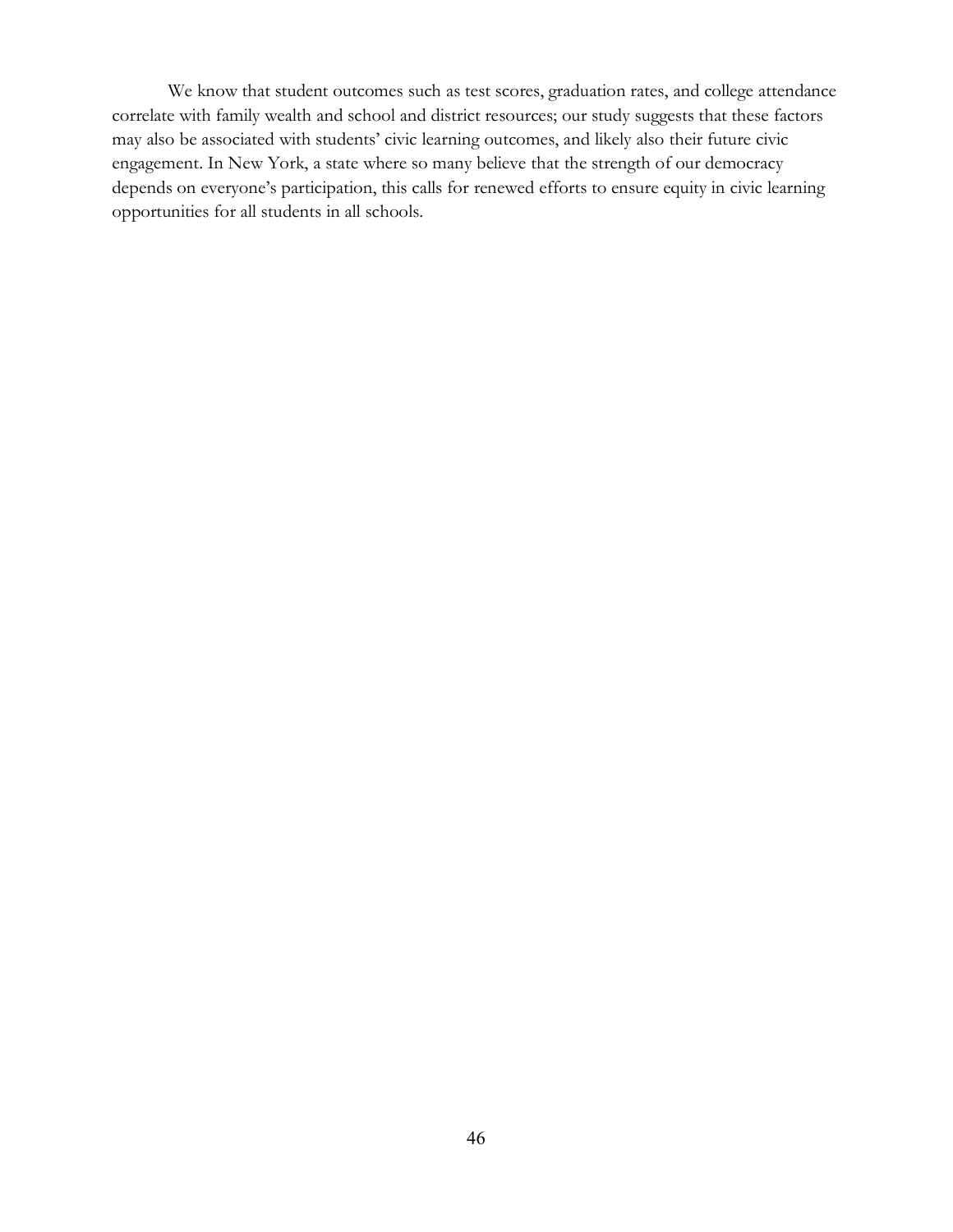# **References**

- Allen, D. (2016a). *Education and equality.* Chicago, IL: University of Chicago Press.
- Allen, D. (2016b). *What is education for*? Retrieved from https://bostonreview.net/forum/danielleallen-what-education.
- Anderson, S. M. (1998). *Service learning: A national strategy for youth development*. Retrieved from http://www.gwu.edu/~ccps/pop\_svc.html.
- Barr, D.J., et al. (2015). A randomized controlled trial of professional development for interdisciplinary civic education: Impacts on humanities teachers and their students. *Teachers College Record, 117*(2), 1-52.
- Billig, S., Root, S., & Jesse, D. (2014). *The impact of participation in service learning on high school students' civic engagement*. *CIRCLE Working Paper 33*. Retrieved from http://www.servicelearningnetwork.org/wp-content/uploads/2014/09/WP33Billig.pdf.
- Branson, M.S. (1998). *The role of civic education: An education policy task force position paper with policy recommendations.* Calabasas, CA: Center for Civic Education.
- Campbell, D. E. (2006). What is education's impact on civic and social engagement? In *Measuring the effects of education on health and civic engagement: Proceedings of the Copenhagen Symposium* (pp. 25-126). Paris, France: OECD.
- Campbell, D. E. (2008). Voice in the classroom: How an open classroom climate fosters political engagement among adolescents. *Political Behavior*, *30*(4), 437-454.
- Campbell, D. E. (2012). Civic education in traditional public, charter, and private schools: Moving from comparison to explanation. In D. Campbell, M. Levinson, & F. Hess (Eds.), *Making civics count*: *Citizenship education for a new generation.* Cambridge, MA: Harvard University Press.
- Campaign for Fiscal Equity v. State of New York, 100 NY2d 893, 919 (2003).
- Center for Educational Equity. (2018). *State highest courts that have affirmed the primacy of education for civic participation.* Retrieved from www.centerforeducationalequity.org/publications/preparationfor-civic-participation/CEE\_State-Courts-Affirming-Primacy-of-Edu-for-Civic-Participation-(April-2018).pdf.
- Center for an Engaged Democracy Core Competency Committee. (2012). *Core competencies in civic*  engagement: A working paper in the Center for Engaged Democracy's policy paper series. Andover, MA: Merrimack College.
- Center on Education Policy. (2006). *From the capital to the classroom: Year 4 of the No Child Left Behind Act.* Washington, DC: Author.
- Center for Information Research on Civic Learning and Engagement (CIRCLE). (2013). All together now: *Collaboration and innovation for youth civic engagement. The report of the commission on youth voting and civic knowledge.* Boston, MA: Author.
- Dewey, J. (1900). *The school and society.* Chicago, IL: University of Chicago Press.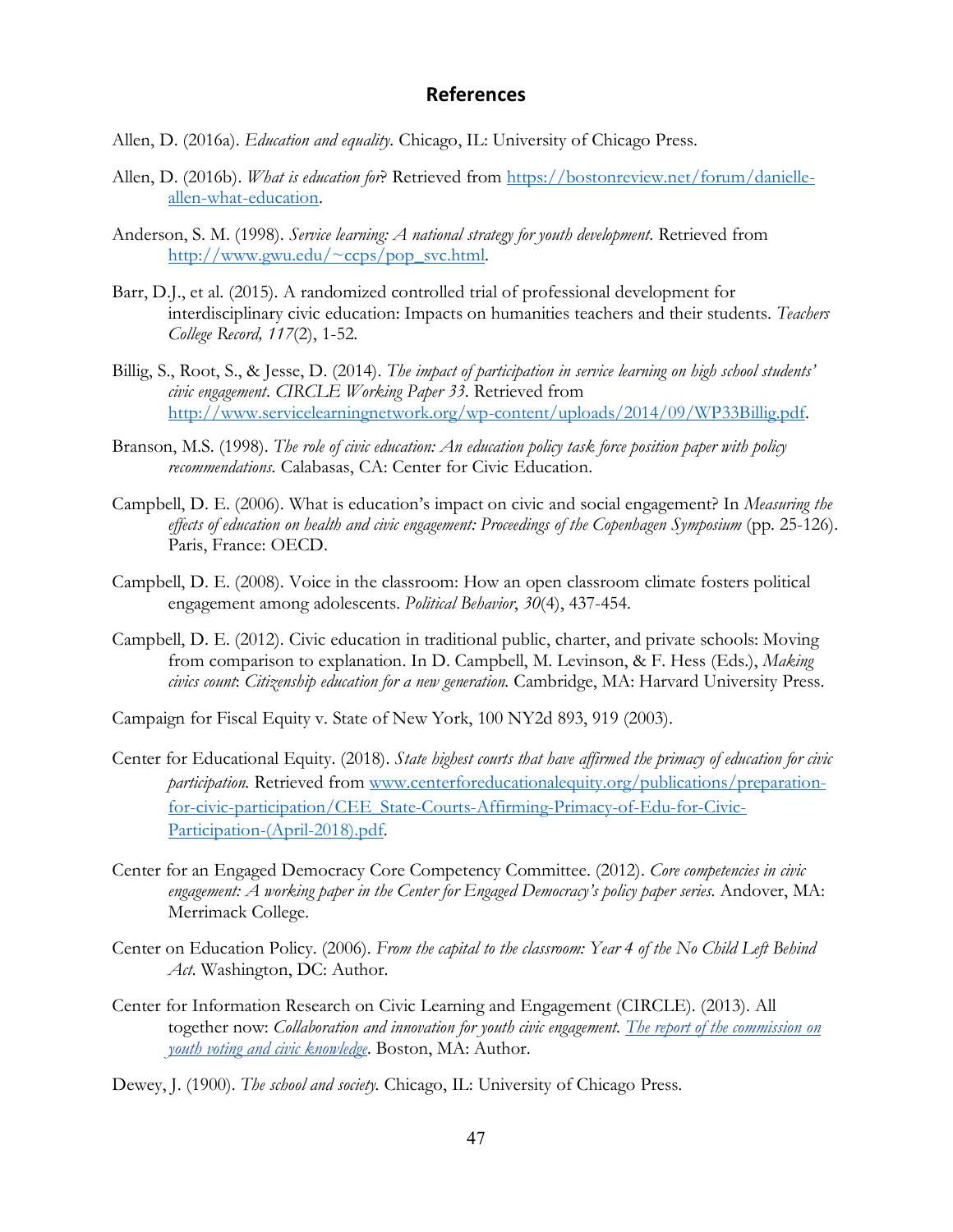Dewey, J. (1916). *Democracy and education*. Chicago, IL: University of Chicago Press.

- Duke, N.N., Skay, C.L., Pettigell, S.L., & Borowsky, I.W. (2009). From adolescent connections to social capital: Predictors of civic engagement in young adulthood. *Journal of Adolescent Health, 44* (2), 161–168.
- Epstein, S. E. (2014). *Teaching civic literacy projects: Student engagement with social problems.* New York, NY: Teachers College Press.
- Finlay, A.K., Wray-Lake, L., & Flanagan, C.A. (2010). Civic engagement during the transition to adulthood: Developmental opportunities and social policies at a critical juncture. In L. Sherrod, J. Torney-Purta, & C. Flanagan (Eds.), *Handbook of research on civic engagement in youth*  (pp. 277-305). Hoboken, NJ: Wiley.
- Gardner, M., Roth, J., & Brooks-Gunn, J. (2008). Adolescents' participation in organized activities and developmental success 2 and 8 years after high school: Do sponsorship, duration, and intensity matter? *Developmental Psychology, 44,* 814-830.
- Gould, J., Jamieson, K.H., Levine, P., McConnell, T., & Smith, D.B. (Eds.) (2011). *Guardian of democracy: The civic mission of schools*. Philadelphia, PA: Leonore Annenberg Institute for Civics of the Annenberg Public Policy Center at the University of Pennsylvania and the Campaign for the Civic Mission of Schools.
- Hart, D., Donnelly, T. M., Youniss, J., & Atkins, R. (2007). High school community service as a predictor of adult voting and volunteering. *American Educational Research Journal*, *44*, 197-219.
- Hobbs, R. (2010). *Digital and media literacy: A plan of action.* Retrieved from https://www.knightfoundation.org/media/uploads/publication\_pdfs/Digital\_and\_Media\_L iteracy\_A\_Plan\_of\_Action.pdf.
- Hopkin, B. (2002). Restorative justice in the schools. *Support for Learning, 17*, 144-149.
- Jennings, M.K., & Stoker, L. (2004). Social trust and civic engagement across time and generations. *Acta Politica,* 39, (342–379).
- Kahne, J.E., Lee, N., & Feezell, J.T. (2012). Digital media literacy education and online civic and political participation. *International Journal of Communication, 6,* 1–24.
- Kahne, J., & Middaugh, E. (2008). *Democracy for some: The civic opportunity gap in high school* (Working Paper 59). Medford, MA: CIRCLE.
- Kahne, J.E., & Sporte, S.E. (2008). Developing citizens: The impact of civic learning opportunities on students' commitment to civic participation. *American Educational Research Journal, 45* (3), 738-766.
- Kawashima-Ginsberg, K. (2013). *Do discussion, debate, and simulations boost NAEP civics performance?* Medford, MA: Center for Information and Research on Civic Learning and Engagement.
- Kawashima-Ginsberg, K., & Levine, P. (2014). Diversity in classrooms: The relationship between deliberative and associative opportunities in school and later electoral engagement. *Analyses of Social Issues and Public Policy*, *14* (1), 394-414.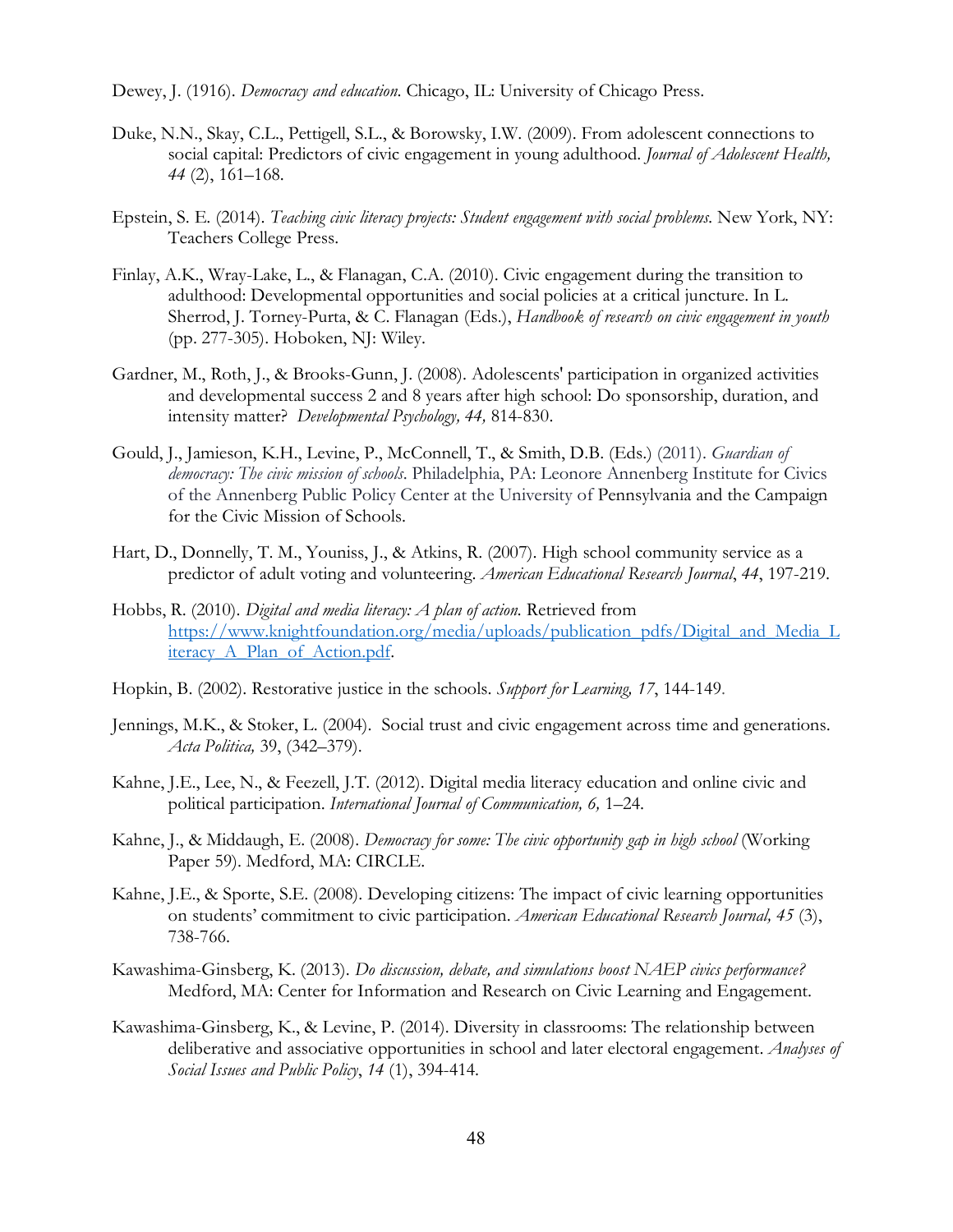- Kiesa, A., & Vito, D.C. (2018). *A civic imperative for media literacy*. Retrieved from https://medium.com/infogagement/https-medium-com-infogagement-civic-imperative-formedia-literacy-youth-action-b9906f66bed1.
- Kupchik, A. (2010). *Homeroom security: School discipline in an age of fear*. New York, NY: NYU Press.
- Levine, P. (2007). *The future of democracy developing the next generation of American citizens.* Boston, MA: Tufts University Press.
- Levine, P., & Kawashima-Ginsberg, K. (2015). *Civic education and deeper learning*. Boston, MA: Jobs for the Future.
- Levinson, M. (2012). *No citizen left behind.* Cambridge, MA: Harvard University Press.
- Macedo, S. (2000). *Diversity and distrust: Civic education in a multi-cultural democracy*. Cambridge, MA: Harvard University Press.
- McFarland, D.A., & Thomas, R.J. (2006). Bowling young: How youth voluntary associations influence adult political participation. *American Sociological Review, 71* (3), 401–425.
- Metz, E.C., & Youniss, J. (2005). Longitudinal gains in civic development through school-based required service. *Political Psychology, 26* (3), 413-437.
- Mihailidis, P. (2018). Civic media literacies: Reimagining engagement for civic intentionality. *Learning, Media, and Technology, 43*(2), 152-164.
- Morrison, B. (2011). Restorative justice in schools. In E. Elliot & R.M. Gordon (Eds.), *New directions in restorative justice: Issues, practice, evaluation.* Cullompton, UK: Willan.
- National Council for Social Studies. (2013). *The college, career, and civic life (C3) framework for social studies state standards: Guidance for enhancing the rigor of K-12 civics, economics, geography, and history.* Silver Spring, MD: Author.
- Niemi, N., & Junn, J. (2005). *Civic education: What makes children learn?* New Haven, CT: Yale University Press.
- Nussbaum, M. (2010). *Not for profit: Why democracy* needs *the humanities*. Princeton, NJ: Princeton University Press.
- Oesterle, S., Johnson, M.K., & Mortimer, J. T. (2004). Volunteerism during the transition to adulthood: A life course perspective. *Social Forces*, *82,* 1123–1149.
- Putnam, R.D. (2015). *Our kids: The American dream in crisis.* New York, NY: Simon & Schuster.
- Rebell, M. A. (2018). *Flunking democracy: Schools, courts, and civic participation*. Chicago, IL: University of Chicago Press.
- Rebell, M.A., Wolff, J.R., & Rogers, J.R. (2012). *Deficient resources: An analysis of the availability of basic educational resources in high needs schools in eight New York State districts.* New York, NY: Campaign for Educational Equity, Teachers College.
- Rosa, B. (2018, June 5). *Civic education for a civil society*.Retrieved from https://steinhardt.nyu.edu/site/metroblog/2018/06/05/454/.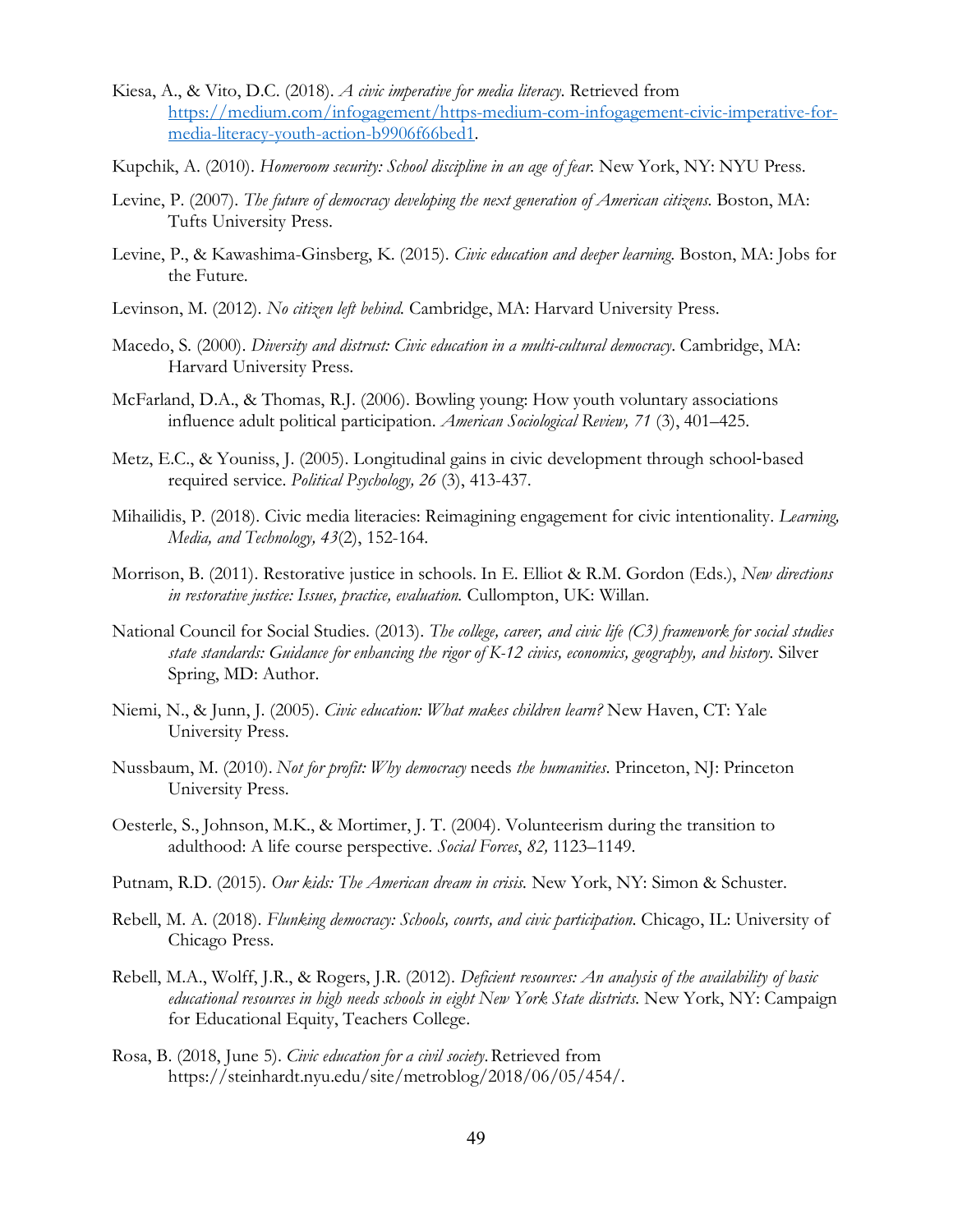- Rubin, B.C. (2007). "There's still not justice": Youth civic identity development amid distinct school and community contexts. *Teachers College Record*, *109*(2), 449-481.
- Shapiro, S., & Brown, C. (2018). *The state of civics education.* Washington, DC: Center for American Progress.
- Sherrod, L.R., Torney-Purta, & Flanagan, C.A. (2010). Political agency and empowerment: Pathways to developing a sense of political efficacy in young adults. In L. Sherrod, J. Torney-Purta, & C. Flanagan (Eds.), *Handbook of research on civic engagement and youth.* Hoboken, NJ: Wiley.
- Snellman, K., Silva, J. M, Frederick, C. B., & Putnam, R. (2015, January). The engagement gap: Social mobility and extracurricular participation among American youth. *ANNALS, AAPSS, 657,* 194-207.
- Spring, K., Grimm, R., Jr., & Dietz, N. (2008). *Community service and service learning in America's schools.*  Washington, DC: Corporation for National and Community Service, Office of Research and Policy Development. Retrieved from https://files.eric.ed.gov/fulltext/ED506728.pdf.
- Stearns, E., & Glennie, E.J. (2010). Opportunities to participate: Extracurricular activities' distribution across and academic correlates in high schools. *Social Science Research, 39* (2), 296- 309.
- Thomas, R.J., & McFarland, D.A. (2010). Joining young voting young: The effects of youth voluntary associations on early adult voting. *Circle Working Paper #73*. Retrieved from http://eric.ed.gov/?id=ED512250.
- Torney-Purta, J., & Lopez, S. V. (2006). *Developing citizenship competencies from kindergarten through grade 12: A background paper for policymakers and educators.* Retrieved from http://files.eric.ed.gov/fulltext/ED493710.pdf.
- Torney-Purta, J., Richardson, W.K., & Barber, C.H. (2005). Teachers' educational experience and confidence in relation to students' civic knowledge across countries. *International Journal of Citizenship & Teacher Education, 1*(1), 32-57.
- Verba, S., Schlozman, K.L., & Brady, H.B. (1995). *Voice and equality: Civic volunteerism in American life.*  Cambridge, MA: Harvard University Press.
- Youniss, J., Mclellan, J., Su, Y., & Yates, M. (1999). The role of community service in identity development: Normative, unconventional and deviant orientations. *Journal of Adolescent Research, 14,* 248-261.
- Zaff, J.F., Moore, K. A., Papillo, A.R., & Williams, S. (2003). Implications of extracurricular activity participation during adolescence on positive outcomes. *Journal of Adolescent Research, 18,* 599- 630.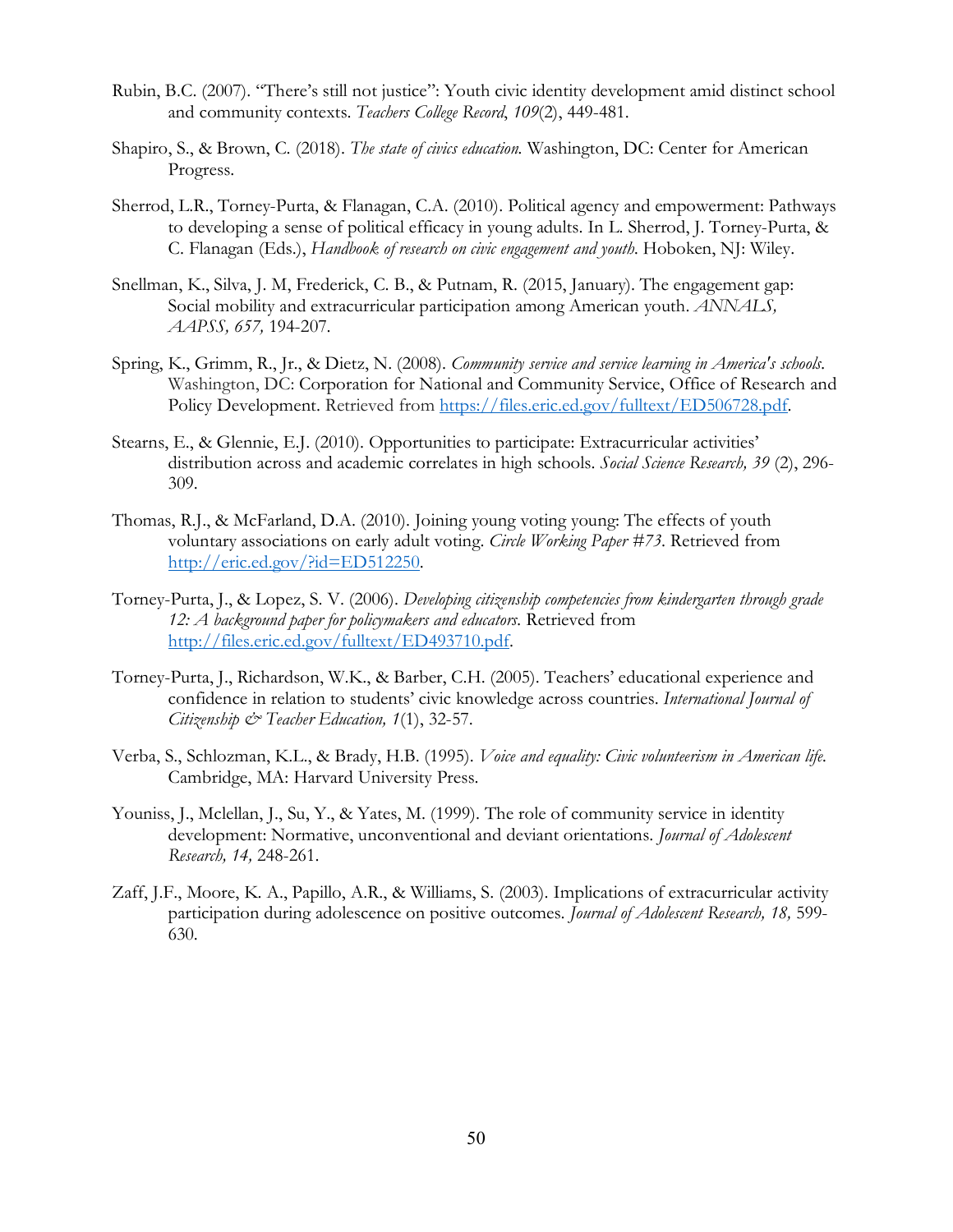# **Appendix A. Data Collection Questions**

This list represents the full set of data collection questions used in the study. Protocols for initial and followup interviews with different participants were built from the list.

# **Access to Civic Knowledge**

#### **General**

- 1. According to faculty, what knowledge do students need to be prepared for capable civic participation? Is this encompassed by the NYS Learning Standards?
- 2. What, if anything, is the school missing in order to be able to equip students with the knowledge they need to be prepared for civic participation?

# **Courses in Civics and Government**

- 3. What specific courses in civics, government, and/or current events does the school provide to its students (required courses and electives)?
- 4. Do all students have access to all of these courses? What proportion completes them?
- 5. Does the single state-required Participation in Government course provide what is needed to ensure that all students can meet the standards for "Participation in Government and Civics"? If not, what else is needed? Other relevant info about PIG?
- 6. What percentage of classes in this area are taught by appropriately certified teachers? What percentage of those teachers have themselves fully mastered the content?

# **Other Social Studies Courses**

- 7. What other courses in social studies and history does your school provide (required classes and electives)?
- 8. Do all students have access to all of these courses? What proportion completes them?
- 9. Do the state-required courses in social studies provide what is needed to ensure that all students can meet the standards of the New York State Grades 9-12 Social Studies Framework? If not, what else is needed? Other relevant info re NYS requirements in social studies?

#### **Access to a Full Basic Curriculum**

10. Does the school provide all students access to basic course offerings?

- Four years of English language arts
- (Four years of social studies)
- At least three years of science (biology, chemistry, and physics)
- At least three years of a least one language other than English
- At least three years of high school level math
- At least three years of career and occupational studies
- At least a year of health education
- At least three years of the arts and/or music
- Four years of physical education
- 11. What other advanced, honors, or AP classes and/or electives does the school provide?
- 12. What supports does the school provide for students who are struggling academically?

#### **Access to Civic Skill Development**

#### **General**

- 13. According to faculty, what skills do students need to develop to be prepared for civic participation? Are these represented in the New York State Learning Standards?
- 14. What, if anything, is the school missing in order to be able to equip students with the skills they need to be prepared for civic participation?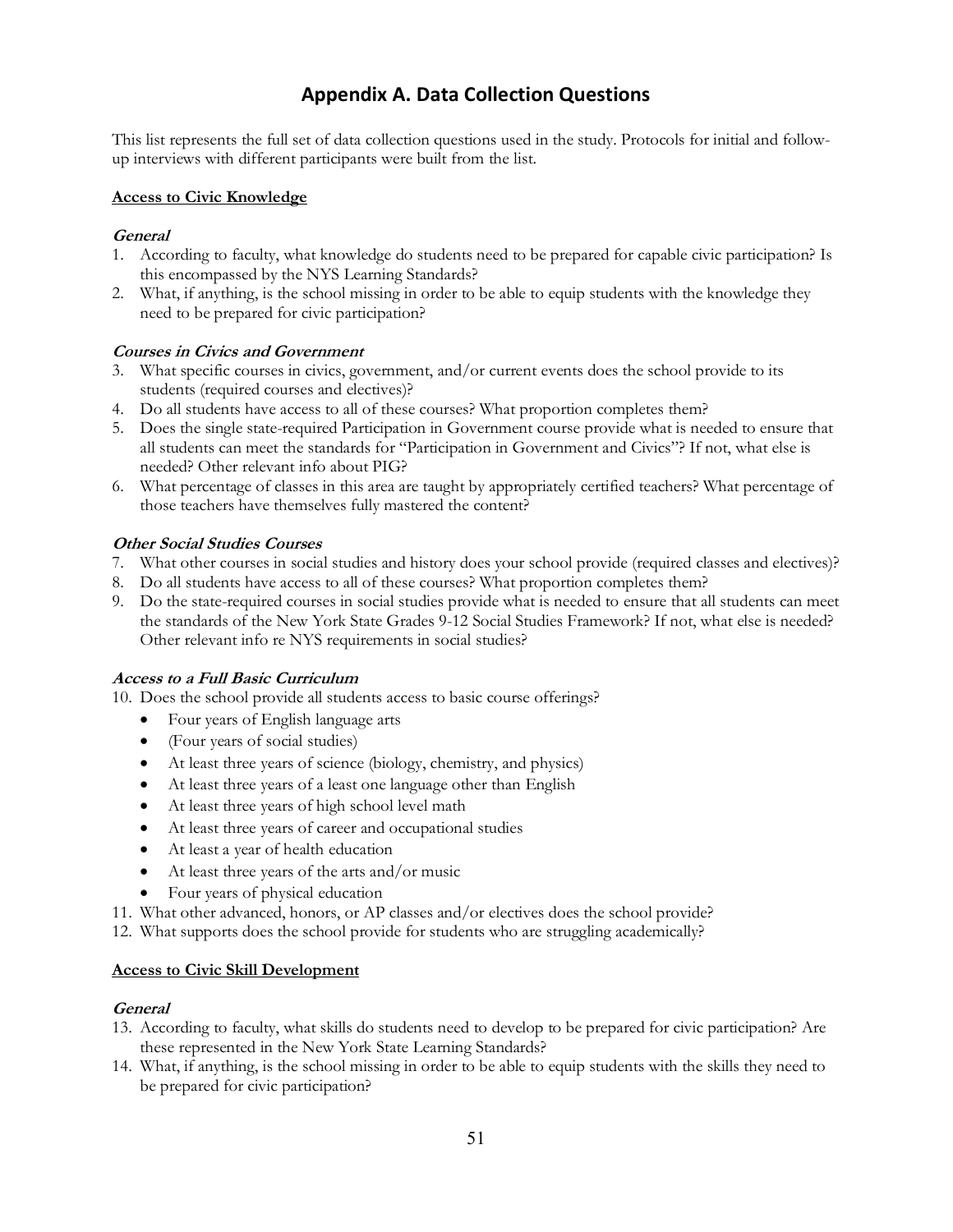- 15. What opportunities does the school provide for students to develop the specific skills for civic participation set out in the NYS Social Studies Framework?
	- the basic verbal and mathematical skills necessary to understand complex civic issues?
	- the higher order skills needed for "democratic deliberation,"
		- o critical thinking and problem solving skills?
			- o collaboration skills?
			- o self-directed learning skills?
			- o library media, information literacy, and research skills?
			- the ability to engage in discussions about important issues and events with people who disagree with them?
			- o The ability to come to decisions about action?
- 16. What resources, if any, is the school missing to ensure that all students develop these skills?
- 17. Do all of students develop these skills? Evidence?

# **Communication Skills**

- 18. According to faculty, what communication skills do students need to be prepared for civic participation?
- 19. Do New York State standards promote the verbal and written skills needed preparation for civic participation (e.g., arguing, expressing, demonstrating, and persuading, verbal empowerment skills—the ability to articulate one's own interests, interact with elected officials and community partners, maintain one's integrity and autonomy, discern common ground for possible compromises)? If not, what is missing?
- 20. What resources, if any, are missing to ensure that all students attain the communication skills to be prepared for civic participation?

# **Media Literacy Skills**

- 21. According to faculty, what media literacy skills do students need to be prepared for civic participation?
- 22. What opportunities does the school provide for students to develop these media literacy skills?
- 23. What resources, if any, are missing to ensure that all students develop these media literacy skills?

# **Creativity and Innovation Skills**

- 24. According to faculty, what creativity and innovation skills do students need to be prepared for civic participation?
- 25. What opportunities does the school provide for students to develop creativity and the ability to innovate?
- 26. What resources, if any, are missing to ensure that all students develop these skills

# **Access to Civic Experiences**

- 27. According to faculty what experiences/experiential learning opportunities do students need to ensure they are prepared for civic participation?
- 28. What opportunities for civic experiences does the school provide? Are these curricular, cocurricular/extracurricular, or extended-day activities?
	- Classroom discussion/debates
	- Community service/service learning
	- Civic action projects
	- School radio or TV station, YouTube channel, blog
	- Clubs (e.g., mock trial, Model U.N., speech and debate, school newspaper, student government)
	- Arts
	- Sports
	- School assemblies
	- Field trips
	- Internships
	- Other activities?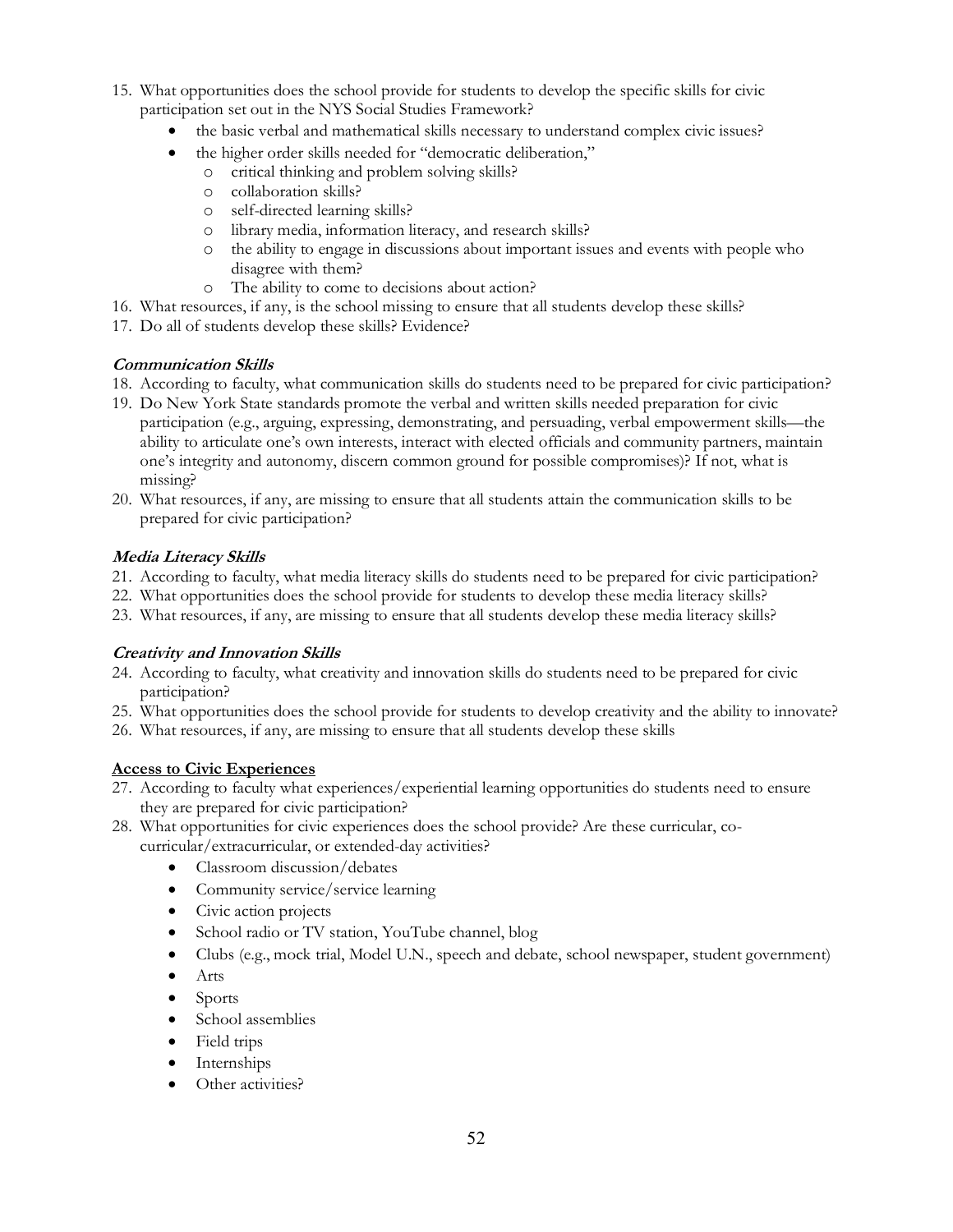29. Do all students have access to these experiences? What proportion of students participates in these experiences?

# **Classroom Activities**

- 30. Do all students have access classroom to civic and political discussions? Discussion of cross-cutting issues (with people who disagree)?
- 31. Do social studies classes discuss current social problems and controversial issues?
- 32. Do teachers engage or avoid controversial topics? Why or why not?
- 33. Do all students have opportunities to engage in participatory politics?
- 34. Do all students have opportunities to apply civic learning and take informed action and apply civic skills to real world issues and events?
- 35. Do all students have
	- Access to qualified library media specialists and well-equipped school libraries?
	- Access to technology and high speed internet?
	- Opportunities to use various technologies and digital platforms?
	- Access to "Student Voices" or other such software/online programs that supplement to existing civic education curricula?
	- Access to inquiry-based instruction?
	- Access to experiences in the arts that foster self-expression, bolster community and cultural representation, and/or advance social change?
	- Access to internships and work experiences, especially in civic and community-based organizations, advocacy, social justices, and political organizations?

# **Civic Values and Dispositions**

- 36. According to faculty, should the public schools promote certain moral values and civic traits and dispositions in order to prepare students to be capable civic participants? If so, what values and dispositions must schools promote to prepare students for civic participation?
	- Basic character values like honesty, compassion, responsibility, hard work, perseverance, courtesy, respectfulness, fairness, integrity?
	- Self-respect, personal autonomy, and agency?
	- Tolerance of disagreement and a willingness to listen, negotiate, and compromise?
	- Commitment to the public good?
	- Respect and appreciation for other peoples and cultures?
	- Patriotism (Defined traditionally? Defined more liberally/flexibly?)?
- 37. What civic values does the school seek to impart? How was this policy determined?
- 38. What challenges, if any, does the school face in transmitting these values and dispositions to students? (Resistance? Competing values? Trust issues?)
- 39. Does the school promote an understanding and appreciation of diversity (e.g., of values, cultures, identities, abilities, genders, sexualities, family structures, race/ethnicity, social and political views)?
- 40. Does the school confront the failure to achieve a just and equal society outside of school?
- 41. Do school staff other than teachers play a role in transmitting civic values and dispositions? Which ones and how?

#### **Professional Development**

- 42. Are teachers trained and comfortable with managing classes that focus on controversial issues?
- 43. What professional development does the school or district provides to enable administrators, teachers, and other school staff to prepare students for civic participation?

#### **Integration of Civic Learning Across Academic Disciplines**

44. Does the school integrate civic learning across the curriculum, providing access to civic knowledge, civic skills, civic values and dispositions, and civic experiences?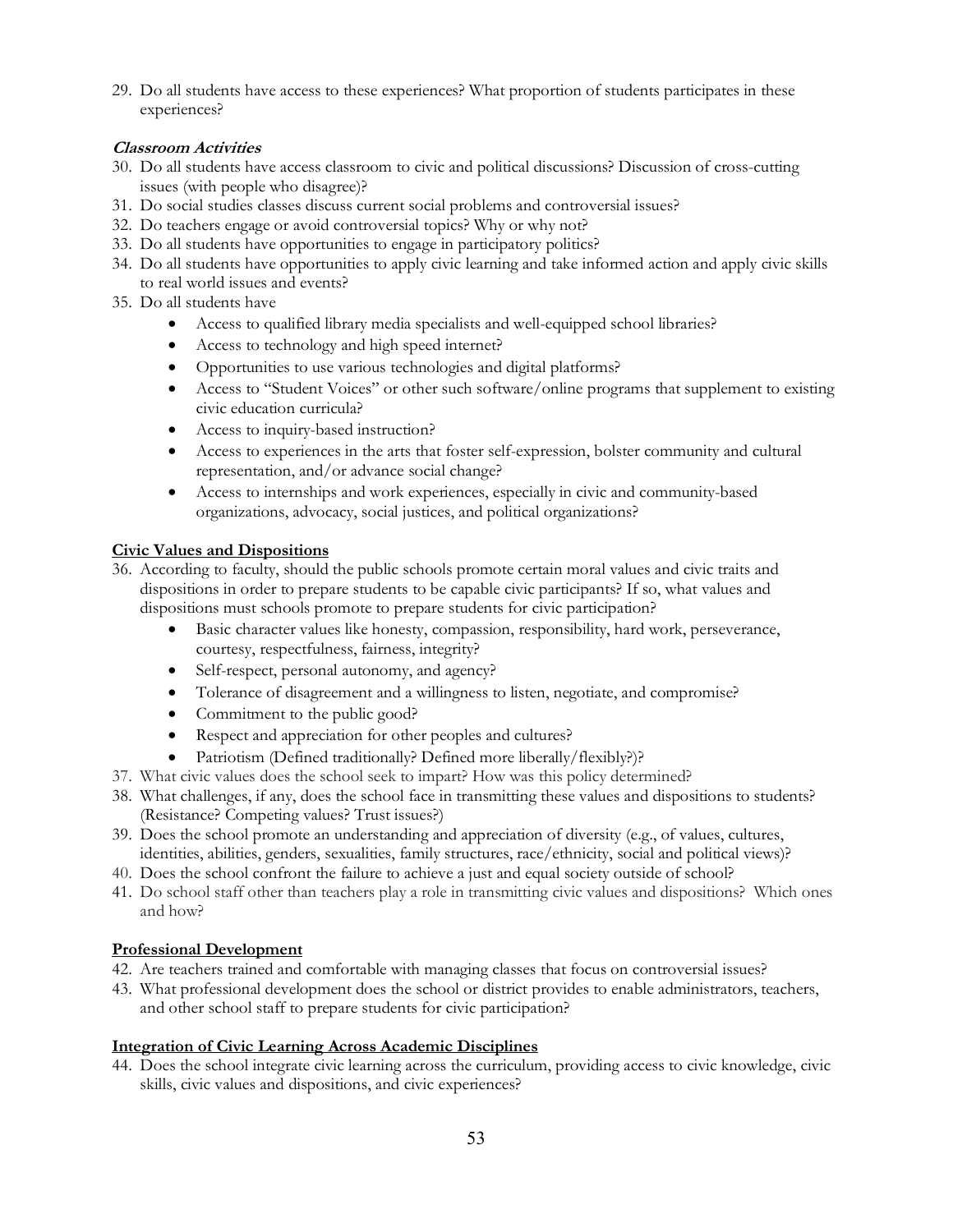- 45. Do its classroom-based instructional practices help all students develop a sense of agency and selfefficacy in advocating for themselves and their positions on social/civic issues?
- 46. Do its classroom-based practices help all students learn to work together in teams?
- 47. Do classroom teachers, across the disciplines, help all students make connections between their studies and pressing civic/social issues in the neighborhood in which the school is located and/or with their own neighborhoods (for students who commute to school)?
- 48. Does the school align and coordinate the civic learning opportunities across content areas and grade levels?

# **Appropriately Differentiated Curriculum and Experiential Learning Opportunities**

- 49. Does the school differentiate its civic learning curricula and related experiential learning opportunities to engage all students? If so, how? If not, what are the obstacles?
	- Students with disabilities
	- English language learners
	- Students with limited civic knowledge, skills, and behaviors
	- Students with advanced civic knowledge, skills, and behaviors

# **Access to Necessary Instructional Materials**

- 50. Does the school to provide all students access to the instructional materials necessary for preparation for civic participation?
	- Access to print and oral technologies (e.g., posters, essays, letters, debates, speeches, reports, and maps) and digital technologies (e.g., Internet, social media, digital documentary, graphics)
	- Access to books, television appearances, articles, op-ed pieces, websites, policy statements, blogs, journal pieces, webinars
	- Access to databases and data analysis software
	- Paper based and electronic mapping

# **Access to Necessary Facilities**

51. Does the school provide access to all students to the school facilities necessary for preparation for civic participation? (Library media center, auditorium, gymnasium and sports fields, art and music rooms; computer center?)

# **Embrace of Diversity**

- 52. Describe the diversity of the school (students, staff, families, community)
- 53. What issues, if any, have arisen as a result of this diversity/differences within the school community? How has the school community handled them?
- 54. What activities and/or practices does the school engage in to promote an understanding and appreciation of diversity (e.g., racial/ethnic, religious, gender and sexual orientation, social and political views)? (classroom? schoolwide? community?)
- 55. What barriers, if any, impede the provision of these experiences or their success? (resources? fear of controversy or litigation? attitudes?)

# **School Climate, School Discipline, and Safety**

56. Describe the school climate.

- Level of trust/distrust in school community
- Types of relationships between teachers and students
- Democratic classroom practices/authoritarian classroom practices
- Embrace of diversity/conflict
- Positive bonding and bridging experiences/cliques
- Classroom practices that promote the agency of all students/stereotyping, tracking
- Availability of school counselors, social workers, psychologists, other support staff?
- 57. What proportion of teachers is caring, fair, and show respect to all of their students? Evidence?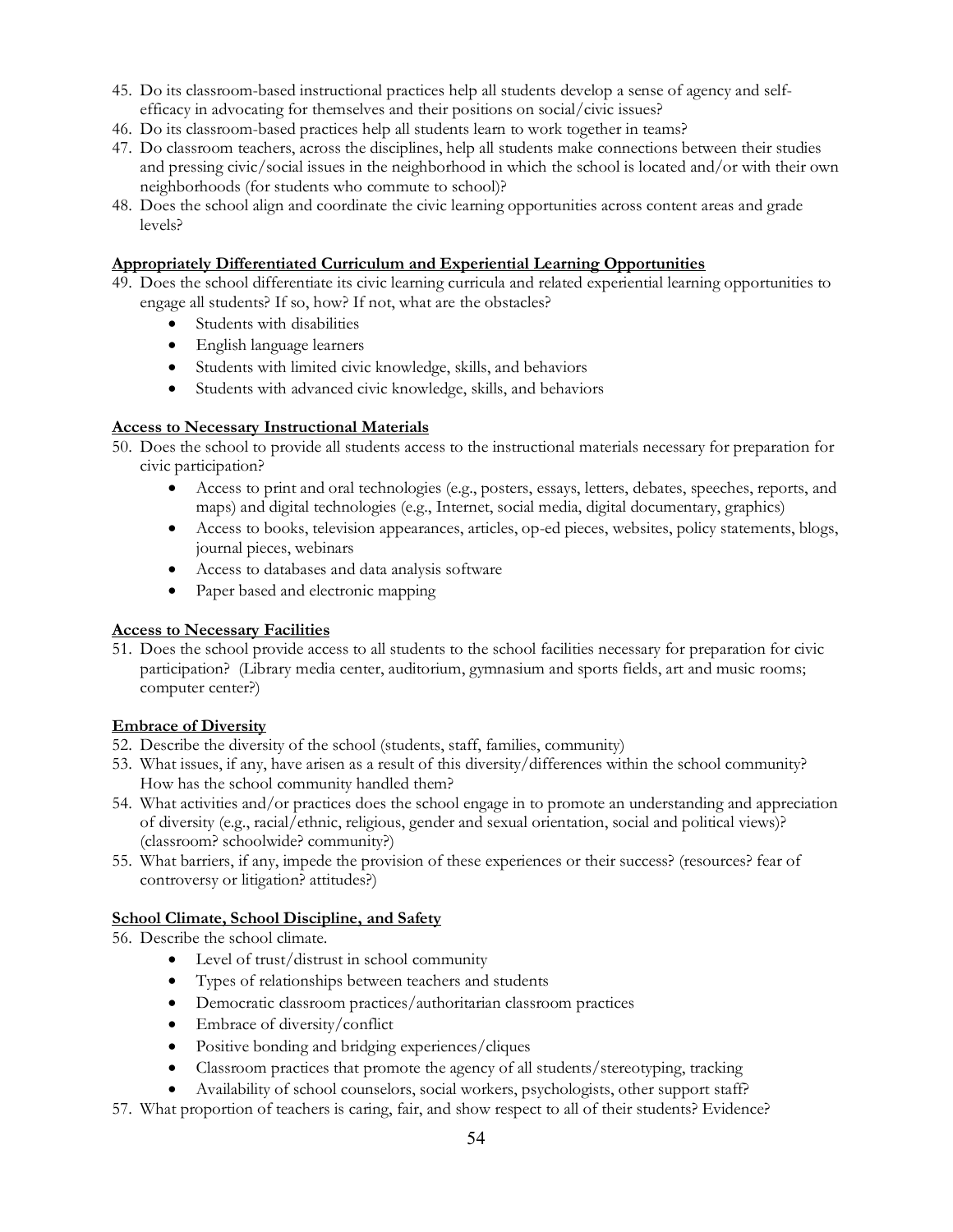- 58. Describe the school's conflict resolution and disciplinary policies and practices. How were they developed?
- 59. Are they applied in a fair and unbiased way for all groups of students? Evidence?
- 60. Do all who enter the building have efficient, respectful, and safe access?
- 61. What resources, if any, are missing to ensure that all students have access to a positive school climate, fair school discipline, and safety?

# **Educational Equity**

- 62. Does the school have an adequate level of resources to meet students' basic educational needs and fulfill state requirements?
	- sufficient numbers of qualified teachers, principals, and other personnel
	- suitable and up-to-date curricula
	- expanded platform of programs to help students who are at risk of academic failure
	- adequate resources for students with disabilities and English-language learners
	- appropriate class sizes
	- sufficient and up-to-date books, supplies, libraries, educational technology, and laboratories
	- safe and orderly environment
	- adequate and accessible school buildings
- 63. Does the school have sufficient additional resources, services, and supports to address the barriers to school success presented by poverty?
	- Health and mental health services and supports
	- Internships and employment opportunities
	- Mentoring/advisories
	- Family engagement